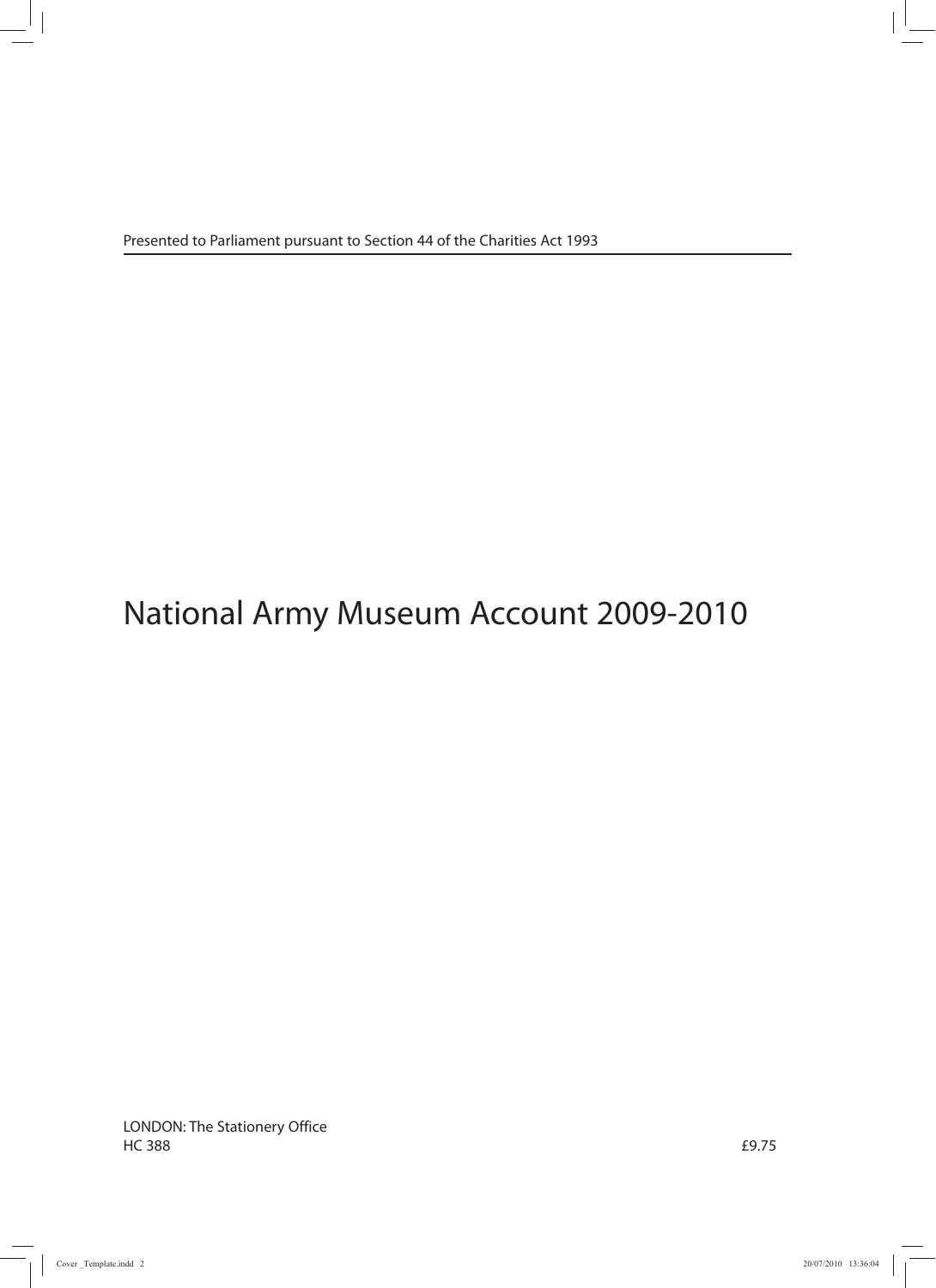# National Army Museum Account 2009-2010

ORDERED BY THE HOUSE OF COMMONS TO BE PRINTED ON 22 JULY 2010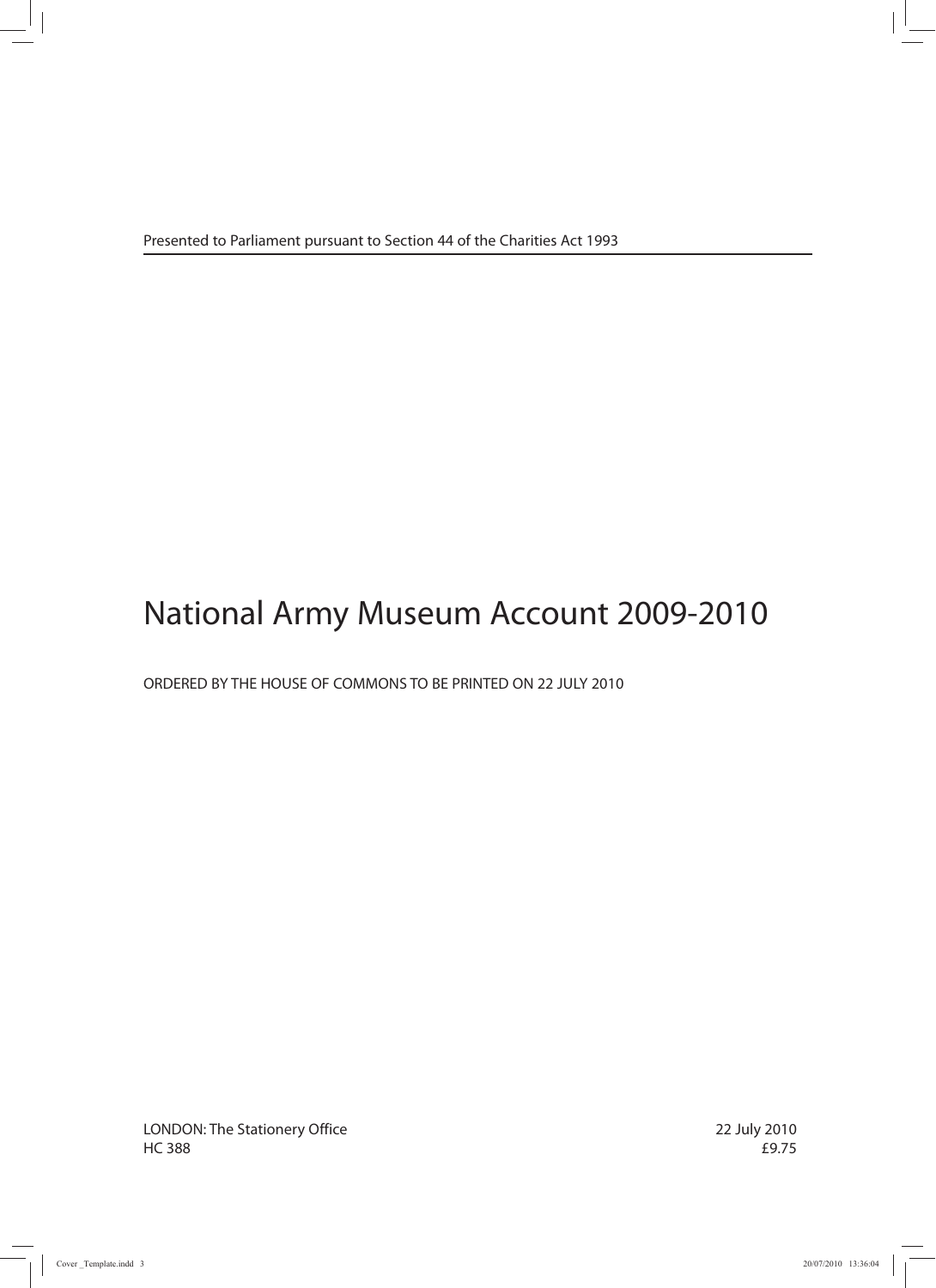The National Audit Office scrutinises public spending on behalf of Parliament.

The Comptroller and Auditor General, Amyas Morse, is an Officer of the House of Commons. He is the head of the National Audit Office which employs some 900 staff. He and the National Audit Office are totally independent of Government.

He certifies the accounts of all Government departments and a wide range of other public sector bodies; and he has statutory authority to report to Parliament on the economy, efficiency and effectiveness with which departments and other bodies have used their resources.

Our work leads to savings and other efficiency gains worth many millions of pounds: £890 million in 2009-10.

This account can be found on The Stationery Office's website at www.tsoshop.co.uk

© Crown copyright 2010

The text in this document may be reproduced free of charge in any format or medium providing it is reproduced accurately and not used in a misleading context. The material must be acknowledged as Crown copyright and the title of the document specified.

> Where we have identified any third party copyright material you will need to obtain permission from the copyright holders concerned.

For any other use of this material please write to Office of Public Sector Information, Information Policy Team, Kew, Richmond, Surrey TW9 4DU or email: licensing@opsi.gsi.gov.uk.

> Printed in the UK for The Stationery Office Limited on behalf of the Controller of Her Majesty's Stationery Office 07/10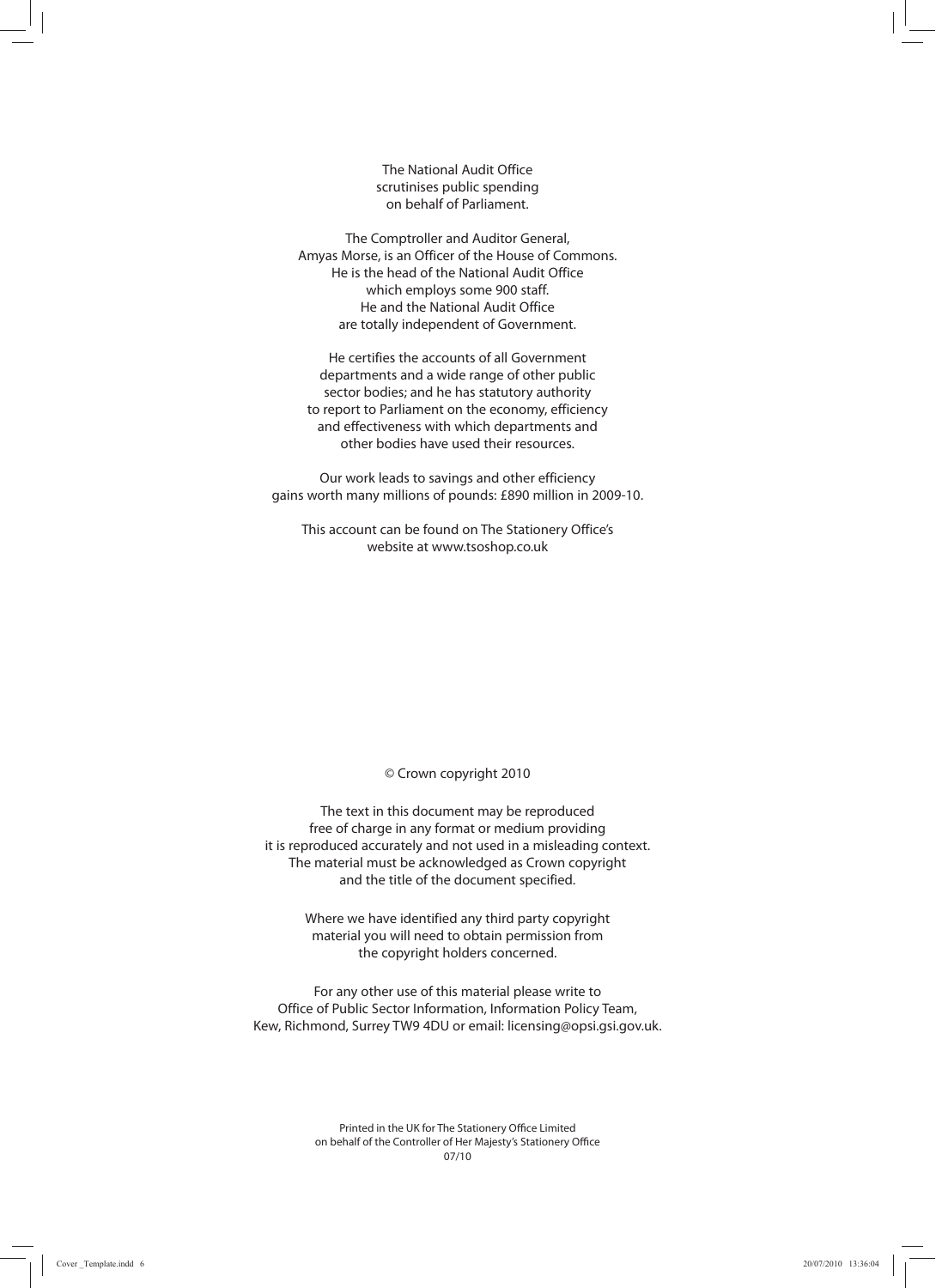## **Contents**

| . .<br>۰.<br>۰. |
|-----------------|
|-----------------|

| Reference and Administrative Information                          | $\overline{2}$ |
|-------------------------------------------------------------------|----------------|
| Structure, Governance and Management                              | 3              |
| <b>Objectives and Activities</b>                                  | 5              |
| Achievements and Performance                                      | 7              |
| <b>Financial Review</b>                                           | 21             |
| <b>Remuneration Report</b>                                        | 24             |
| Statement of Council's and Directors responsibilities             | 27             |
| <b>Statement on Internal Control</b>                              | 28             |
| The Certificate and Report of the Comptroller and Auditor General | 30             |
| <b>Statement of Financial Activities</b>                          | 32             |
| <b>Balance Sheet</b>                                              | 34             |
| <b>Cash Flow Statement</b>                                        | 35             |
| Notes to the Financial Statements                                 | 36             |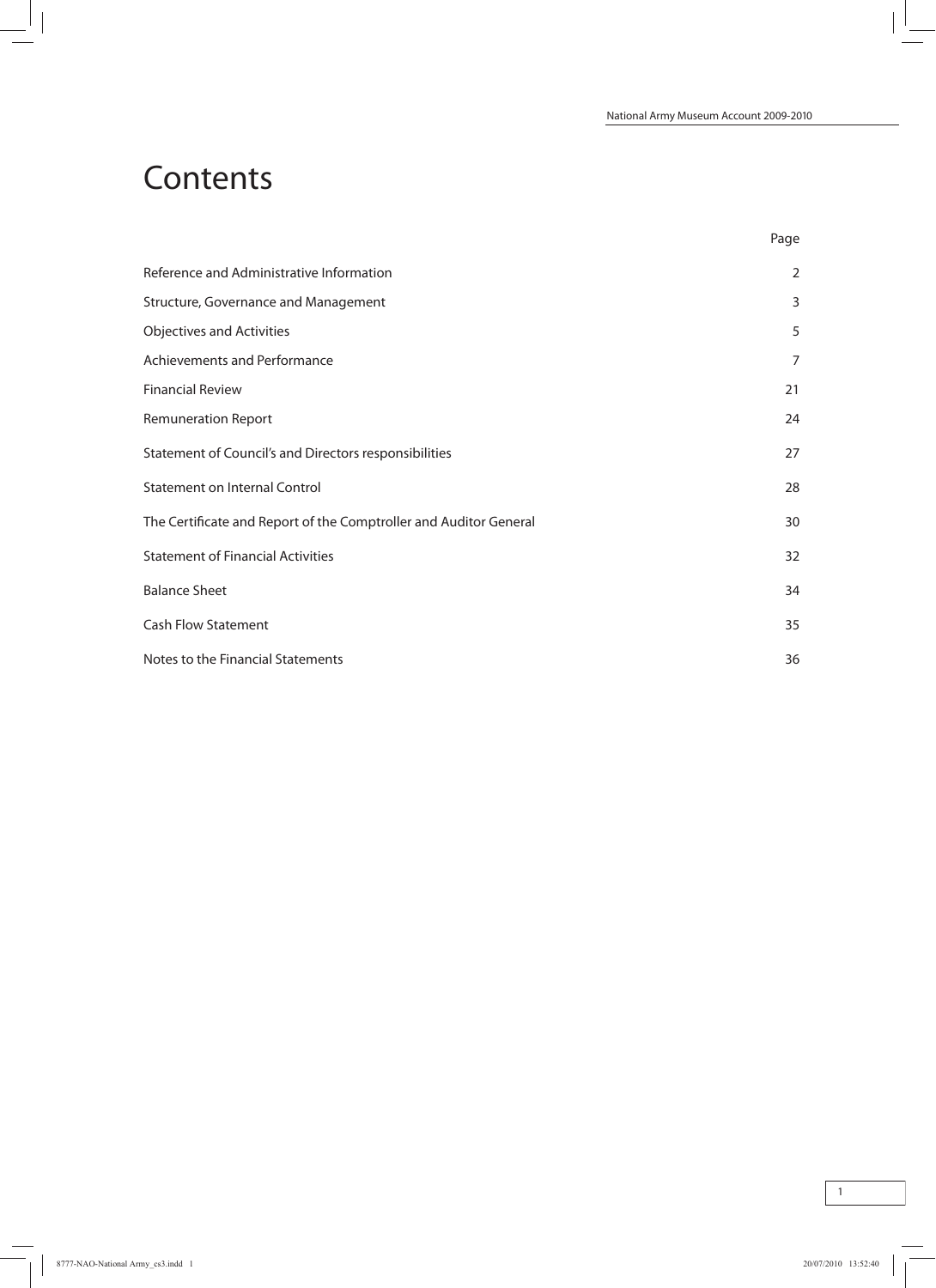## Reference and administrative information

## Introduction

The accounts for the National Army Museum are presented for the financial year ended 31 March 2010. The accounts are prepared in accordance with a direction given by the Secretary of State for Defence under Section 30(3) of the National Heritage Act 1983, law applicable to charities in England and Wales and the Charities Statement of Recommended Practice (SORP) 2005.

The National Army Museum is a charity registered with the Charity Commission (reference no. 237902).

#### Address and principal office of Museum

National Army Museum, Royal Hospital Road, Chelsea, London SW3 4HT

## Professional Advisers

#### **Bankers**

Lloyds TSB Bank Plc 25 Gresham Street London EC2V 7HN

#### **Solicitors**

Charles Russell **Penningtons** London London EC4A 1RS EC4N 8PE

#### **Auditors**

The Comptroller and Auditor General 157-197 Buckingham Palace Road London SW1W 9SP

### **Internal Auditors**

Daly, Hoggett & Co 5-11 Mortimer Street London W1T 3HS

8-10 New Fetter Lane **Bucklersbury House, 83 Cannon Street**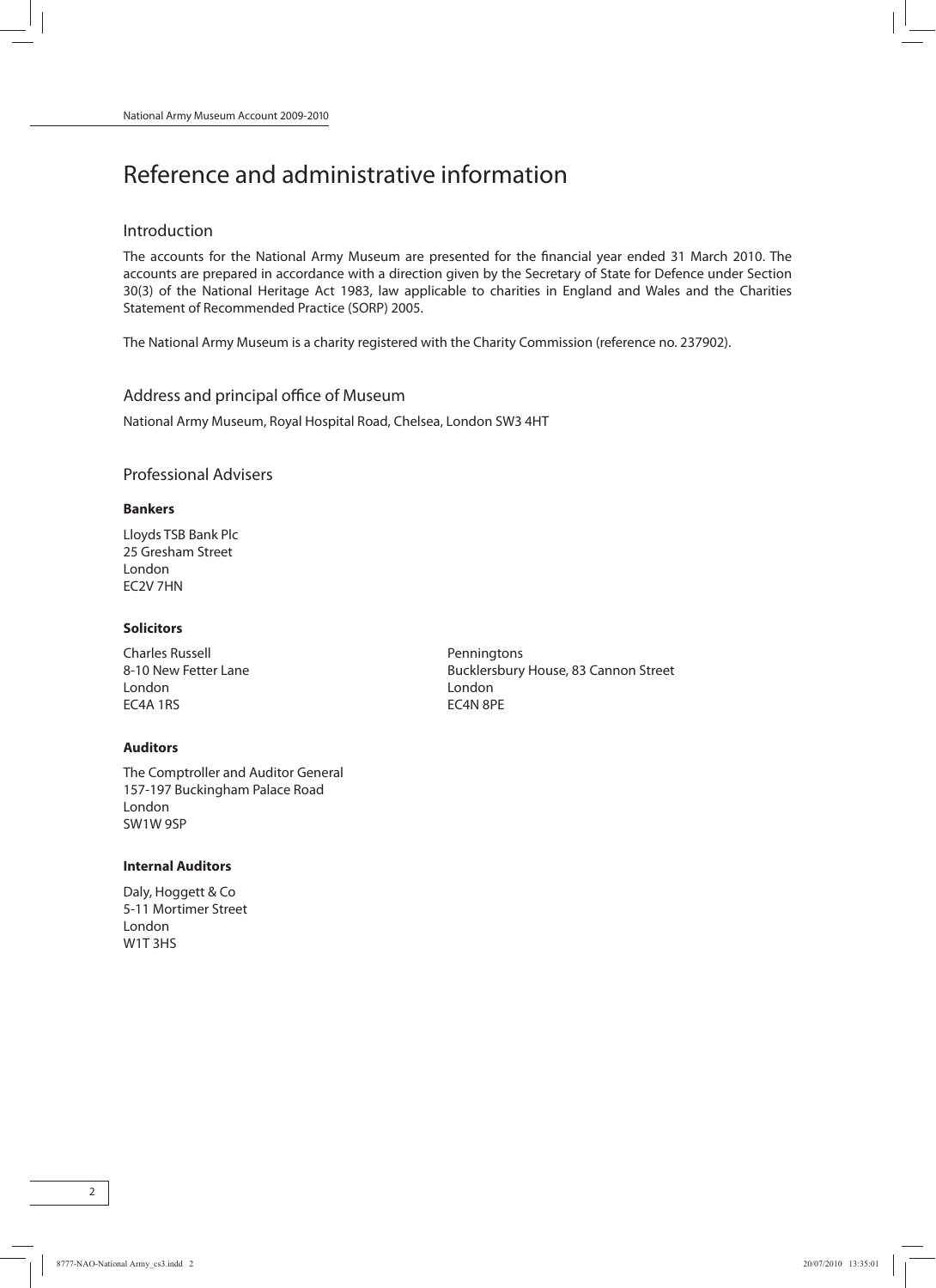## Structure, governance and management

## Background information

The National Army Museum (NAM) was established by Royal Charter in 1960 to collect, preserve, and exhibit objects and recordsrelating to the Regular and Auxiliary forces of the British Army and of the Commonwealth, and to encourage research into their history and traditions. Devolved status was accorded to the Museum under the terms of the National Heritage Act 1983. The annual Grant-in-Aid, made through the Ministry of Defence (MOD), is administered by the Director of the Museum on behalf of the governing body, the Council of the National Army Museum.

## Appointment of members of council

At a Privy Council Meeting on 22 May 2002, Her Majesty The Queen approved amendments to the Royal Charter of the National Army Museum. In line with para 7(2) of the amended Royal Charter the Members of Council at the date on which the Article came into effect, who had been nominated by the Army Board continued to be Members of the Council and the ex officio Members ceased to be Members from that date. In line with para 7(3) of the amended Royal Charter, vacancies in the Membership occurring after the coming into effect of the amended Royal Charter are filled by persons nominated by the Council and approved by the Army Board. Para 8(1) of the amended Royal Charter states that the Chairman of the Council of the National Army Museum shall be nominated by the Council from among its Members and shall hold office (unless he or she shall earlier resign) for the residue of the period for which he or she has been appointed a Member. General Sir Jack Deverell was elected Chairman of Council at the 125th Meeting on 7 September 2005. The Museum's Royal Charter was revised with effect from 8 July 2009. The relevant clause relating to the appointment of Members of Council is as follows: '7(1) The Membership of the Council shall be such number of persons as the Council shall from time to time determine being not more than twelve nor fewer than five.'

Council has chosen to subscribe to the Commissioner for Public Appointments Code of Practice for Public Appointments Procedures. In particular, Members of Council have affirmed their commitment to the Principles of Public Life.

A Register of Interests is maintained for Members of Council. This may be inspected on request at the Museum by prior appointment with the Director.

## Members of council

Admiral Sir Jeremy Black GBE KCB DSO (until October 2009) General Sir Jack Deverell KCB OBE (Chairman) Mr Mihir Bose The Rt Hon Lord Freeman PC MA FCA CRAeS Mr Richard Nunneley MBE Professor Brian Holden Reid MA PhD FRHistS FRGS FRUSI (until October 2009) Major General Charles G C Vyvyan CB CBE MA MSc

## Recruitment, appointment and training of trustees

New members of Council are sought through national advertisement with subsequent applicants being interviewed by members of Council assisted by external assessors. Appointments are then approved by the Army Board. All new trustees receive information as laid down by the Charity Commission. They also visit the Museum for induction training provided by the Museum Director and other members of staff.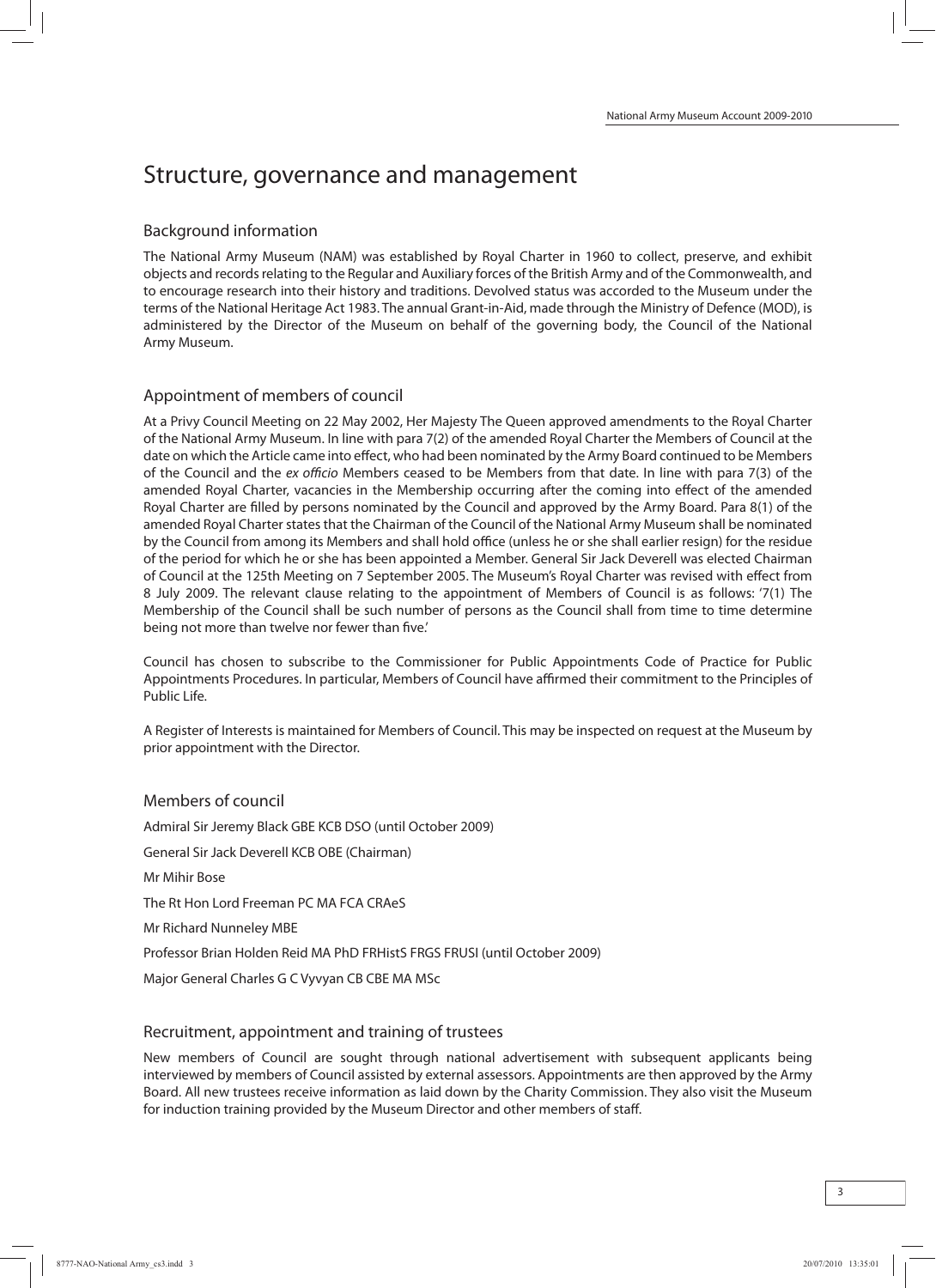## Organisation structure and decision-making process

The overall direction and operation of the NAM is vested in the Council of the Museum. The Council of the National Army Museum consists of up to twelve members who serve for a period of three years from the date of their nomination. The Committees of Council, with their membership during the year, were

| <b>Acquisition &amp; Disposal</b> | Admiral Sir Jeremy Black GBE KCB DSO<br>Professor Brian Holden Reid MA PhD FRHistS FRGS FRUSI (Chair)                                                                                                            |
|-----------------------------------|------------------------------------------------------------------------------------------------------------------------------------------------------------------------------------------------------------------|
| <b>Audit &amp; Remuneration</b>   | Mr Jeremy Archer (nominated member)<br>The Rt Hon Lord Freeman PC MA FCA CRAeS (Chair)<br>Professor Brian Holden Reid MA PhD FRHistS FRGS FRUSI                                                                  |
| Bye-Laws                          | Mr Mihir Bose<br>Major General Charles G C Vyvyan CB CBE MA MSc<br>Mr Richard Nunneley MBE<br>Mr Anthony Rose (Council's Honorary Legal Adviser)                                                                 |
|                                   | The Bye-Laws Committee was formed with the specific intention of formulating<br>Bye-Laws to accompany the revised Royal Charter. The Bye-Laws were approved<br>by Council at the 136th Meeting on 22 April 2010. |
| Development                       | General Sir Jack Deverell KCB OBE (Chair)<br>The Rt Hon Lord Freeman PC MA FCA CRAeS<br>Mr Richard Nunneley MBE                                                                                                  |
| <b>Nominations</b>                | General Sir Jack Deverell KCB OBE (Chair)<br>The Rt Hon Lord Freeman PC MA FCA CRAeS<br>Mr Richard Nunneley MBE                                                                                                  |
|                                   | The Nominations Committee was formed for the specific purpose of seeking<br>new Members of Council and appointing a new Director of the Museum. It sits<br>with an independent external assessor.                |

The day-to-day operations are controlled by the Director of the NAM with the assistance of the Management Team. The following were the members of the Management Team during the year.

| Dr Alan J Guy     | Director                                    |
|-------------------|---------------------------------------------|
| Dr Peter Boyden   | <b>Assistant Director (Collections)</b>     |
| Mrs Debbie Harris | <b>Assistant Director (Services)</b>        |
| Mr Mike O'Connor  | Assistant Director (Operations)             |
| Miss Teresa Scott | <b>Assistant Director (Human Resources)</b> |

Frequent meetings of the Management Team take place, together with meetings involving heads of department and subject specialists, to ensure the smooth running of the NAM, with reference to the Museum's Mission Statement and Purpose and the Museum's Risk Management Policy & Matrix of Risks. The Matrix of Risks, which is regularly updated, is used as the basis of Internal Audit.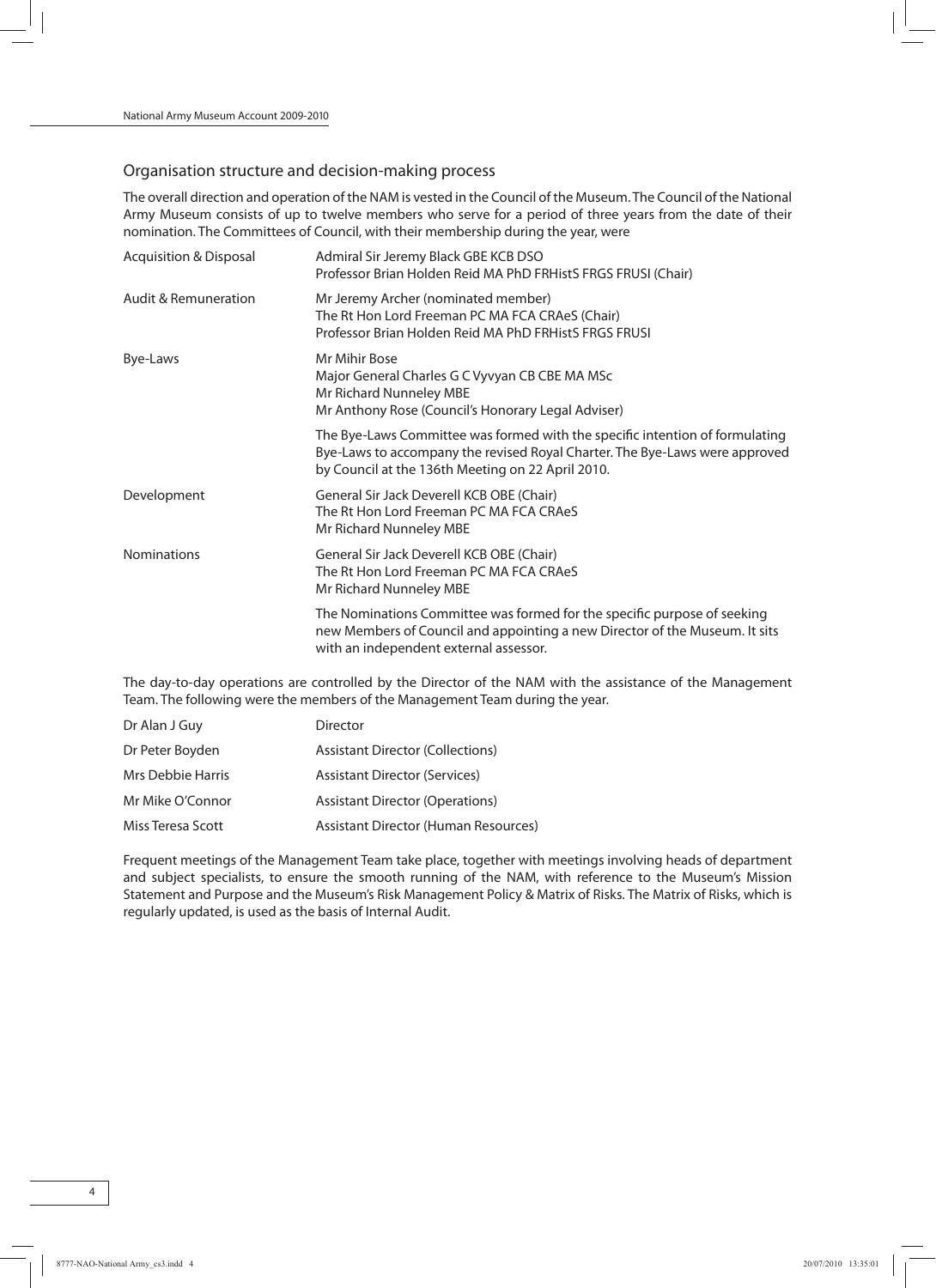## Objectives and activities

The National Army Museum's objectives were set out in its Royal Charter, first issued in 1960. Its preamble states that the National Army Museum was established'for the purpose of collecting, preserving and exhibiting objects and records relating to the history of Our Army so that the achievements, history and traditions of Our Army should be better made known.'

'Our Army' is defined by Her Majesty The Queen in Council as including 'the Standing Army, Militia, Yeomanry, Volunteers, Territorial Army of the British Islands, Territorial Army and Volunteer Reserve of the United Kingdom, Our Predecessors' Army in India and the Armies of the East India Company and the Land Forces of Our and Our Predecessors'possessions beyond the seas.'

The NAM's Mission Statement is

'To interpret and communicate the objects in the Museum's care in ways which inspire, provide enjoyment and provoke questions from diverse audiences.'

As a key part of its Mission the Museum looks to achieve its contribution to the Defence Purpose, and to be more widely recognised as a focal point for the Army's material heritage, ethos and ésprit de corps so that the NAM acts as a link between the Army and society, helping to ensure that the two do not grow apart. The NAM's Purpose is thus

- to reconnect the Army with society;
- to link the past with the present;
- to explain the history of the Army so that everyone can see how it has protected society over time.
- to explain what the Army did, why it did it, how it did it, and the impact that it has on Britain, Europe and the world; and
- to use objects in its Collection as tools to deliver the ongoing story of the Army and not as an end in themselves.

The Museum's Purpose is used as the basis of its objectives year on year, and the strategies for achieving themare much the same each year, though the balance and particulars change.

#### **Museum's objectives Achieved through**

| To reconnect the Army with society                                                                                            | Implementation of policies and projects to make<br>the Museum instantly recognisable as the national<br>focal point for the Army's rich material heritage.                                                   |
|-------------------------------------------------------------------------------------------------------------------------------|--------------------------------------------------------------------------------------------------------------------------------------------------------------------------------------------------------------|
| To explain the history of the Army so that<br>everyone can see how it has protected<br>society over time                      | Special exhibitions relating to specific campaigns<br>or themes. Permanent chronological gallery displays.<br>Provision of taught education sessions to learners<br>of all ages, both military and civilian. |
| To explain what the Army did, why it did it,<br>how it did it, and the impact that it has on<br>Britain, Europe and the world | Historical and modern interpretations of the Army's<br>service through exhibitions, academic conferences,<br>free weekly lectures, family event weekends and<br>the Museum's website.                        |
| To use objects in its Collection as tools to deliver<br>the ongoing story of the Army and not as an<br>end in themselves      | Special exhibitions, virtual exhibitions on the website,<br>refurbished permanent galleries, continued acquisition<br>of objects that can support the telling of diverse stories                             |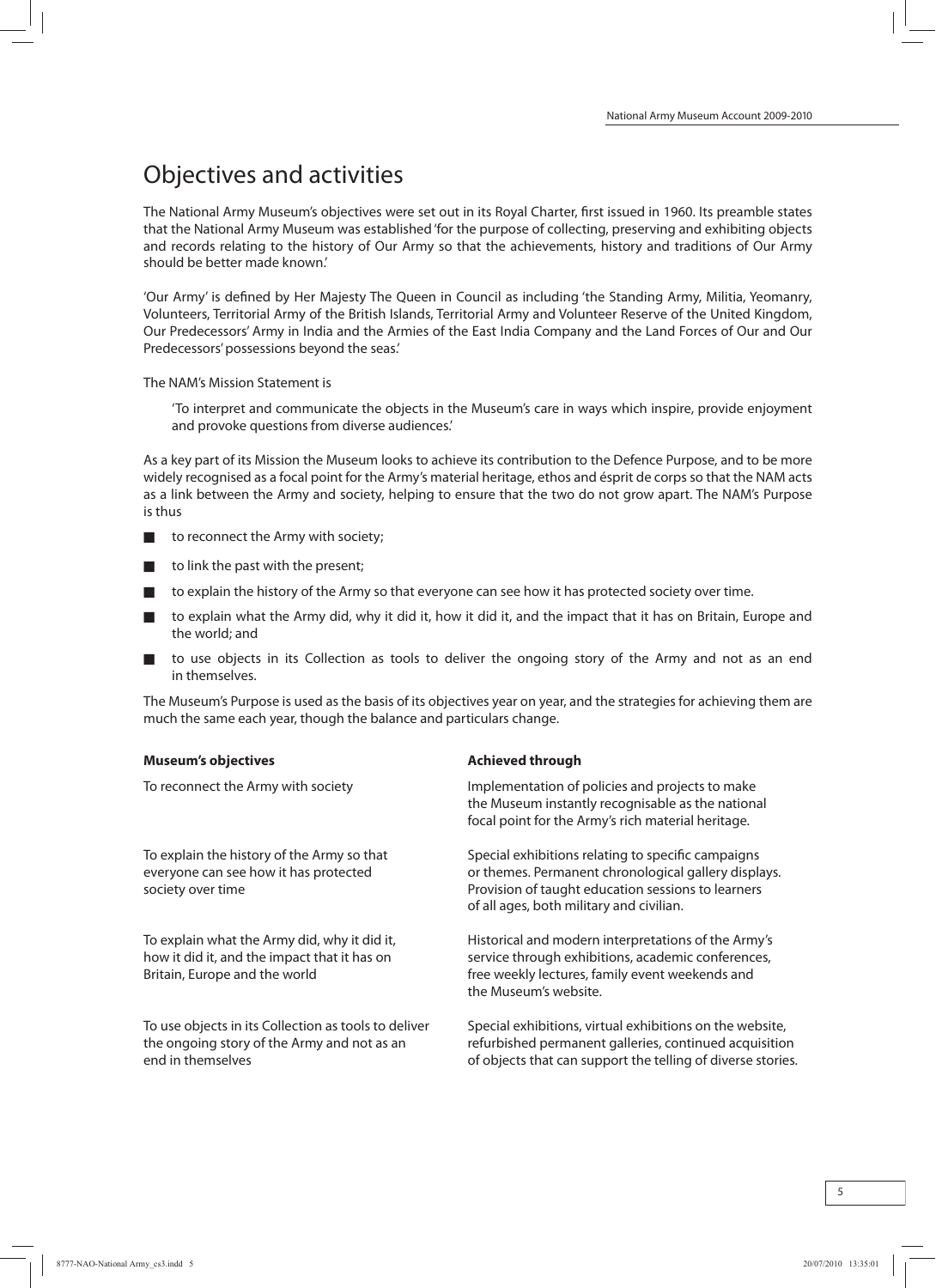The specific objectives for the next few years are

- to continue and progress the policies adopted by the Council of the NAM as set out in the Museum's Strategic Plan;
- to develop offers (in the form of exhibitions, publications, web exhibitions etc) that appeal to existing users and reach out to new users;
- to develop the Museum's Chelsea premises to make it fitter to achieve the Museum's long-term objectives;
- to renew two of the Museum's four major permanent galleries in a phased programme as funding permits; and
- to provide the best possible access to the Collections, and to progress solutions to long-term collections management issues as funding permits.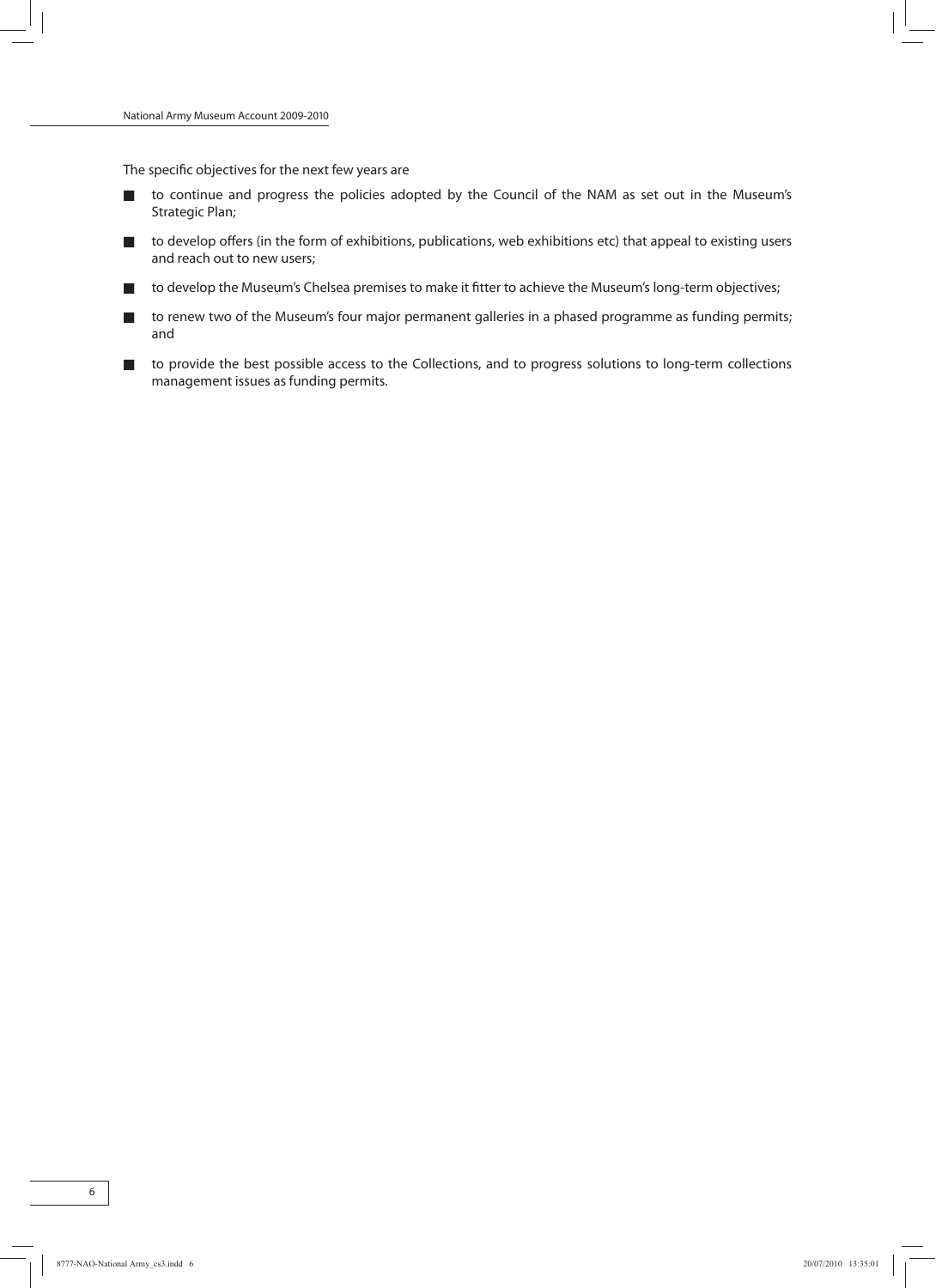## Achievements and performance

## 2009-2010: A Year at the National Army Museum

The Museum embarked upon the first phase of its ambitious development plans this year, completing Phase A of its Strategic Plan with a striking reconfiguration of the building's administration area. This has not only freed up space previously used as offices throughout the building, but also brought all staff together in the same space, managers and employees alike, in a way that fosters and encourages the cross-departmental working now so much a part of all NAM enterprises. This ambitious development, undertaken without closing the Museum, was completed on time and on budget. In a time of great financial uncertainty the Council and staff of the National Army Museum were very grateful for the considerable support provided by the National Army Museum Development Trust.

This work did, however, have an impact on other areas of work over the year, as staff were moved out of their offices and into temporary accommodation in areas of the Museumnormally available to the public. This resulted in a temporary closure of the Templer Study Centre and a reduction in the number of education sessions provided to school groups, but despite this the Museum managed to mount its most ambitious exhibition programme for some years, as well as maintain vital public services and continue important collections management work.

In Spring 2009, the Museum was delighted to be put forward for a Sandford Award. The awards are run by the Heritage Education Trust, which recognises and promotes good practice in learning services within the historic environment and related collections. Recognition is made through the annual Sandford Awards for Heritage Education, which assess the provision of quality education in and about historic sites, buildings, museums, galleries, cathedrals, places of worship, gardens, landscapes and historic artefacts. Entrants for Sandford Awards are assessed by a panel of independent judges. The current panel of judges is drawn from professional educationalists including OFSTED Inspectors, former head teachers, education consultants and heritage property based education officers. In August 2009, the Museum received its first award. Irene Davies, our judge, commented.

The National Army Museum can feel proud of its Education Service. The staff are knowledgeable, professional and abreast of best practice. The programme is composed of sessions sensitively designed to tackle difficult issues and to maximise the benefits of visiting the galleries. The programme is tightly focused on the key messages of the museum which tells the stories of soldiers up to the present day. This, its first Sandford Award, is richly deserved.

## Access and audience development

The Council of the National Army Museum believes that the most important objective for the Museum is to provide the widest possible access to its Collection and to the professional expertise of its staff. This is achieved in a variety of ways and demands the commitment and energy of all members of staff. Access is provided through public events, the loan of important objects to other museums, assisting researchers in the Templer Study Centre, answering enquiries, providing formal learning sessions and perhaps most thoroughly through public access to the Museum. Admission to the Museum and to all its exhibitions has remained free of charge since the NAM moved to its Chelsea premisesin 1971, and this commitment to free public accessis demonstrated inmuch of the work the Museum does.

Once again visitor attendance at the Museum has risen. This year 229,029 visitors were counted, against 215,721 in 2008-2009, a significant increase of over 6 per cent. A selection of visitor comments (all presented as written) gives a snapshot of the success the Museum has had in reaching new audiences.

I have brought a group of adults with special needs and they all found something of interest. For me I hadn't realised a gem like this existed. Many thanks

The new activity area in changing the World was excellent – we – aged 82 – 10 – all enjoyed it and learnt something!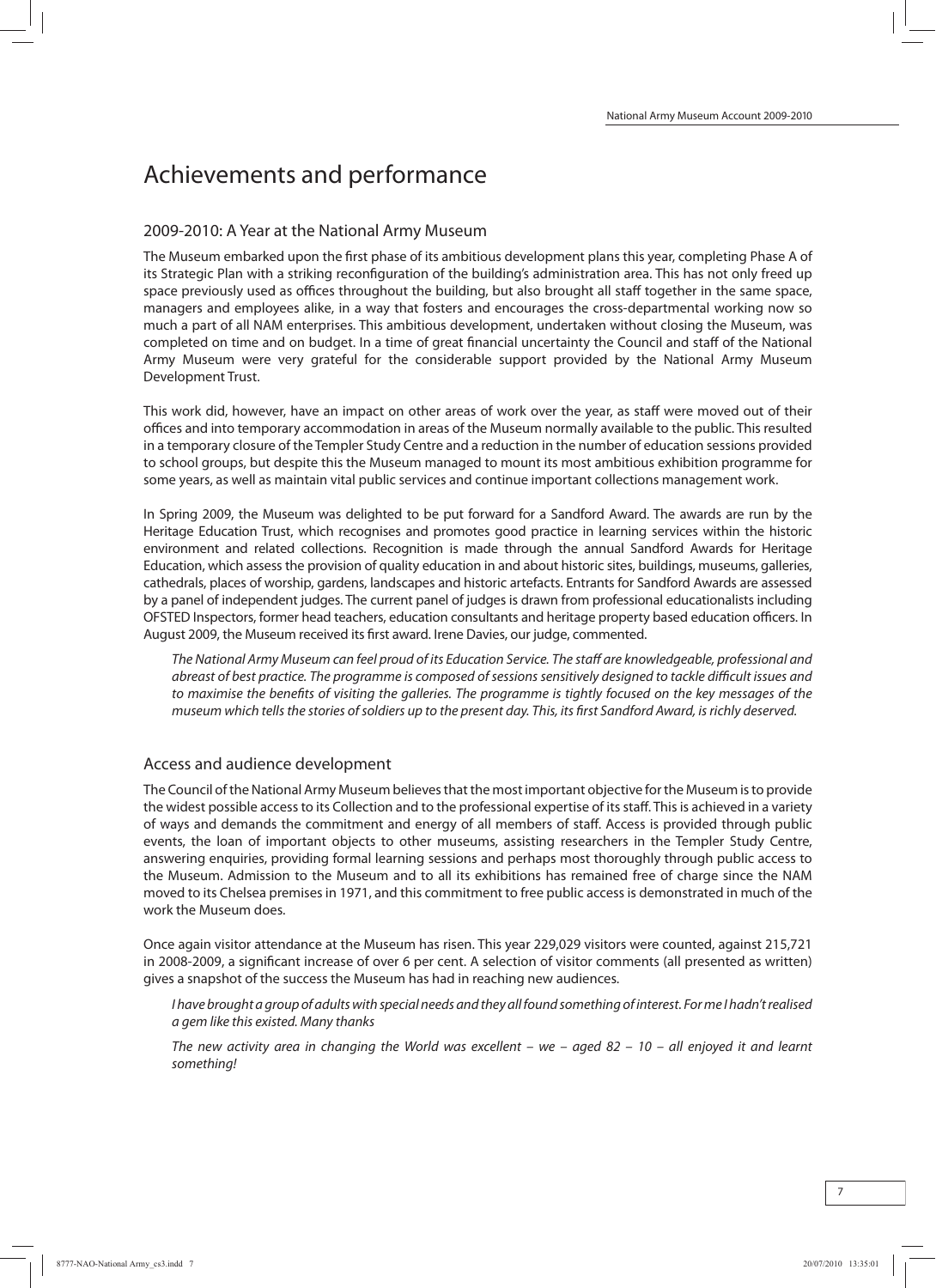The Museum's public has noticed the changes that have been put in place over the last few years and which are now bearing fruit. New visitors and those who have been many times find at the NAM something fresh, inspiring and contemporary.

Really good. Came many years ago and it hasimproved so much fantastic.

It was a brilliant museum – full of fascinating information, well exhibited, and interspersed with excellent interactives.

Was here 20 years ago – wow! what great new exhibits, interactives, new interpretations. Fabulous exhibits of great OBJECTS! we are both Museum professionals (in the US) Military historian/historians. Your Museum is great – Kudos to Curators Exhibit prep, Educators/all Staff!

I have been visiting the museum since its inception but have not been for a year /18 months. Although I particularly come to revisit the revamped top floor gallery I was particularly impressed with the transformation of the corridors/ stairwells to exhibition use.

I enjoyed it thoroughly and after 5 hours I felt that it was the best museum in the world.

Can spend hours each time I come an excellent and informative experience.

Hidden gem in the heart of Chelsea. My daughter thoroughly enjoys the kids activities.

Much better than the War Museum at Lambeth North. thisisreal great place. Will be back again and again.

What a wonderful place! I know positive feedback is not really useful but I do want to say what an unusual pleasure it is to be somewhere so well run by welcoming friendly people - THANK YOU.

It was really an interesting experience with lots of different, fascinating things on offer. I think this is one of the best Museumsin London.

The Museum's message is an inclusive one, examining the ways in which many people and peoples have contributed to today's society. With recent exhibitions, real effort has been made to show the stories and collections which were alwaysthere, but which had perhaps never been accorded enough space. Now these stories are brought into the open and are received with enthusiasm.

Far better than the Imperial War Museum and it's good to see some credit given to Commonwealth troops. Very well done.

I LOVE that the West Indian and African experience was included in the exhibits you should add more!

It was very good experience, particularly Indian history.

In line with the UK's other national museums the NAM has been operating a full programme of rolling market and visitor research with monthly monitoring of audiences in place. In summary this has identified some interesting facts about NAM's visitors, upon which the Museum can build in order to provide even better services for all.

- NAM audiences are predominately male at 57 per cent compared to an industry average of 50 per cent;
- NAM's core adult users are predominately aged 35-54, roughly in line with the industry average;
- During the year 2009-2010 NAM moved to the NSEC social classification scale in line with wider governmental monitoring. NAM's visitors are predominately from ABC1 or NSEC Grouping 1-4 at 77 per cent compared to an industry average of 70 per cent;
- NAM visitors are mostly from the Greater London area (52 per cent) much higher then the industry average (34 per cent);
- Only 13 per cent of NAM visitors come from overseas compared to an industry average of 38 per cent;
- sixteen per cent of NAM visitors are from minority ethnic groups, above the industry average of only 11 per cent (the comments above indicate the successful efforts the Museum is making to reach these audiences);
- five per cent of NAM visitors consider themselves to have a disability, in line with the industry average; and
- NAM has a strong repeat visit audience of 57 per cent, well above the industry average of 40 per cent.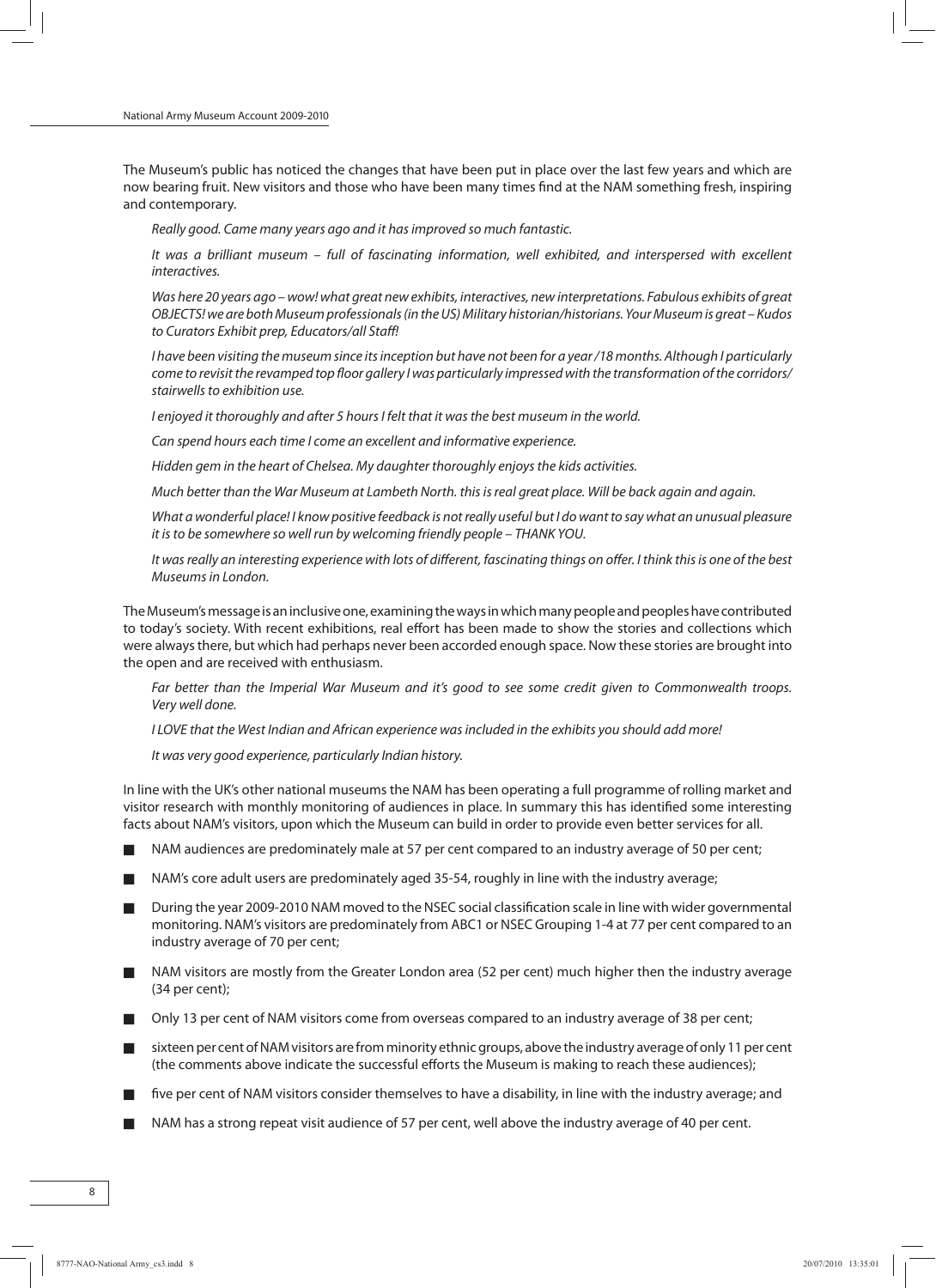#### Special exhibitions and permanent galleries

I've been visiting London museums for decades, but have never been here before: what an omission! I'll definitely be back. Many thanks for fine coherent displays

The largest exhibition project completed this year was the complete redisplay of what had been the Museum's Modern Army gallery. For some years this had failed to keep up with the rapid pace of current military operations, and a drastic solution was required. This took the form of a total rethink of the gallery's objectives and strategy, and the result was the new display Conflicts of Interest - The British Army: The Force behind the Issues, which opened in September 2009. This major new gallery examines over four decades of action on the world stage by the modern British Army. Looking beyond the media headlines, it explores the conflicting interests of enforcing peace through a violent means, balancing global security with the needs of vulnerable communities and the demands of the job on the personal lives of British soldiers. It explores a selection of the most significant conflicts of the period: the Falklands, the Gulf War, Northern Ireland, Bosnia-Herzegovina, Kosovo, Iraq, Sierra Leone and Afghanistan. Building upon the significant lessons learned while researching and curating the exhibition Helmand: The Soldiers' Story, the exhibition uses bold graphic design and multiple perspectives and encourages visitors to draw their own conclusions. The exhibition includes layers of sound in the form of personal accounts from service personnel and civilians, alongside exclusive photographs and objectsfromthe Museum's collections. The Afghanistan zone sheds light on the intensity of recent fighting and the British Army's long history in the region. Incorporating recent and historic images of Afghanistan, first-hand accounts from servicemen and women and news footage of the war, the area explores the reasons behind British engagement and the results of the conflict. The exhibition also covers the Gulf War with a British Nuclear, Biological and Chemical Protection suit and an intense painting by war artist John Keane that drew upon his personal experiences. It highlights the perceived threat of chemical warfare faced by British forces during the 1990-91 conflict. In the Iraq zone hangs a portrait of former President Saddam Hussein, previously displayed in a lounge of Basra airport. The space devoted to Bosnia-Herzegovina and Kosovo explores varying levels of British military engagement during the 1990s, looking at the Army as participants in the UN peace-keeping force and when engaged in combat under NATO.

As with all large-scale endeavours, the exhibition came to fruition only through the efforts of many members of staff and the support of both the Management Team and Council. It was therefore a shared joy when the Museum learnt that Conflicts of Interest had been longlisted for the prestigious Art Fund Prize. Often referred to as the 'Oscars of the museum world', this prize is sought after not merely for the £100,000 prize money, but more for the sector endorsement it conveys. This nomination is particularly special to the NAM as in 2008 the Helmand: The Soldiers' Story exhibition was nominated for the same prize; to the Museum, this indicates that the exhibitions we produce are achieving a consistently high level of quality and competing against larger, more expensive projects.

I have thoroughly enjoyed myself! the new Conflicts of Interest exhibition wasso engaging Could not have enjoyed myself more!

Thank you [name omitted] (Sandhurst cadet January 2010 40 days)

'Conflicts of Interest' was hugely interesting and informative. Well done.

A bold departure for the NAM proved a great hit with the public when this year's major Special Exhibition, War Boy: The Michael Foreman Exhibition, opened in October 2009. Exploring some of the complex themes of the World Wars and the civilian connection with the British Army, War Boy was a unique opportunity to see original artwork by leading children's illustrator Michael Foreman alongside objects fromthe Museum's Collection. This was truly a hands-on, interactive experience for all the family, offering children a sympathetic exploration of conflict and an insight into the styles and techniques used within Foreman's books. The exhibition focused on two of Foreman's own books, War Boy and War Game, as well as Billy the Kid, illustrated by Michael Foreman and written by Michael Morpurgo. The innovative display techniques used gave visitors the chance to step inside the pages of the books, using real objects to explore the Museum's World Wars collections. The 'War Game' section of the exhibition explored the experiences of the British Army during the First World War, following four characters as they sign up and are shipped off to fight. It looked specifically at recruitment, training and the living conditions of life in the trenches, as well as the extraordinary story of the 1914 Christmas Truce. It also explored the human cost of war, through text and objects such as the medals of Michael Foreman's uncles who died in the First World War. The 'War Boy'section ofthe exhibition examined Michael Foreman's personal experiences as a child growing up in Lowestoft during the Second World War. Using his personal account, visitors could learn about the connection between the British Army and civilians during this time and how dramatically life in a small town changed. Just as in the NAM's successful Helmand exhibition, immersive spaces were provided to stimulate exploration and independent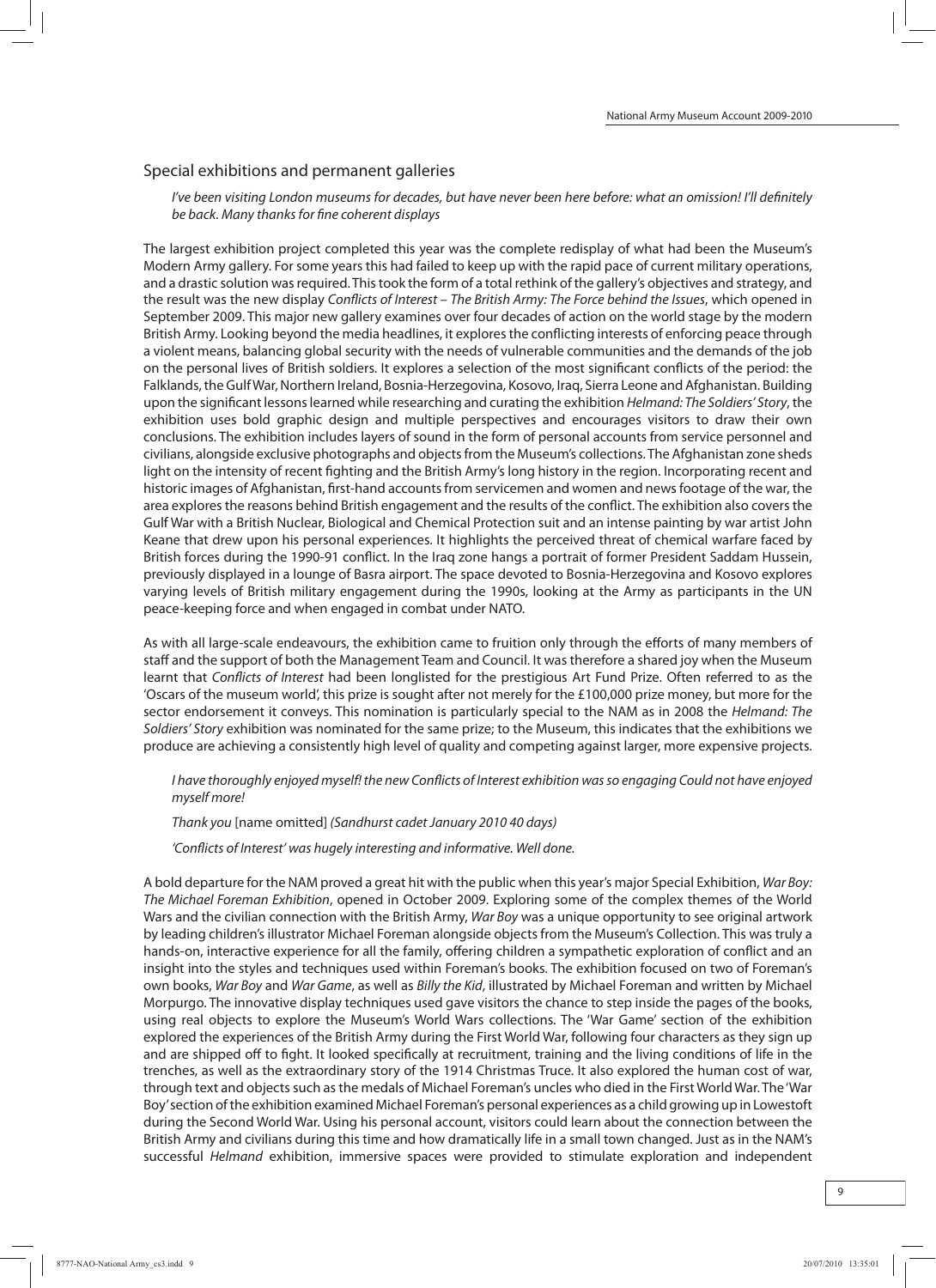learning for visitors of all ages and included a 1940s General store, Morrison shelter and Pillbox. In the third section of the exhibition visitors were able to handle a real Chelsea Pensioner's uniform and learn about Chelsea and Kensington during the Second World War. The exhibition also provided a greatly-appreciated special arts and craft area, activity sheets on themes such as rationing and propaganda, and a gallery space to view selected pieces of Michael Foreman's original artwork. To coincide with the launch of the exhibition the Museum ran a popular Christmas card competition.

The Army Museum was not a museum to which I was drawn and would probably never have visited. However when Isaw that there was an exhibition centered on Michael Foreman's art work and books, I decided immediately that I must go. It was a terrific, inspiring, informative, gripping and moving exhibition – and a great draw to people who think 'army' thing of no interest. I DO HOPE IT COULD BE A PERMANENT part of the Museum – a wonderful educational resource for young children and adults alike.

We saw the war boy exhibition and my husband and I and my 4 and 5 year olds were completely hooked from beginning to end. A great idea charmingly executed. Thank you!

When the old Modern Army gallery was emptied prior to building the Conflicts of Interest gallery, the Museum decided to divide the space so that a new gallery might be created. Built at the entrance to the Art Gallery, the White Space is intended to host a series of short-term exhibitions, mostly featuring works from the NAM's art, photography and archive collections. Its inaugural exhibition, Caught on Canvas, opened in early June 2009, displaying a selection of oil paintings not currently on show that reflected the full range of the Collection. Selected objects explained the processes bywhich oil paintingswere created.Allthe paintings had a'story', butto encourage visitors to look at the paintings and think about their message, captions were kept off the walls and instead provided in booklet form. Amirror with an ornate frame and a selection of the headwearseen in the paintings was available for visitors to try on, to imagine themselves in a painted portrait. Press reaction to the exhibition was very favourable, with a three-quarter page article in The Times and good reviews appearing in the local Sloane Square Magazine and Family Tree Magazine, as well as other press and online listings. Feedback from visitors was positive; they liked the breadth of subject matter, the themed grouping and stories behind the pictures and the handheld captions.

With the second White Space exhibition, First Shots: Early War Photography 1848-60, the Museum was able to show facsimiles of many of its most important and historic photographs, the originals being mainly mounted in fragile albums. Though the Museum's modern displays, such as Conflicts of Interest, rely upon front-line photography to capture the reality of war, it is easy to forget that since photography was in its infancy intrepid photographers have been risking theirlivesin orderto bring scenes of foreign wars back to Britain.The exhibition showcased a selection of the earliest works by four war photography pioneers: John McCosh, Roger Fenton, James Robertson and Felice Beato. Amongst the items on display were some of the very earliest war photographs in existence, produced by BengalArmySurgeonJohnMcCosh.Anenthusiasticamateur,McCoshproducedaremarkableseriesofphotographs from the Second Sikh War (1848-49) and Second Burma War (1852-53). They included portraits of the key figures from the campaigns, such as the battle-scarred British commander, General Sir Charles Napier, as well as remarkable shots of local people and many splendid architectural studies. Captivating images of the Crimean War (1854-56) by Roger Fenton were also featured, constituting a remarkable record of the campaign and including the first pictures of ordinary soldiers in a theatre of war. Amongst the Fentons shown were camp scenes, such as 'L'Entente Cordial', showing British and French soldiers at ease and portraits of commanders such as 'Council of War' featuring Lord Raglan, Marshal Pélissier and Omar Pasha, the commanders of the British, French and Turkish forces respectively. It is now believed that these photographs were taken with the aim of boosting the public image of the war in Britain, making them the first example of photography used as political propaganda.

#### Enjoyed the early photographic display and thought the galleries much improved with the new graphics

Over the past few years the Museum has been making clever use of all available space, even former corridors. At the end of this year, on 19 March, the former Falklands display on the fourth floor was replaced by a new display looking at the Korean War. Korea 1950-53: The Cold War's Hot War, marks the 60th anniversary since the outbreak of the Korean War. It shows key objects from the Collection, examining the role of the British Army during the first and only United Nations war. As is common for all NAM exhibitions now, the display blends soldiers' personal objects, archives, and media sources to explore the personal experience of the soldiers involved and the farreaching legacy of the conflict. The display touches upon keymilitary issues, including the challenging terrain and changeable climate in which the troops were fighting and the limited availability of resources in the wake of the Second World War. The Korean War saw the first intervention by the United Nations since its formation in 1945.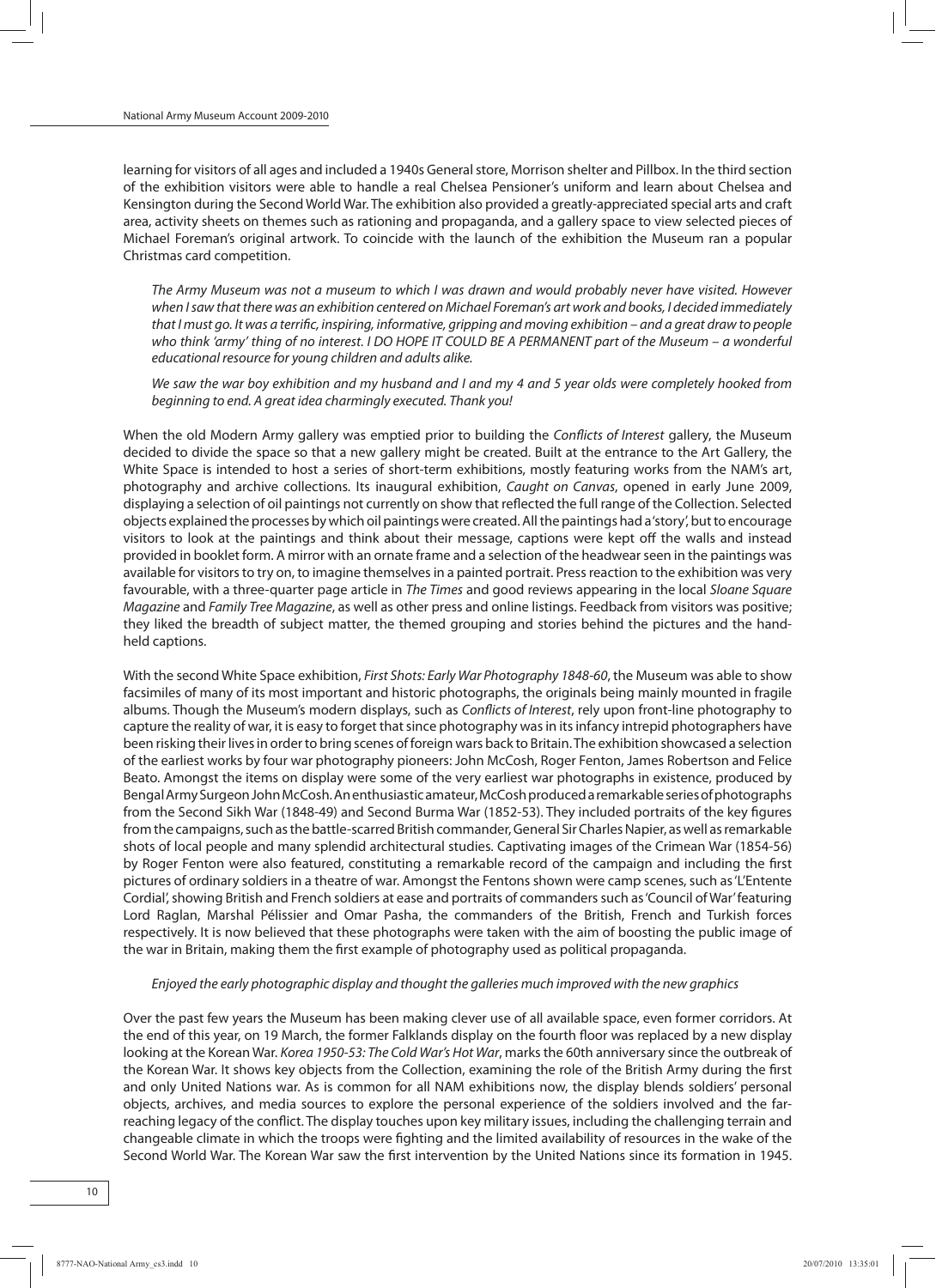British involvement as part of this Allied force saw over 80,000 British service personnel deployed to the region before the ceasefire was signed in 1953. Displayed for the first time are the razor blades, spoon, mirror and toothpaste that were given to Private James Wood whilst he was a prisoner of war in Korea. This is accompanied by a cotton handkerchief printed with Chinese communist messages and a PPSh-41 sub-machine gun, supplied by the Russians and used by Chinese communist forces against the Allies, demonstrating the wider context of the conflict between the great powers of the time.

Throughout the building the Museumillustrates how ordinary soldiers, and the Army as a whole, have contributed to the history of Britain and the world from the Middle Ages to the present day. The permanent galleries represent the NAM's core product and, despite their longevity, they still have the capacity through the power and importance of the world-wide story they tell to absorb, inspire and elucidate.

The Making of Britain 1066-1783 Changing the World 1784-1904 World Wars 1905-1945 Conflicts of Interest 1969-2010

## Education that informs, entertains and inspires

The provision of learning opportunities for all is at the heart of the Museum's mission. This is achieved through pre-booked taught sessions for all ages, layered interpretation in all galleries and exhibitions, and themed special events.

## **Formal learning**

Sessionstaught by the Museum's experienced and knowledgeable educators are available to school groups, Army groups and adult learners. Once again, the Museum was pleased to observe an increase in bookings and attendance, most noticeably among primary and Army groups.

|              | 2009-2010 | % change from<br>previous year | 2008-2009 | % change from $ $<br>previous year |
|--------------|-----------|--------------------------------|-----------|------------------------------------|
| Primary      | 7192      | 89                             | 3796      |                                    |
| Secondary    | 6077      | (34)                           | 9148      | 37.3                               |
| Army         | 2434      |                                | 2356      | 176                                |
| Adult        | 864       | 19                             | 725       | (39.3)                             |
| <b>TOTAL</b> | 18063     | ь                              | 17008     | 28                                 |

The substantial increase in bookings and figures for primary and sixth form groups is directly traceable to new offers based around the changing curriculum and the NAM's own exhibitions. Be Prepared! Life for Children in the Second World War was piloted in the academic year 2008-9, but in combination with the War Boy exhibition attendance grew exponentially. All eight 'Michael Foreman days', available through November 2009, in which schools were given the opportunity to meet the artist, take part in a workshop and visit the exhibition, were fully booked. Attendance by Year 3 and Year 4 groups, at whom the BP workshop was aimed, increased almost fivefold.

The Museum secured a grant of £1,500 from the MLA Learning Links programme, which partners heritage organisations with schools to develop mutually beneficial resources and programmes. The new workshop features a small scale reconstruction of Mary Seacole's British Hotel, and a chance to make some of her herbal remedies. The session has enjoyed a steady stream of bookings since its pilot in June 2009; attendance by Year 1 and 2 groups has increased by almost a third.

Identifying examination board trends, the NAM rolled out a programme of workshops aimed at GCSE and GCE students, with dramatic results; attendance increased by over 20 per cent. The decrease in secondary bookings and figures may owe something to lack of teaching spaces in the first half of the year during the office move, but probably more to a detectable national trend linked to the increased expense and complexity of arranging secondary school visits. The Museum is in the process of reviewing its offer to secondary schools.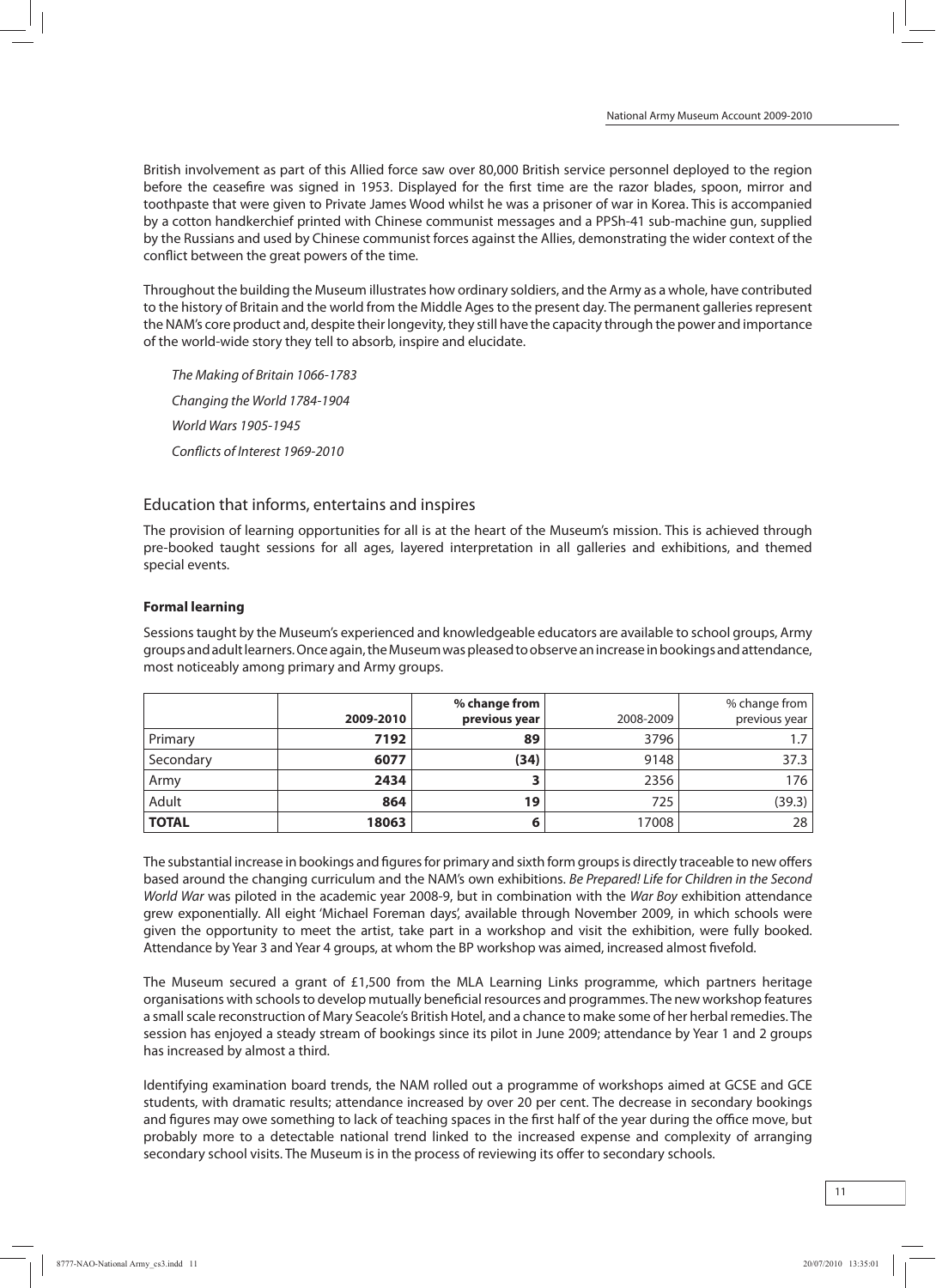#### **Lunchtime lectures and conferences**

The Museum opens its doors to those who want to listen to historians, Army veterans and celebrities, through free weekly lunchtime lectures and paid evening lectures. The lunchtime lecture programme has once again gone from strength to strength, with the average weekly attendance risen from 59 to 79. Some of the most popular speakers this year have been those speaking of their personal experience of the front line. One academic conference took place this year, Aftershock: Legacies of the First World War, on 31 October 2009. Though only 30 visitors attended this event, the feedback received indicated that it ranked qualitatively alongside previous years' First World War conferences.

#### **Special events**

|                                                 |           | 2008-2009<br>(comparable |
|-------------------------------------------------|-----------|--------------------------|
| <b>Half-term event</b>                          | 2009-2010 | events)                  |
| 'Spies & Special Agents', 23-31 May 2009        | 4795      | 6297                     |
| 'World Wars Week', 24 October - 1 November 2009 | 8271      | 6772                     |
| 'Big Spring Clean', 20-28 February 2010         | 9035      | 7156                     |
|                                                 | 22101     | 20225                    |

The dramatic increase in attendance at half-term holiday events is almost certainly linked to the successful promotional campaigns for the War Boy exhibition. Visitors certainly appreciate the range of activities on offer during special event weekends

Came for Top Secret. Never been before but will come again. Staff all very helpful. More hands on than I expected – GREAT.

The reptile expert and SAS demo were really excellent.

Great day out (Rumble in the Jungle).

## A dynamic, world-class collection

#### **Major acquisitions 2009-2010**

Over the year the Museum continued to add items to its Collection. Through these planned new acquisitions the NAM becomes evermore able to shed new light on centuries of the Army's history. Some objects are intended for immediate display in the galleries, while others strengthen the collections of book and archive material which are such an invaluable asset to researchers and historians worldwide.

The Museum's most sparkling acquisition this year was no doubt a group of orders and medals awarded to General Sir Galbraith Lowry Cole GCB including his Maida Gold Medal. Only seventeen Maida Gold Medals are known to have been issued. It was authorised in 1808, as an award to the commanding officers who took part in the little known battle on the plains of Calabria, Italy in 1806. This wasthe first instance of the British Government awarding a campaign medal for services on land. The NAM had been actively trying to collect a Maida Gold Medal for many years as it was the only medal of such importance not already represented in the Collection (NAM. 2009-06-15).

At first sight merely a piece of daubed canvas, the Museum has acquired what is actually an important oil on canvas by Lady Butler. It is a fragment of the artist's 1885 Royal Academy painting, 'After the Battle', depicting Lord Wolseley and his staff officers. Illustrating the final moments of the Battle of Tel el Kebir on 13 September 1882, the picture originally included groups of cheering soldiers on either side of the staff officers but was probably cut down in accordance with the last wishes of the artist's husband, Lieutenant-Colonel William Butler. The painting was donated through the good offices of the American Associates of the NAM (NAM. 2009-05-1).

Two First World War drawings by Eric Kennington, one depicting a Corps Intelligence Officer in August or September 1917, drawn with the censor's own pencil, and the other a view of a camouflaged encampment on theWestern Front showing how basic the conditions often were. It depicts corrugated huts with makeshift awnings of sheets and greatcoats erected against the weather. These drawings were purchased from the artist's son who generously transferred copyright in all Eric Kennington works in the Museum's collections to the NAM (NAM. 2009-04-14 & -15).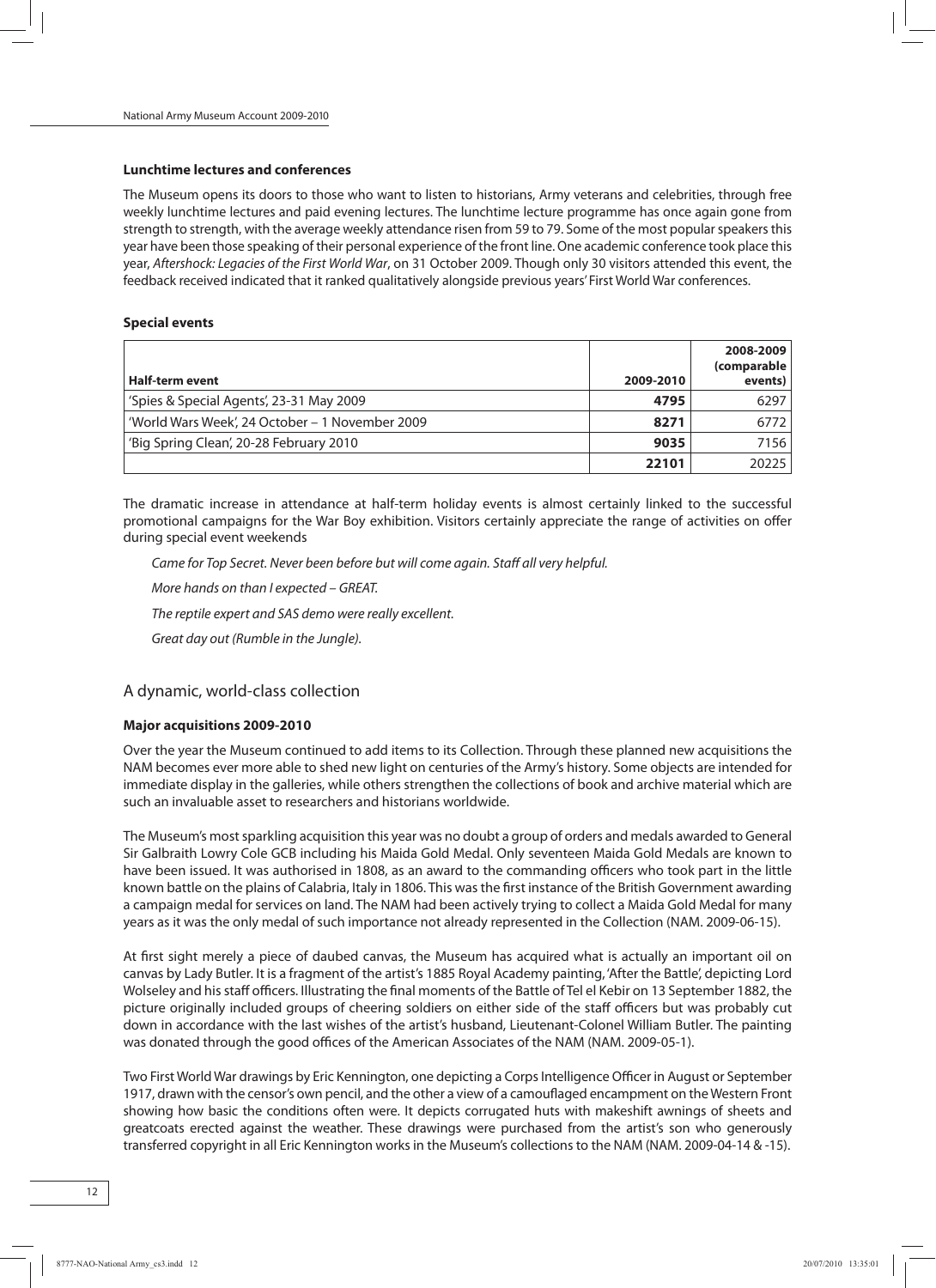The Museum takes its role as the British museum of the Indian Army very seriously, and continues to collect items that illustrate the stories and gallant histories of Indian soldiers. This year the NAM purchased a collection of five figures thought to be of the Madras European Regiment made by an unknown but masterful Indian craftsman around 1850. Three of the figures depict British soldiers, one an Indian musician and the other a servant in regimental mufti. These rare items will be included in the exhibition, 'Indian Armies Indian Art', in the White Space gallery in May 2010 (NAM. 2009-05-22, and 2009-05-33 to -36).

The Museum does not seek simply to acquire items that are beautiful, though these provide moments of inspiration in its galleries. The librarians and archivists working in the Museum's Collections Division spend time seeking out those books, journals and archives which will help to maintain the NAM's reputation as the place to study the story of the Army, both for researchers and its own staff. Foremost amongst the reference material acquired this year were the papers of Major General James Lunt, a collection of interesting material from a man who served during the Second World War and afterwards, thought deeply about themilitary art and was a prolific author (NAM. 2009-08-51).

Among the runs of regimental histories and biographies, the Museumhas a fine collection of rare books. This year, two more publications were added to the collection, both from the eighteenth century. The first, John Phipps's A system of military discipline for His Majesty's Army, was published in 1777, and the Museum is delighted to have acquired one of the only two copies of this very rare drill book known in this country. NAM has one of the best collections of early drill books anywhere in the UK, and this is an important addition to that collection (NAM. 48402). The second book of note acquired this year was a first edition of Military antiquities respecting a history of the English Army, from the Conquest to the present time, written by Francis Grose and published in two volumes between 1786-88. Grose is perhaps more famous as an antiquarian of distinction, though he also served as a Militia officer (NAM. 50716 & 50717).

One single item the NAM acquired was a very large (double elephant) map, hand drawn and coloured by Lieutenant Charles Gordon (later General Gordon of Khartoum fame). This map was certainly drawn while Gordon served as one of the British representatives on the boundary commission at the end of the Crimean War, and its attribution as Gordon's work has been confirmed by a collection of letters already in the Museum's Collection (NAM. 2010-03-11).

With the acquisition of the papers of Colonel Henry Morris Pryce-Jones, the NAM gained an archive shedding light on the career of a regimental and staff officer in the First World War, plus those of his in-laws, the Dawnay family, including material relating to the man who became T E Lawrence's handler (NAM. 2009-2010-7).

## **Purchase grant**

The Purchase Grant of £115,000, with £8,173.73 carried over from last year, was expended upon the following important items (prices shown are totals, including premiums and VAT where applicable).

| <b>Accession number</b> | <b>Object</b>                                             | <b>Purchase</b><br>price in £s | <b>Purchased</b><br>from |
|-------------------------|-----------------------------------------------------------|--------------------------------|--------------------------|
|                         | Letters from General Gordon and his relatives and         |                                |                          |
| 2010-03-11              | hand-drawn map                                            | 800.00                         | Hugh Small               |
|                         | 'Corps Intelligence Officer' and 'Camouflaged Encampment  |                                | Christopher              |
| 2009-04-14 and -15      | on Western Front' by Eric Kennington                      | 3,000.00                       | Kennington               |
| 2009-05-22 and -33      |                                                           |                                |                          |
| to -36 inclusive        | Five Deccani painted wooden figures                       | 618.64                         | <b>Bonhams</b>           |
|                         |                                                           |                                | Grosvenor                |
| 2009-09-7               | Print of Phoebe Hessell                                   | 74.00                          | Prints                   |
| 2009-11-9 to -19        |                                                           |                                | Matthew                  |
| inclusive               | 11 watercolours depicting British soldiers In Afghanistan | 6,020,00                       | Cook                     |
|                         | The medals and orders of General Sir Galbraith Lowry Cole |                                |                          |
|                         | (partial payment from purchase grant, remainder of        |                                | CJ & AJ                  |
| 2009-06-15              | purchase price taken from other sources)                  | 110,000.00                     | Dixon Ltd                |
|                         |                                                           |                                | Bloomsbury               |
| 48402 and 48403         | A System Of Military Discipline, 1777, John Phipps        | 1,037.00                       | <b>Auctions</b>          |
|                         | <b>TOTAL</b>                                              | 121,549.64                     |                          |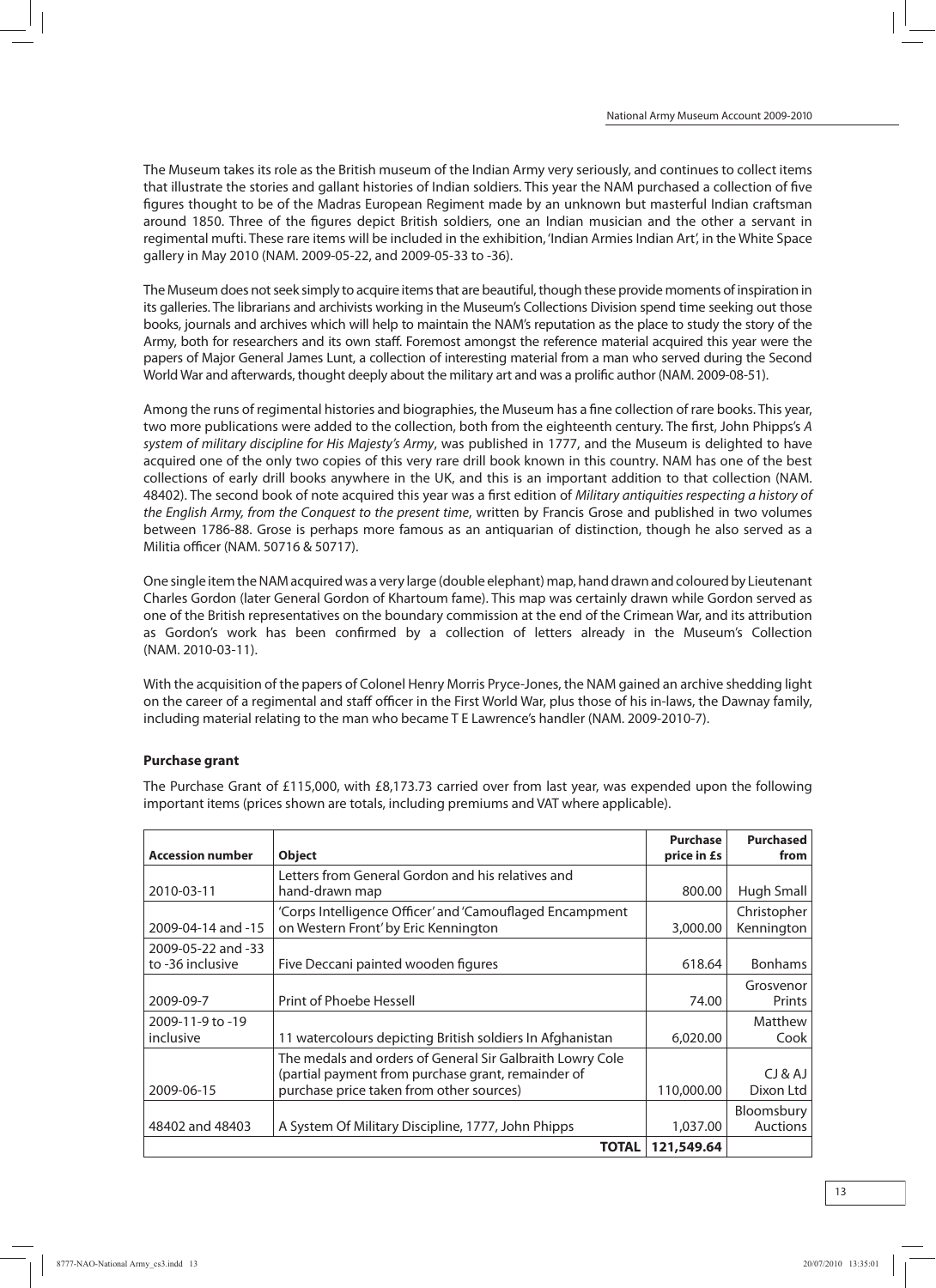#### **Accessions to the collection**

Accessions and retrospective cataloguing are entered on the Museum's centralised Collections Database and Network Infrastructure (CABAL). The public-facing elements of the database have been improved and extended for researchers in the Templer Study Centre. Work has also continued on the important retrospective documentation of all areas of the Collection. New accession numbers issued during 2009-2010 totalled 1,518 (2008-2009: 1,919), plus 3,878 new accessions to the Printed Books collection. The overall totals for CABAL entries from 1998 to 2010 are therefore 91,535 data records plus 39,772 book records (last year 77,597), and 305,064 part records (last year 251,422).

#### **Loans**

As in every year, the Museum is called upon to lend objects to exhibitions around the world; a tribute to the potential ofthe Collection. Some exhibitions are internationally renowned, others are smaller affairs but all provide an opportunity for the Museum's artefacts to be seen by a wider public.

In May a helmet was lent to the Irish Linen Centre & Lisburn Museum, for the exhibition 'Seventeenth Century Lisburn'. This exhibition celebrated the origins of Lisburn in the 1609 grant of land by King James I to the Conway family and told the rich story of Lisburn's life in the seventeenth century. NAM lent a morion (sometimes called a cabasset) fromthe late sixteenth century, a precursor to the later Pikeman's pot helmet, to illustrate the equipment of English soldiers of the time.

Also in May, a group of seven items travelled to Canada for the first leg of a touring exhibition on the subject of the Seven Years War called'1756-63: Story of a War'. The first venue wasthe Musée de la civilisation in Quebec City, and the exhibition will travel next year to the Stewart Museum in Montreal. NAM was happy to lend one of two manuscript letters written in 1759 by Lieutenant Henry Browne of the 'Louisbourg Grenadiers', a composite battalion of the Grenadier Companies of 22nd, 40th and 45th Regiments of Foot. The Museum also lent six prints showing various locations important during the course of the War.

Closer to home, the Museum was pleased to contribute to the Victoria and Albert museum's exhibition'Maharaja: The Splendour of India's Royal Courts'. NAM lent one of its key objects, a rare helmet previously seen on display in the Changing theWorld gallery.This helmetwastaken fromTipu Sultan's palace afterthe storming of Seringapatam in 1799, and may have been worn by one of Tipu's personal guards as several similar helmets were recovered during the sack of Seringapatam. The helmet is fashioned of fabric with a metal nasal guard inlaid in gold with Persi-Arabic inscriptions. The guard is decorated with tiger's heads, the animal closely associated with Tipu.

Though the Buffs Museum in Canterbury has now closed pending Canterbury City Council's projected refurbishment of the Beaney Institute, the Museum is keen to maintain its regional partnership in Kent and looks forward to a time when elements of the collection of the Buffs Regiment can return to the city. As an indication of this partnership the Museum has been pleased to lend to the Museum of Canterbury the Latham Centrepiece, a silver-plated centerpiece depicting a key moment in Buffs history, the instance when Lieutenant Matthew Latham saved the King's Colours during the Battle of Albuera, 1811.

#### **Disposal**

There were threemain strands to the disposal work undertaken this year. First was the return of a large number of itemsto their owner, M. Maurice Chauvet. This collection entered the NAM in the 1980s during the preparation for the 'Raiders' Commando exhibition, and after many years of care the bulk was returned to France, with some key objects being donated to the NAM for use in the Museum's displays and research. The itemsreturned are reported belowundertheheading'ChauvetCollection', andaremarked'return'. Secondly,work continuedonthe certification of objects from the weapons collection in line with current legislation that requires items to be Certified Free From Explosive (CFFE). During the certification process, it becomes apparent that some items cannot be safely rendered free from explosive and must therefore be destroyed. Fortunately, those items that were destroyed were of little importance to the Collection. Thirdly, work continued apace on the clearing of stores of those items that are beyond economic repair and have no place in a national collection.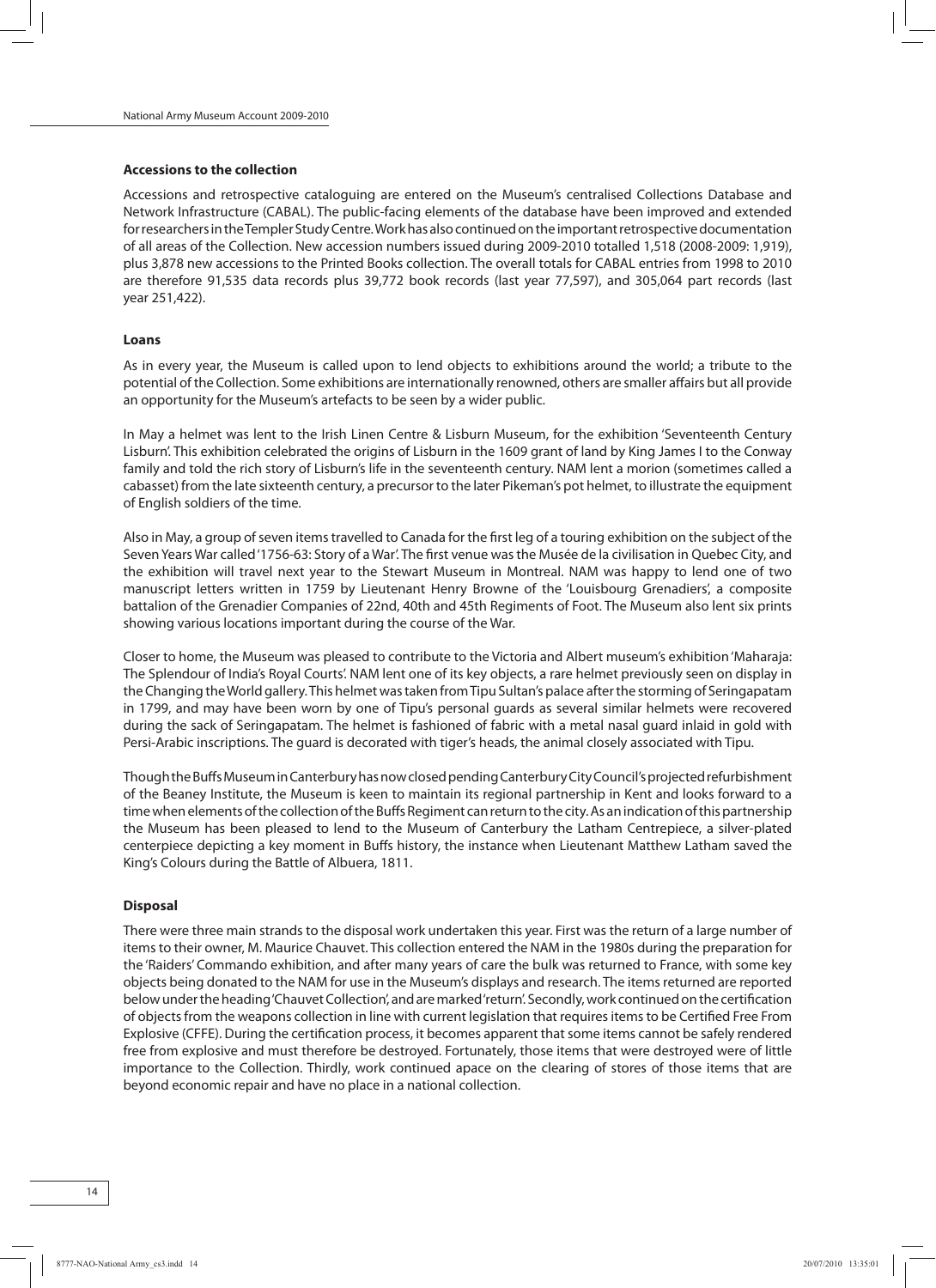| Date of<br>disposal<br>request | ID no | <b>Acc Number</b>       | <b>Object</b>                                               | <b>Result of</b><br>disposal |
|--------------------------------|-------|-------------------------|-------------------------------------------------------------|------------------------------|
| 15 Apr 2009                    | 444   | 1986-03-14              | Chauvet Collection: transparencies and<br>photograph albums | Return                       |
| 15 Apr 2009                    | 446   | 36450 & 36451           | <b>Chauvet Collection: 2 French books</b>                   | Return                       |
| 15 Apr 2009                    | 447   | Unaccessioned           | Chauvet Collection: French periodicals                      | Return                       |
| 15 Apr 2009                    | 448   | Unaccessioned           | Chauvet Collection: French periodicals                      | Return                       |
| 15 Apr 2009                    | 455   | Unaccessioned           | Chauvet Collection: English publications                    | Return                       |
| 15 Apr 2009                    | 457   | Unaccessioned           | Chauvet Collection: English publications                    | Return                       |
| 15 Apr 2009                    | 458   | Unaccessioned           | Chauvet Collection: English publications                    | Return                       |
| 15 Apr 2009                    | 459   | Unaccessioned           | Chauvet Collection: English publications                    | Return                       |
| 15 Apr 2009                    | 460   | Unaccessioned           | Chauvet Collection: English publications                    | Return                       |
| 15 Apr 2009                    | 461   | Unaccessioned           | Chauvet Collection: French publications                     | Return                       |
| 15 Apr 2009                    | 462   | Unaccessioned           | Chauvet Collection: French publications                     | Return                       |
| 15 Apr 2009                    | 463   | Unaccessioned           | Chauvet Collection: French publications                     | Return                       |
| 15 Apr 2009                    | 464   | Unaccessioned           | Chauvet Collection: French publications                     | Return                       |
| 15 Apr 2009                    | 465   | Unaccessioned           | Chauvet Collection: French publications                     | Return                       |
| 15 Apr 2009                    | 466   | Unaccessioned           | <b>Chauvet Collection: French publications</b>              | Return                       |
| 15 Apr 2009                    | 467   | Unaccessioned           | Chauvet Collection: French publications                     | Return                       |
| 15 Apr 2009                    | 468   | Unaccessioned           | Chauvet Collection: German publications                     | Return                       |
| 15 Apr 2009                    | 469   | 1986-07-15              | Chauvet Collection: Booklet of drawings                     | Return                       |
| 15 Apr 2009                    | 470   | 1986-07-18              | Chauvet Collection: Voici les Soldats Anglais               | Return                       |
| 15 Apr 2009                    | 471   | 1986-07-22              | Chauvet Collection: Photolithograph                         | Return                       |
| 15 Apr 2009                    | 472   | 1986-07-23              | Chauvet Collection: Booklet of<br>photolithographs          | Return                       |
| 15 Apr 2009                    | 473   | 1986-07-19              | Chauvet Collection: Panoramic caricature                    | Return                       |
| 15 Apr 2009                    | 474   | 1986-07-21              | Chauvet Collection: Photolithograph                         | Return                       |
| 15 Apr 2009                    | 475   | 2005-06-738             | Chauvet Collection: Commando figurines                      | Return                       |
| 15 Apr 2009                    | 476   | 2007-10-12              | <b>Chauvet Collection: Chess set</b>                        | Return                       |
| 15 Apr 2009                    | 477   | 1986-07-20              | Chauvet Collection: Photolithograph                         | Return                       |
| 24 Apr 2009                    | 478   | Unaccessioned           | Residue of the Gaunt collection of buttons                  | Sale by auction              |
| 24 Apr 2009                    | 479   | Unaccessioned           | Framed badges - one set, one single                         | Destruction                  |
| 29 Apr 2009                    | 480   | Unaccessioned           | 10 rank stripe WRAC badges                                  | Destruction                  |
| 29 Apr 2009                    | 481   | 1993-12-77              | 3 unidentified foreign buttons                              | Destruction                  |
| 14 May 2009                    | 482   | 1994-05-65              | Blazer badge, probably a school badge                       | Destruction                  |
| 18 May 2009                    | 483   | Unaccessioned           | 'Fake' cap badge of the Buffs                               | Destruction                  |
| 19 May 2009                    | 484   | Unaccessioned           | 24 Middlesex Regiment shoulder titles                       | Destruction                  |
| 19 May 2009                    | 485   | Unaccessioned           | 12 Home Counties Brigade badges                             | Destruction                  |
| 29 May 2009                    | 486   | Unaccessioned           | 2 30mm dummy rounds                                         | Destruction                  |
| 29 May 2009                    | 487   | Unaccessioned           | Magazine M16                                                | Destruction                  |
| 2 Jun 2009                     | 488   | 1986-07-47              | Chauvet Collection: Cap and beret                           | Return                       |
| 2 Jun 2009                     | 489   | 1986-07-48              | <b>Chauvet Collection: Beret</b>                            | Return                       |
| 2 Jun 2009                     | 490   | 1986-07-51              | Chauvet Collection: 2 lanyards                              | Return                       |
|                                |       |                         | Chauvet Collection: Waistbelt, braces, braces,              |                              |
| 2 Jun 2009                     | 491   | 1986-07-52              | pullover, puttee                                            | Return                       |
| 2 Jun 2009                     | 492   | 1986-07-53 and<br>$-54$ | Chauvet Collection: Small pack, 2 haversacks,<br>brace etc  | Return                       |
| 2 Jun 2009                     | 493   | 1986-07-55-1 to -7      | Chauvet Collection: Webbing items, etc                      | Return                       |
|                                |       |                         |                                                             |                              |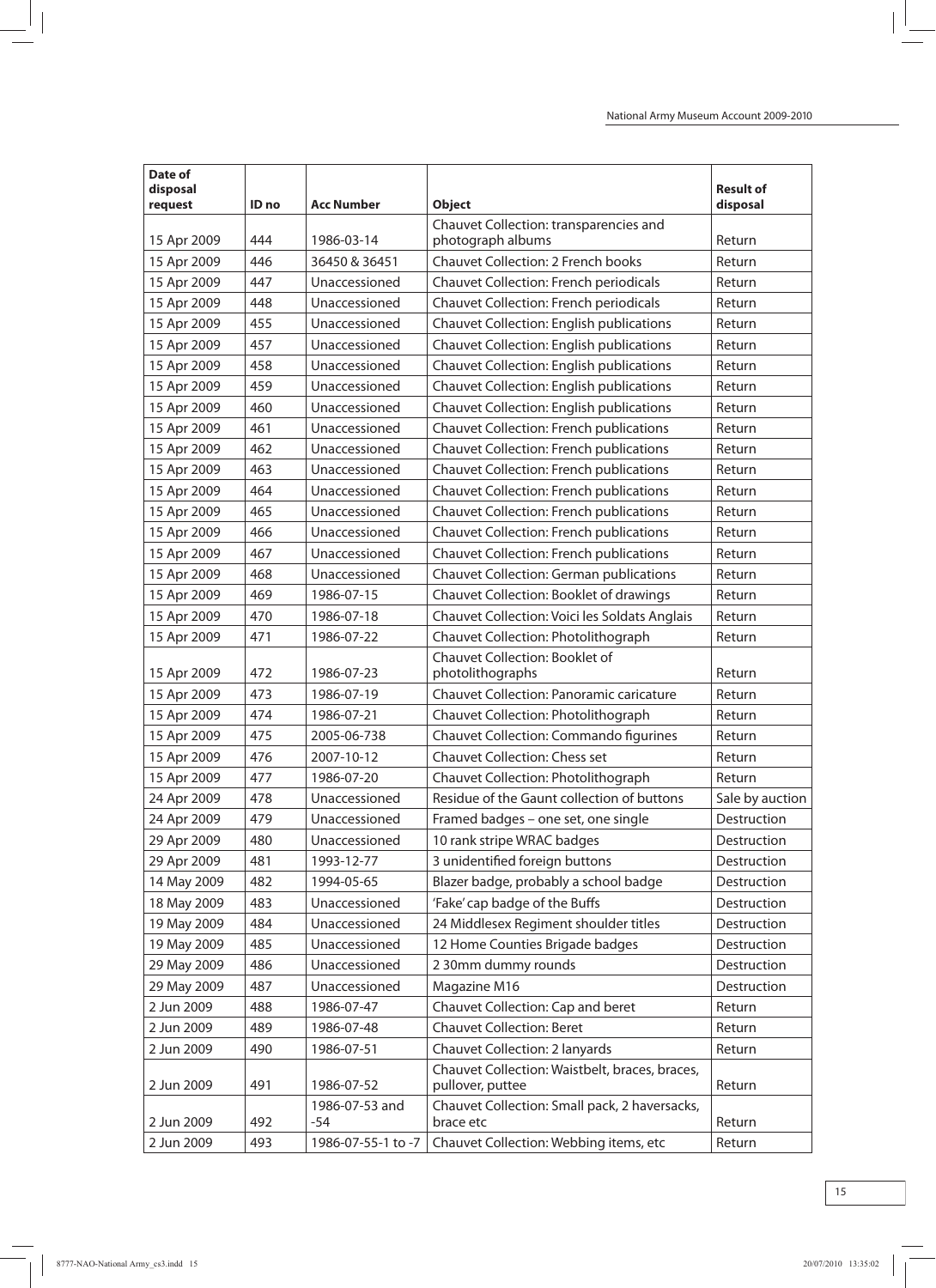| Date of<br>disposal |       |                                                             |                                                                                                                     | <b>Result of</b> |
|---------------------|-------|-------------------------------------------------------------|---------------------------------------------------------------------------------------------------------------------|------------------|
| request             | ID no | <b>Acc Number</b>                                           | <b>Object</b>                                                                                                       | disposal         |
| 2 Jun 2009          | 494   | 1986-07-56-1 to<br>$-10$                                    | Chauvet Collection: Webbing items, etc                                                                              | Return           |
| 2 Jun 2009          | 495   | 1986-07-57 & -58                                            | <b>Chauvet Collection: Waistbelts</b>                                                                               | Return           |
| 2 Jun 2009          | 496   | 1986-01-94 to -96                                           | Chauvet Collection: Knives & scabbards                                                                              | Return           |
| 2 Jun 2009          | 497   | 1986-01-100                                                 | Chauvet Collection: Sudanese knife                                                                                  | Return           |
| 2 Jun 2009          | 498   | 1986-05-66, -67,<br>$-68 & -70$                             | Chauvet Collection: Kitbag, waterbottle,<br>entrenching tool, map case                                              | Return           |
| 2 Jun 2009          | 499   | 1986-05-71, -72,<br>$-73, -74 & -75$                        | Chauvet Collection: Swagger stick, signals<br>satchel, respirator case, gas detector kit<br>satchel, knitted gloves | Return           |
| 2 Jun 2009          | 500   | 1986-06-2, -3, -5,<br>$-6, -7$                              | Chauvet Collection: P1907 sword bayonet,<br>German pull-through kit, Pull switch, 2<br>percussion ignitors          | Return           |
| 2 Jun 2009          | 501   | 1986-08-23<br>1986-08-28                                    | Chauvet Collection: Bayonet & scabbard,<br>hackle and lanyard                                                       | Return           |
| 2 Jun 2009          | 502   | 1994-05-1                                                   | Chauvet Collection: Formation badge                                                                                 | Return           |
| 2 Jun 2009          | 503   | 1995-10-87, -88,<br>-89, -90, 91-, -92                      | <b>Chauvet Collection: Formation badges</b>                                                                         | Return           |
| 2 Jun 2009          | 504   | 1995-10-93 to -98                                           | <b>Chauvet Collection: Formation badges</b>                                                                         | Return           |
| 2 Jun 2009          | 505   | 1995-10-99 to<br>$-104$                                     | <b>Chauvet Collection: Formation badges</b>                                                                         | Return           |
| 2 Jun 2009          | 506   | 1995-10-105, -106,<br>$-107, -132, -133,$<br>$-134$         | <b>Chauvet Collection: Formation badges</b>                                                                         | Return           |
| 2 Jun 2009          | 507   | 1995-10-135 to<br>$-140$                                    | <b>Chauvet Collection: Formation badges</b>                                                                         | Return           |
| 2 Jun 2009          | 508   | 1995-10-141 to<br>$-146$                                    | <b>Chauvet Collection: Formation badges</b>                                                                         | Return           |
| 2 Jun 2009          | 509   | 1995-10-184, -185,<br>$-186, -187, -189,$<br>and 1992-02-25 | <b>Chauvet Collection: Formation badges</b>                                                                         | Return           |
| 2 Jun 2009          | 510   | 1986-12-36,<br>1986-08-1                                    | <b>Chauvet Collection: Formation badges</b>                                                                         | Return           |
| 2 Jun 2009          | 511   | Unaccessioned                                               | <b>Chauvet Collection: American badges</b>                                                                          | Return           |
| 2 Jun 2009          | 512   | Unaccessioned                                               | Chauvet Collection: Australian badges etc                                                                           | Return           |
| 2 Jun 2009          | 513   | Unaccessioned                                               | Chauvet Collection: British badges                                                                                  | Return           |
| 2 Jun 2009          | 514   | Unaccessioned                                               | Chauvet Collection: Colonial badges                                                                                 | Return           |
| 2 Jun 2009          | 515   | Unaccessioned                                               | Chauvet Collection: Formation badges                                                                                | Return           |
| 2 Jun 2009          | 516   | Unaccessioned                                               | Chauvet Collection: Formation badges                                                                                | Return           |
| 2 Jun 2009          | 517   | Unaccessioned                                               | Chauvet Collection: Formation badges                                                                                | Return           |
| 2 Jun 2009          | 518   | Unaccessioned                                               | Chauvet Collection: Various badges                                                                                  | Return           |
| 2 Jun 2009          | 519   | Unaccessioned                                               | Chauvet Collection: Various badges                                                                                  | Return           |
| 2 Jun 2009          | 520   | Unaccessioned                                               | Chauvet Collection: Various badges                                                                                  | Return           |
| 2 Jun 2009          | 521   | Unaccessioned                                               | <b>Chauvet Collection: Various badges</b>                                                                           | Return           |
| 2 Jun 2009          | 522   | Unaccessioned                                               | Chauvet Collection: Various badges                                                                                  | Return           |
| 2 Jun 2009          | 523   | Unaccessioned                                               | Chauvet Collection: Various badges                                                                                  | Return           |
| 2 Jun 2009          | 524   | Unaccessioned                                               | Chauvet Collection: Various badges                                                                                  | Return           |
| 2 Jun 2009          | 525   | Unaccessioned                                               | <b>Chauvet Collection: Various badges</b>                                                                           | Return           |
| 2 Jun 2009          | 526   | Unaccessioned                                               | Chauvet Collection: Various badges                                                                                  | Return           |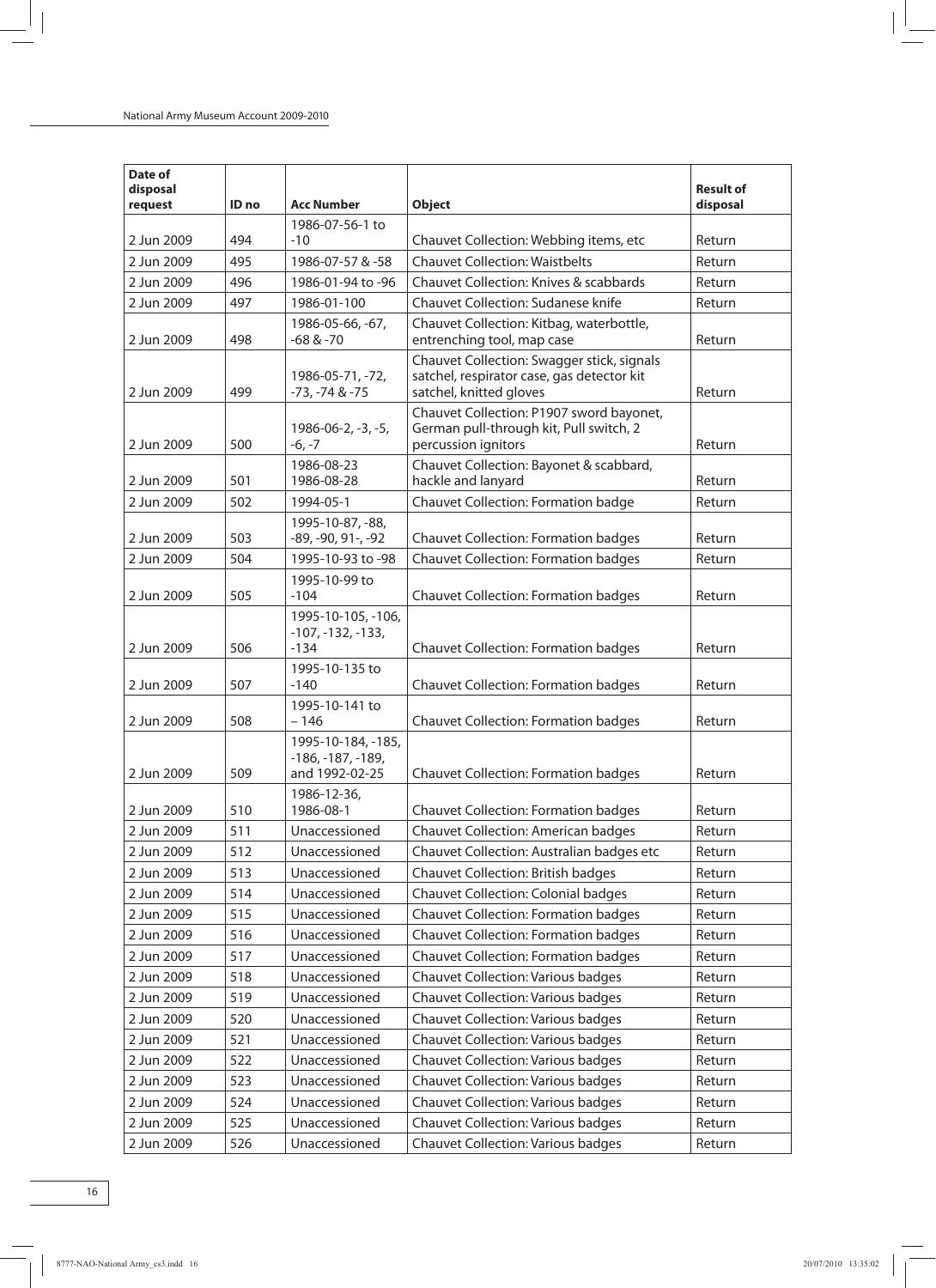| Date of<br>disposal<br>request | ID no | <b>Acc Number</b> | <b>Object</b>                                                            | <b>Result of</b><br>disposal |
|--------------------------------|-------|-------------------|--------------------------------------------------------------------------|------------------------------|
| 2 Jun 2009                     | 527   | Unaccessioned     | <b>Chauvet Collection: Various badges</b>                                | Return                       |
| 2 Jun 2009                     | 528   | Unaccessioned     | <b>Chauvet Collection: Various badges</b>                                | Return                       |
| 2 Jun 2009                     | 529   | Unaccessioned     | <b>Chauvet Collection: Various badges</b>                                | Return                       |
| 2 Jun 2009                     | 530   | Unaccessioned     | <b>Chauvet Collection: Various badges</b>                                | Return                       |
| 2 Jun 2009                     | 531   | Unaccessioned     | <b>Chauvet Collection: Various badges</b>                                | Return                       |
| 2 Jun 2009                     | 532   | Unaccessioned     | <b>Chauvet Collection: Various badges</b>                                | Return                       |
| 2 Jun 2009                     | 533   | Unaccessioned     | <b>Chauvet Collection: Various badges</b>                                | Return                       |
| 2 Jun 2009                     | 534   | Unaccessioned     | <b>Chauvet Collection: Various badges</b>                                | Return                       |
| 2 Jun 2009                     | 535   | Unaccessioned     | <b>Chauvet Collection: Various badges</b>                                | Return                       |
| 2 Jun 2009                     | 536   | Unaccessioned     | <b>Chauvet Collection: Various badges</b>                                | Return                       |
| 2 Jun 2009                     | 537   | Unaccessioned     | <b>Chauvet Collection: Various badges</b>                                | Return                       |
| 2 Jun 2009                     | 538   | Unaccessioned     | <b>Chauvet Collection: Various badges</b>                                | Return                       |
| 2 Jun 2009                     | 539   | Unaccessioned     | <b>Chauvet Collection: Various badges</b>                                | Return                       |
| 22 July 2009                   | 542   | BKS 6734-6740     | Edward Hyde, 'The History of the Rebellion<br>and Civil Wars in Ireland' | Destruction                  |
| 28 July 2009                   | 543   | Unaccessioned     | Display panoramic painting made for Buffs<br>Museum                      | Destruction                  |
| 4 Aug 2009                     | 544   | Unaccessioned     | 8 assorted wooden shield plaques                                         | Destruction                  |
| 4 Aug 2009                     | 545   | Unaccessioned     | First World War trench art table lighter                                 | Destruction                  |
| 12 Aug 2009                    | 546   | Unaccessioned     | Photograph of King Christian 10th                                        | Destruction                  |
| 14 Aug 2009                    | 547   | 1956-02-100       | 56 badges, some Navy and Air Force                                       | Destruction                  |
| 21 Aug 2009                    | 548   | 2002-02-562       | Shrapnel shell, 4.5 in howitzer                                          | Destruction                  |
| 3 Sept 2009                    | 549   | 2000-05-1-207     | Gold-painted fibreglass scroll with motto                                | Destruction                  |
| 4 Sept 2009                    | 550   | 1996-09-72        | Mosaic by Martin Cheek and children                                      | Destruction                  |
| 14 Sept 2009                   | 551   | Unaccessioned     | 10 cardboard patterns of civilian dress                                  | Transfer                     |
|                                |       | 2009-02-10-25,    |                                                                          |                              |
| 23 Sept 2009                   | 552   | -37, -48 & -49    | 4 cap badges                                                             | Destruction                  |
| 23 Sept 2009                   | 553   | Unaccessioned     | Cap badge and proficiency badge                                          | Destruction                  |
| 28 Sept 2009                   | 554   | 1962-11-30        | <b>Button, Royal Dublin Fusiliers</b>                                    | Destruction                  |
| 28 Sept 2009                   | 555   | Unaccessioned     | American police badge                                                    | Destruction                  |
| 28 Sept 2009                   | 556   | Unaccessioned     | 26 WRAC shoulder rank badges                                             | Destruction                  |
| 30 Sept 2009                   | 557   | 2001-08-950       | Guy Quad-Ant 15 Cwt truck (chassis only)                                 | Transfer                     |
| 30 Sept 2009                   | 558   | 1998-09-61        | Alvis Saracen FV610                                                      | Transfer                     |
| 30 Sept 2009                   | 559   | 2000-03-43        | Alvis Scorpion CVRT                                                      | Transfer                     |
| 30 Sept 2009                   | 560   | 2000-10-77        | Light Strike Vehicle                                                     | Transfer                     |
| 30 Sept 2009                   | 561   | 1998-09-21        | 17 pdr anti-tank gun Mk I                                                | Transfer                     |
| 27 Oct 2009                    | 563   | 1959-05-82        | Photograph of Field Marshal Haig                                         | Destruction                  |
| 24 Nov 2009                    | 565   | 1997-06-105       | Chinese lion dance costume                                               | Transfer                     |
| 14 Dec 2009                    | 562   | 2005-06-371       | Bayonet fencing helmet, sealed pattern                                   | Transfer                     |
| 14 Dec 2009                    | 564   | Unaccessioned     | Sealed pattern fencing gloves x 5                                        | Transfer                     |
| 11 Dec 2009                    | 566   | Unaccessioned     | Canadian military publications                                           | Destruction                  |
| 11 Dec 2009                    | 567   | Unaccessioned     | Canadian military publications                                           | Destruction                  |
| 15 Dec 2009                    | 568   | Unaccessioned     | Civilian buttons and collar badges                                       | Destruction                  |
| 16 Dec 2009                    | 569   | 1992-05-73        | Foreign button, First World War                                          | Destruction                  |
| 22 Dec 2009                    | 572   | 1988-11-13-1      | 21 livery buttons                                                        | Destruction                  |
| 30 Dec 2009                    | 573   | 1979-06-176       | Porcelain side plate                                                     | Destruction                  |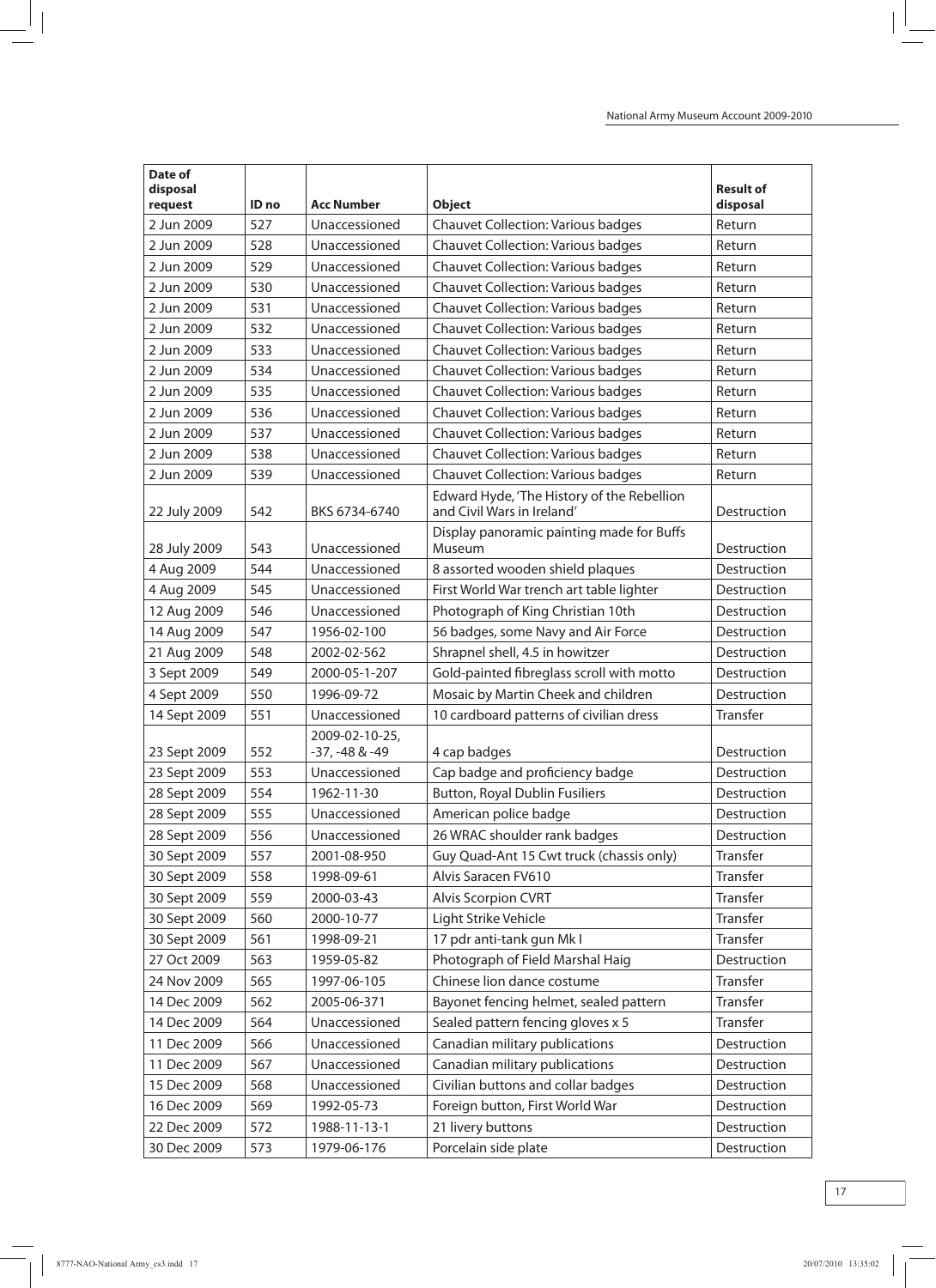| Date of<br>disposal |       |                         |                                                                       | <b>Result of</b>   |
|---------------------|-------|-------------------------|-----------------------------------------------------------------------|--------------------|
| request             | ID no | Acc Number              | <b>Object</b>                                                         | disposal           |
| 30 Dec 2009         | 574   | Unaccessioned           | Sergeants' Mess serving dish                                          | Destruction        |
| 31 Dec 2009         | 575   | Unaccessioned           | Display props from the Buffs Museum                                   | Destruction        |
| 7 Jan 2010          | 576   | 1991-10-52              | Army Temperance medals and bars                                       | Transfer           |
| 8 Jan 2010          | 577   | Unaccessioned           | 3 Mills bombs; German fuse; mortar fins                               | Destruction        |
| 8 Jan 2010          | 578   | 2003-04-108             | German time fuse                                                      | Destruction        |
| 8 Jan 2010          | 579   | 2002-02-558             | 6 pdr shell                                                           | Destruction        |
| 11 Jan 2010         | 580   | Unaccessioned           | RASC formation shoulder badge                                         | Transfer           |
| 15 Jan 2010         | 581   | Unaccessioned           | 2in mortar body; tail section mortar; nose cap<br>for 3in mortar; etc | Destruction        |
| 21 Jan 2010         | 582   | Unaccessioned           | 48 pairs/ single boots                                                | Transfer           |
| 28 Jan 2010         | 583   | 1956-02-545             | Watercolour by M S Morgan                                             | Return to<br>owner |
| 28 Jan 2010         | 584   | 1973-08-16              | Mezzotint of Sir Henry Torrens                                        | Write Off          |
| 28 Jan 2010         | 585   | 1966-12-414             | 4 plastic models of German leaders                                    | Destruction        |
| 28 Jan 2010         | 586   | 1966-12-1-184<br>(part) | Model base with broken mule and trunk                                 | Destruction        |
| 28 Jan 2010         | 587   | 1977-09-98              | <b>Engraving of Napoleon</b>                                          | Write Off          |
| 3 Feb 2010          | 588   | 2005-07-224             | Carrier man pack - sealed pattern                                     | Transfer           |
| 3 Feb 2010          | 589   | 2005-06-433             | Cover sleeping bag - sealed pattern                                   | Transfer           |
| 3 Feb 2010          | 590   | Unaccessioned           | Camp bed; helmet with camouflage net                                  | Transfer           |
| 18 Feb 2010         | 592   | 2004-08-32              | Ordnance, Quick Firing 25 pdr Mk II                                   | Transfer           |
| 22 Feb 2010         | 593   | 1965-08-48-3            | Plaster model of Vonolel                                              | Destruction        |
| 22 Feb 2010         | 594   | 1965-02-188             | Cast iron well pump                                                   | Transfer           |
| 24 Feb 2010         | 595   | Unaccessioned           | 15 badge plaques                                                      | Destruction        |
| 24 Feb 2010         | 596   | Unaccessioned           | 2 wooden shields                                                      | Destruction        |
| 24 Feb 2010         | 597   | Unaccessioned           | Aquatint of the Marquis of Anglesey                                   | Destruction        |
| 24 Feb 2010         | 598   | Unaccessioned           | Mezzotint of an unknown officer                                       | Destruction        |
| 24 Feb 2010         | 599   | Unaccessioned           | 9 photolithographs of Russian uniforms                                | Destruction        |
| 25 Feb 2010         | 600   | 1975-11-37-1            | Board of Ordnance trough                                              | Transfer           |
| 8 Mar 2010          | 601   | 1990-03-7               | Ammunition limber for 25 pdr field gun                                | Transfer           |
| 31 Mar 2010         | 603   | 1994-01-1-131           | Mounted prints of caricatures                                         | Destruction        |
| 31 Mar 2010         | 604   | 1994-01-1-153           | Lithograph of presentation of colours                                 | Destruction        |
| 31 Mar 2010         | 605   | Unaccessioned           | Engraving of the Waterloo Banquet                                     | Destruction        |
| 31 Mar 2010         | 606   | 1976-07-6               | Lithograph of Royal Review, Edinburgh                                 | Destruction        |
| 31 Mar 2010         | 607   | Unaccessioned           | Engraving of Waterloo heroes                                          | Destruction        |

#### **Conservation and collections care**

In order to make the operation and management of the Museum's outstations even more efficient, two former departments within the Collections Division were merged in June 2009 to create the Department of Exhibits, responsible for many of the Museum's three-dimensional objects. Curators in all four of the Collections Division's departments continued the largely unseen work of collections management.

The Conservation Department further developed the existing Integrated Pest Management Strategy, including modification of the policy, the continuous monitoring for pests and ensuring all new accessions into the Collection have been quarantined. Detailed environmental monitoring reports were completed on all stores in the Chelsea building, andrecommendationsforimprovementinconditionsweremadewhereappropriate.Thefirst comprehensive collections survey of the important sword and scabbard collection stored at Chelsea was completed.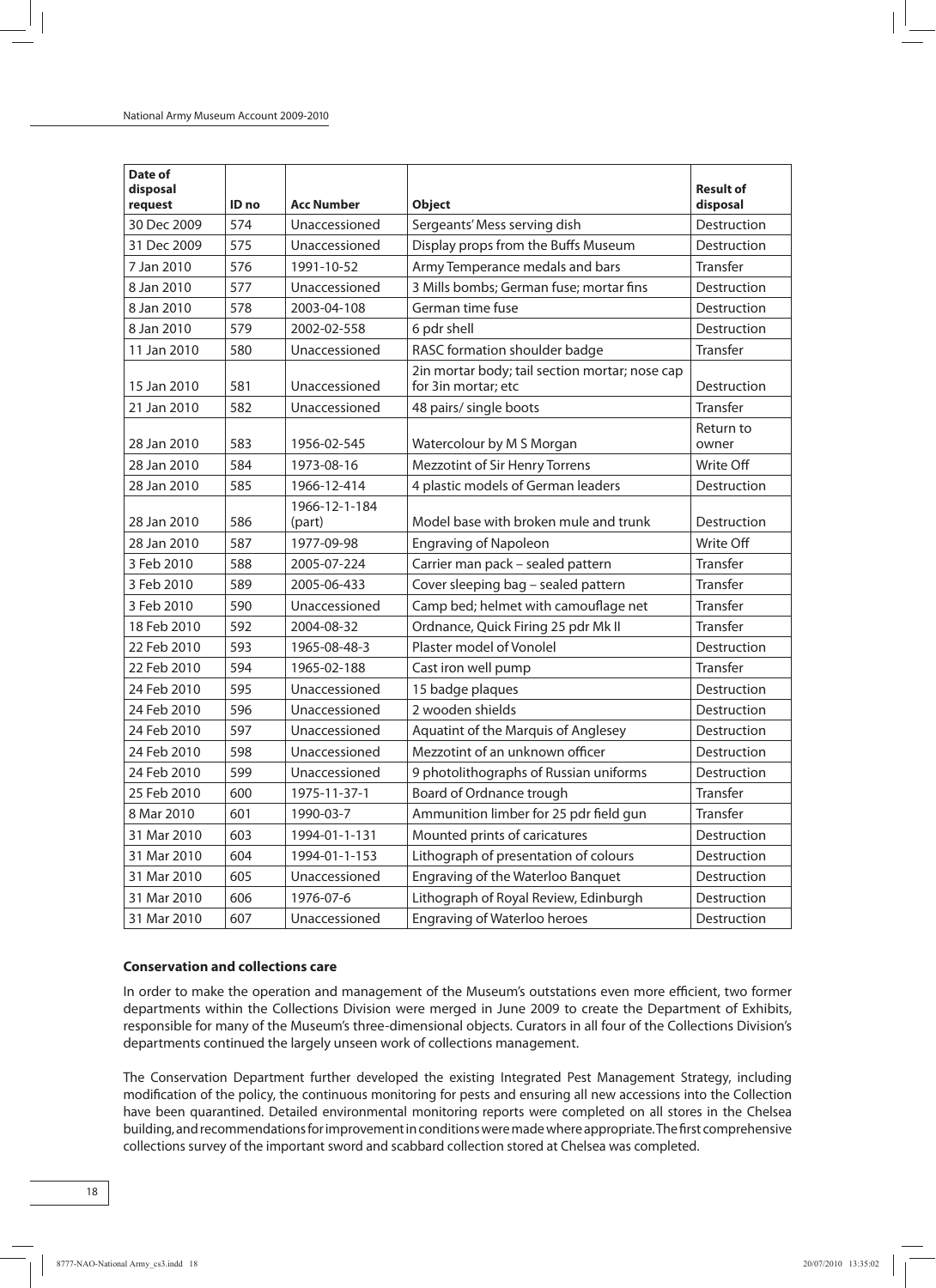Such collection surveys, as well as being an excellent indicator of the health of a collection, are a requirement laid down by the Accreditation Standard and must be undertaken for the Museum to retain its status as a Fully Accredited institution.

Education is a vital part of conservation work, and this was provided to staff, other museum professionals and even to the public. Refresher object-handling training was given to all Collections staff, and preventive conservation training sessions were included in the Regimental Curators'Course. Conservators and curators participated in the Captain Clean events, informing children and their parents about the dangers posed by light, pests and humidity to museum objects.

## Reaching out to people and museums

#### **Supporting the research of others**

As well as encouraging its staff to research the Collection when preparing new exhibitions, writing new educational tools or cataloguing objects, the Museumhelps the research of people around the world. One way this is done is by responding to enquiries from the public, from other institutions and commercial enterprises. One innovation launched at the end of this year was the programme of Identification and Advice sessions, staffed by the Museum's curators. These began on 1 February 2010 and will run on the first Monday of eachmonth excluding Bank Holidays.

During the year 2009-2010 the Museum answered 2278 enquiries. Of these replies, 42 were overdue under the Museum's policy of answering all enquiries within 20 working days. Enquiries cover many topics but the bulk of questions were about the Museum's Collection, family history and general military history. The statistics for the main enquiry types can be compared against the previous four years:

|           | Total | Family<br><b>History</b> | <b>APFS</b><br><b>Collection</b> | <b>Books</b><br><b>Collection</b> | <b>Exhibits</b><br><b>Collection</b> | <b>FDA</b><br><b>Collection</b> |
|-----------|-------|--------------------------|----------------------------------|-----------------------------------|--------------------------------------|---------------------------------|
| 2009-2010 | 2307  | 20%                      | 19%                              | 4%                                | 12%                                  | 4%                              |
| 2008-2009 | 2604  | 18%                      | 15%                              | 4%                                | 12%                                  | 3%                              |
| 2007-2008 | 2840  | 18%                      | 17%                              | 4%                                | 18%                                  | 2%                              |
| 2006-2007 | 3068  | 24%                      | 14%                              | 4%                                | 16%                                  | 2%                              |
| 2005-2006 | 2177  | 26%                      | 10%                              | 4%                                | 14%                                  | 1%                              |

#### **Who do you think you are? Live**

As in previous years the Museum had a stand at the annual family history show, 'Who Do You Think You Are?' Live at Olympia at the end of February 2010. It was manned by eleven members of staff over the three days who answered questions from 1108 of an estimated 3000 visitors who came in search of tips on researching their ancestors'military careers. Staff were kept busy interpreting documents, identifyingmedals, badges and uniforms in old photographs and encouraging visits to the Museum galleries and advertising the research facilities available in the Templer Study Centre.

#### **Templer study centre**

I came to find out a little more about my Grandfathers time in the 81st West African Division and this was a fantastic start. Staff very helpful. Helped identify medals and books to help search further.

I come from Montreal Canada and found out so-o much about a family member who fought in the Battle of Waterloo Can't wait to tell everyone back home thanks again!

After closing on 13 March 2009 to allow staff to use the space astemporary accommodation during the completion of Phase A of the Strategic Plan, the Templer Study Centre (TSC) reopened on 29 July 2009. At the time of opening extended opening hours were introduced and the Centre now opens on Wednesdays as well as Thursdays and Fridays and the first and third Saturdays of each month. Due to this closure visitor figures are obviously lower than in the previous financial year, however numbers have been growing steadily since reopening. The number of visitors to the TSC during the year 2009-2010 was 892, compared to 1253 in 2008-2009. During the year 369 new tickets were issued, and a further 155 renewed.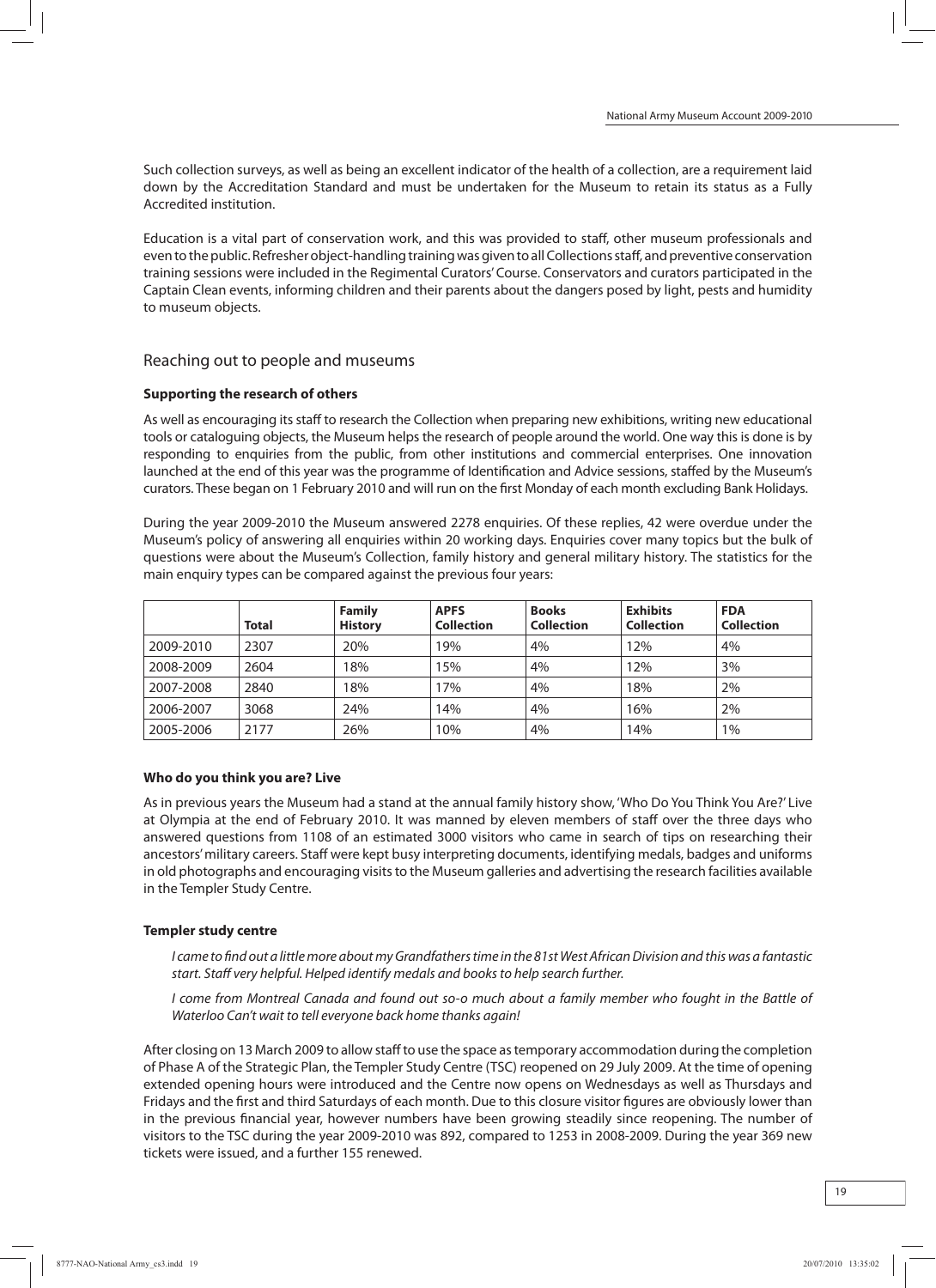#### **Assistance to other institutions**

In the spirit of professional cooperation the Museum provides assistance, where possible, to other institutions. This includes the provision of the twice-yearly week-long Regimental Curators' Course for the curators of Regimental and Corps museums across the country. Members of staff also provided an introduction to NAM's collections and study facilities for students on Cranfield University's Global Security MSc course, as well as lectures to the Museum's lunchtime lecture programme, King's College London War Studies undergraduates and a NADFAS group. Staff even travelled to Armagh to deliver a training course on the preventive conservation of military collections for the Northern Ireland Museums Council. The Museum's programme of working with fashion colleges and schools, to expand accessto the NAM's uniquely rich collection of dress and textiles, has continued to be successful and some advances have been made in the Stevenage area as well as London. The MLA/ V&A Purchase Grant Fund requested and received expert advice from the Museum's experts on four occasions during the year.

#### **Regional support**

It has been a quiet period for the regimental museum community, perhaps reflecting the period of economic uncertainty. However, NAM's expertise has been called upon by the Queen's Royal Lancers in order to progress their museum redevelopment project. NAM staff have also attended meetings of the Policy Committee of the REME Museum of Technology.

### Building for the future

#### **The development of NAM trading activities**

National Army Museum Trading Limited (NAMTL), a private limited company (Company No. 6707366) that exists to help the Museum to achieve its commercial potential, completed its first full year of trading after starting trading on 1 February 2009. Despite the recession, indications were good towardsthe end of the year, with birthday party bookings up on the previous year and strong sales of tickets for the celebrity lecture programme.

#### **Future plans**

After the success of Phase A, the Museum plans to move forward by pressing ahead to Phase C of the Strategic Plan. (Phase B involves the freeing up of space vacated by the relocation of staff and services in Phase A). Phase C involvesthe building of an extension to the front entrance of the Museum, bringing the new entrance closer to the front of the building. The space created will enable the Museum to offer new facilities for visitors including improved access to the building, a dedicated reception area, more toilets, a new restaurant and shop, a new meeting room, and additional display space, particularly for special exhibitions. As with anymajor building works there are many steps between idea and implementation. The first of these, the application for planning permission, has commenced. The Management Team and Council believe that the successful creation of the extension will increase visitor satisfaction, make visits to the Museum more comfortable and provide facilities that will be of use to visitors and local residents alike. (Note: Planning Permission (with conditions attached) was granted by the Royal Borough of Kensington & Chelsea on 4 May 2010.)

In September 2010 the Museum will build upon its reputation as the place to understand the Army's operations in Afghanistan, both now and in the past. Complementing the portrayal of the current conflict presented in Conflicts of Interest, the new Special Exhibition The Road to Kabul: British Armies in Afghanistan, 1838–1919 will examine the history and legacies of the First, Second and Third Afghan Wars and explore the dramatic personal stories of the people involved. Paintings of the current conflict by war artist Matthew Cook will bring the exhibition up to date.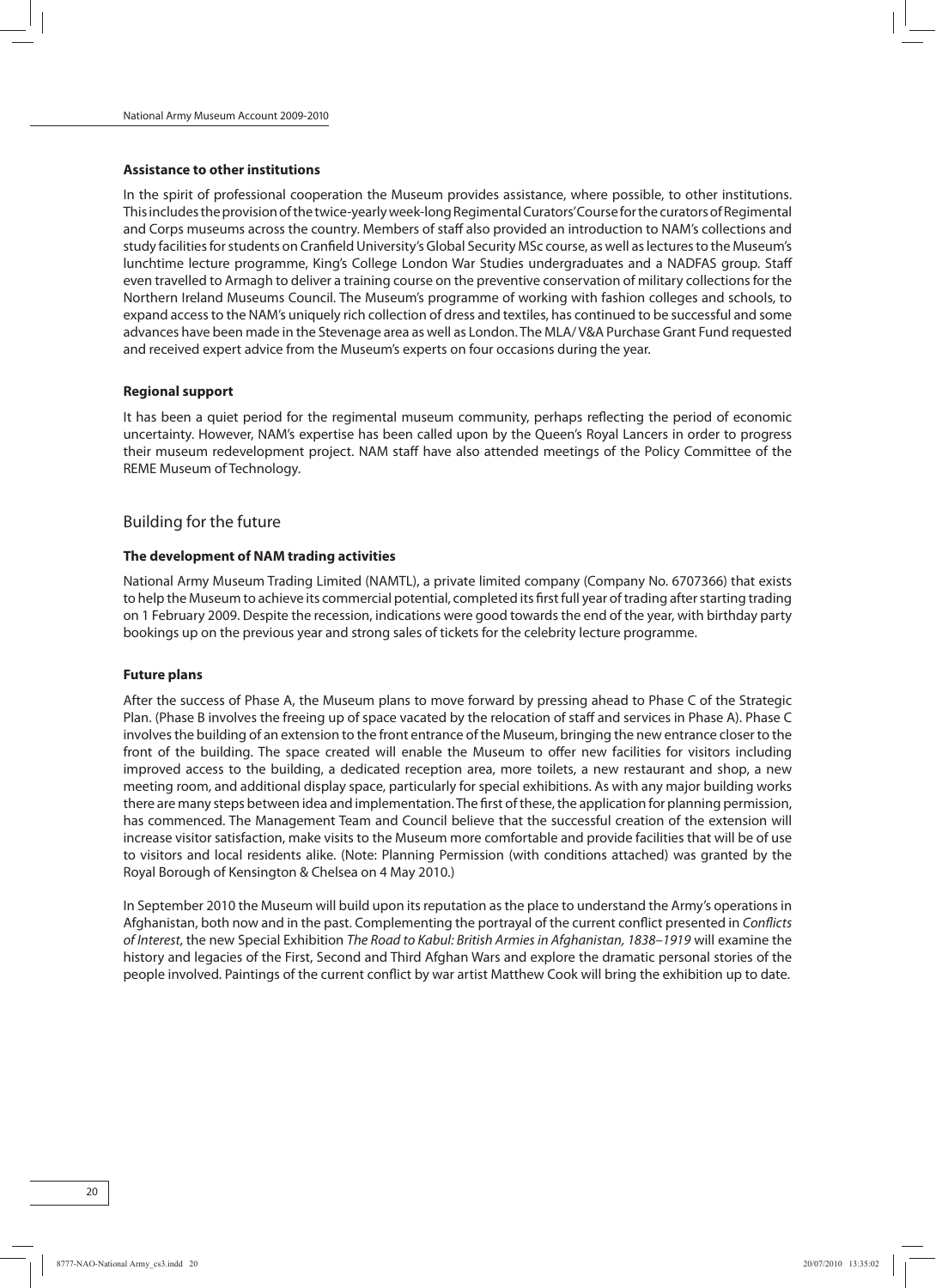## Financial Review

## Consolidated Results for the year ended 31 March 2010

Total incoming resources for the Museum in 2009-2010 amounted to £6,880,099 (2008-2009 £6,463,956). The principal funding source of the Museum is Grant-in-Aid funding received from the Ministry of Defence. In 2009- 2010 this was £5,514,371 (2008-2009 £5,734,886). Total resources expended amounted to £6,905,945 (2008-2009 £6,592,498). After adjustment for notional charges, the revaluation of the Museum's leasehold property and other recognised gains and losses, the net movement in funds for the year showed a decrease of £3,066,696 (2008-2009 decrease of £1,571,479). This decrease was due to the downward revaluation of the Museum's leasehold property and amortisation charged on this property which totalled £3,790,889.

The Museum's net assets as at 31 March 2010 amounted to £20,750,586 (31 March 2009 £23,817,282).

## Changes in fixed assets

Movements in fixed assets are shown in note 8 to the accounts. The Museum had its leasehold property independently revalued at 31 March 2007 and details of this revaluation are also shown in note 8.

### Policy on reserves

The NAM's reserves, are defined for the purposes of this policy, as the amounts shown as'Investments' and 'Net Current Assets' which are attributed to unrestricted funds. As at 31 March 2010, the level of the Museum's reserves stood at £659,168 (31 March 2009 £1,196,147).

The NAM aims to build up its restricted funds so that they can be used as needed in accordance with restrictions imposed by the donors.

Grant-in-Aid funds are used to support the day to day operations of the NAM.

The NAM aims to grow its unrestricted funds bymeans of prudent investment and proactive fundraising so that it has sufficient funds available to deal with such matters that arise as are not covered by Grant-in-Aid.

#### Investment policy

The NAM invests surplus funds other than Grant-in-Aid in prudent investments with the aim of maximising funds towards the future development of the Museum. As a result these funds will be invested in British Government Fund Gilts, Cash Investments and Equity and Bond Funds. Professionallymanaged equity based funds which have long-term growth as their key objective are also acceptable.

The NAM is not permitted to invest Grant-in-Aid funds.

## Relationship with related parties

Details of related parties and transactions with these parties are shown in note 17 of the financial statements.

## Payment of creditors

The Museum aims to settle all undisputed invoices within thirty days or in accordance with suppliers' terms of business.

The Museum's actual payment performance during the year wasthat 100 per cent (2008-2009 100 per cent) of bills were paid within the thirty day target.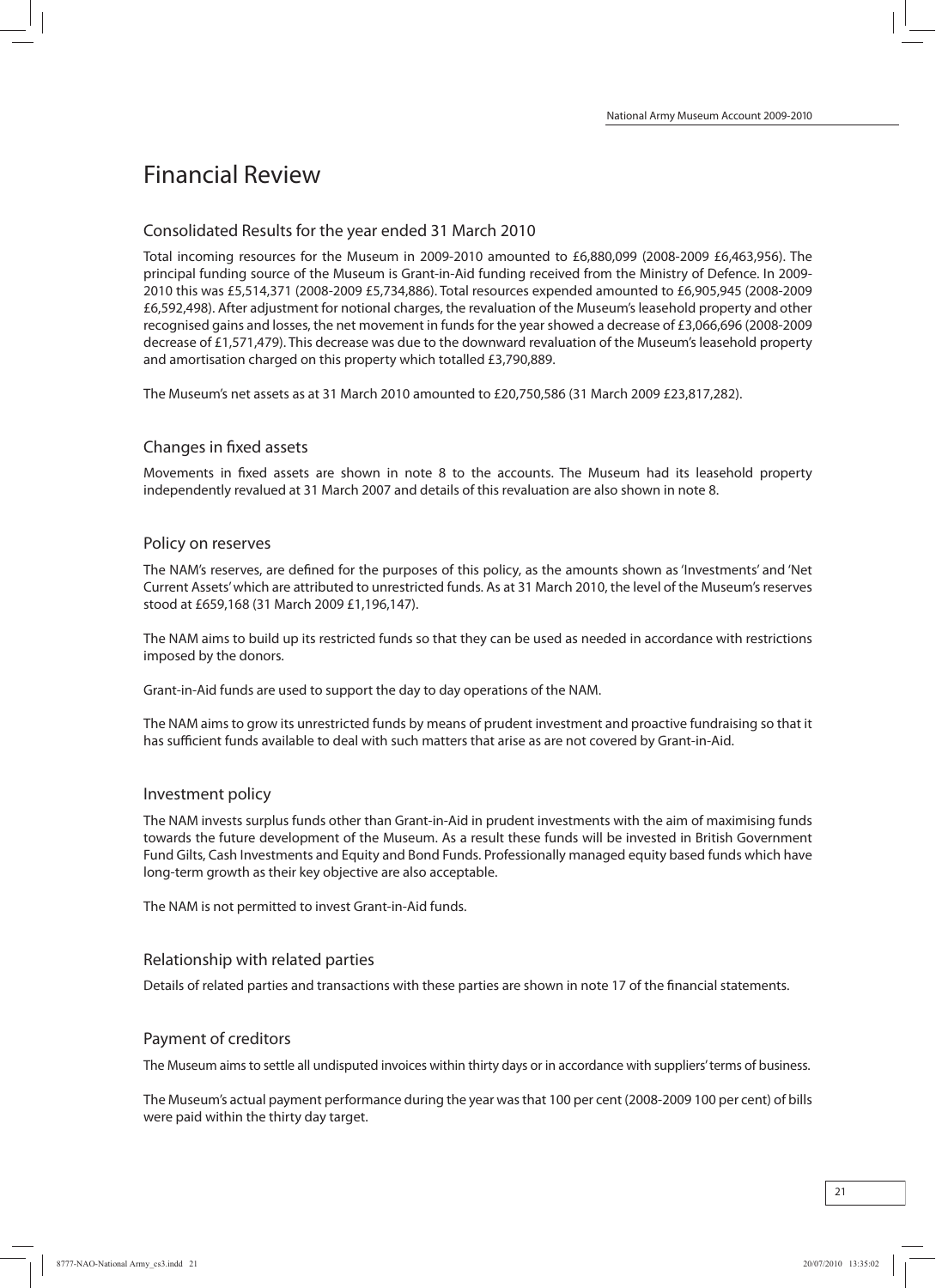## Equality, diversity and access

The National Army Museum (NAM) is an Equal Opportunities Employer.

The NAM is committed to providing a working environment in which members of staff are able to realise their full potential and to contribute to the Museum's success. The NAM will also take all reasonable steps to provide a work environment in which all workers are treated with respect and dignity and that is free of harassment. In order to create conditions, in which this goal can be realised, the NAM is committed to identifying and eliminating barriers, discriminatory practices, procedures, and attitudes throughout the Museum. Members of staff are expected and required to support this commitment, assisting in its realisation in all possible ways.

It is the NAM's policy not to discriminate against its workers on the basis of their gender, sexual orientation, marital or civil partnership status, any gender reassignment, race, religion or belief, colour, nationality, ethnic or national origin, disability or age, pregnancy or trade union membership or employment status. The NAM will not condone any form of harassment, whether engaged in by workers or by third parties such as clients, customers, contractors and suppliers. Our workers and applicants for employment shall not be disadvantaged by any policies or conditions of service, which cannot be justified as necessary for operational purposes. The NAM shall, at all times, strive to work within legislative requirements as well as promoting best practice, and is committed to the development of a diverse workforce. The Museum has issued an Equal Opportunities Policy Statement, and undertakes equal opportunities monitoring.

## Employee consultation and involvement

The Director and Senior Management Team consult with the staff through the NAM's Staff/Management Forum, which was set up to encourage increased levels of communication and consultation across the whole of the Museum, and in shifting to a different and more progressive, delivery-focused culture of working, exchanging views and ideas, discussing problems and planning for the future.

Communication and involvement is also maintained through the Floor Teams and various committee groups including the Equality and Access Group, Health & Safety Committee, Departmental and Divisional meetings, oneto-one's, informal meetings and internal memoranda. In addition there is regular access to meetings of the Management Team Human Resources and Finance Committees.

## Sickness absence data

The National Army Museum employed 85 members of staff (77 full time and 8 part time) and monitored sick absence as part of its commitment in promoting the health, safety and welfare of all members of staff. Information collated from the Department of Human Resources is available to the NAM Council who are responsible for identifying potential risks arising from any patterns that may occur. During 2009-2010, there were 1,871 (full time equivalent) days lost to sick absence; the top causes being (highest first) Cold/Flu, Upset Stomach, Back Ache, Sickness/Nausea and Migraine/Headaches. 1,557 days were for long-term absences associated with Stress & Depression, operations and recuperation periods.

During the period, the average number of days'sickness absence per employee was 3.69 (long-term incidents of sickness absence have been excluded to give a more accurate picture of sickness absence at NAM).

A policy on the management of attendance is in place to promote arrangements for dealing with sickness absence in a manner, which is fair and sensitive to staff, as well as minimising the effect of absences on the NAM's operational requirements.

## Personal data loss

The Museum has not identified any personal data related incidents during 2009-2010. An incident is defined as a loss, unauthorised disclosure or insecure disposal. Protected personal data is information that links an identifiable living person with information about them which, if released, would put the individual at significant risk of harm or distress; the definition includes sources of information that because of the nature of the individuals or the nature, source or extent of the information, is treated as protected personal data by the Museum.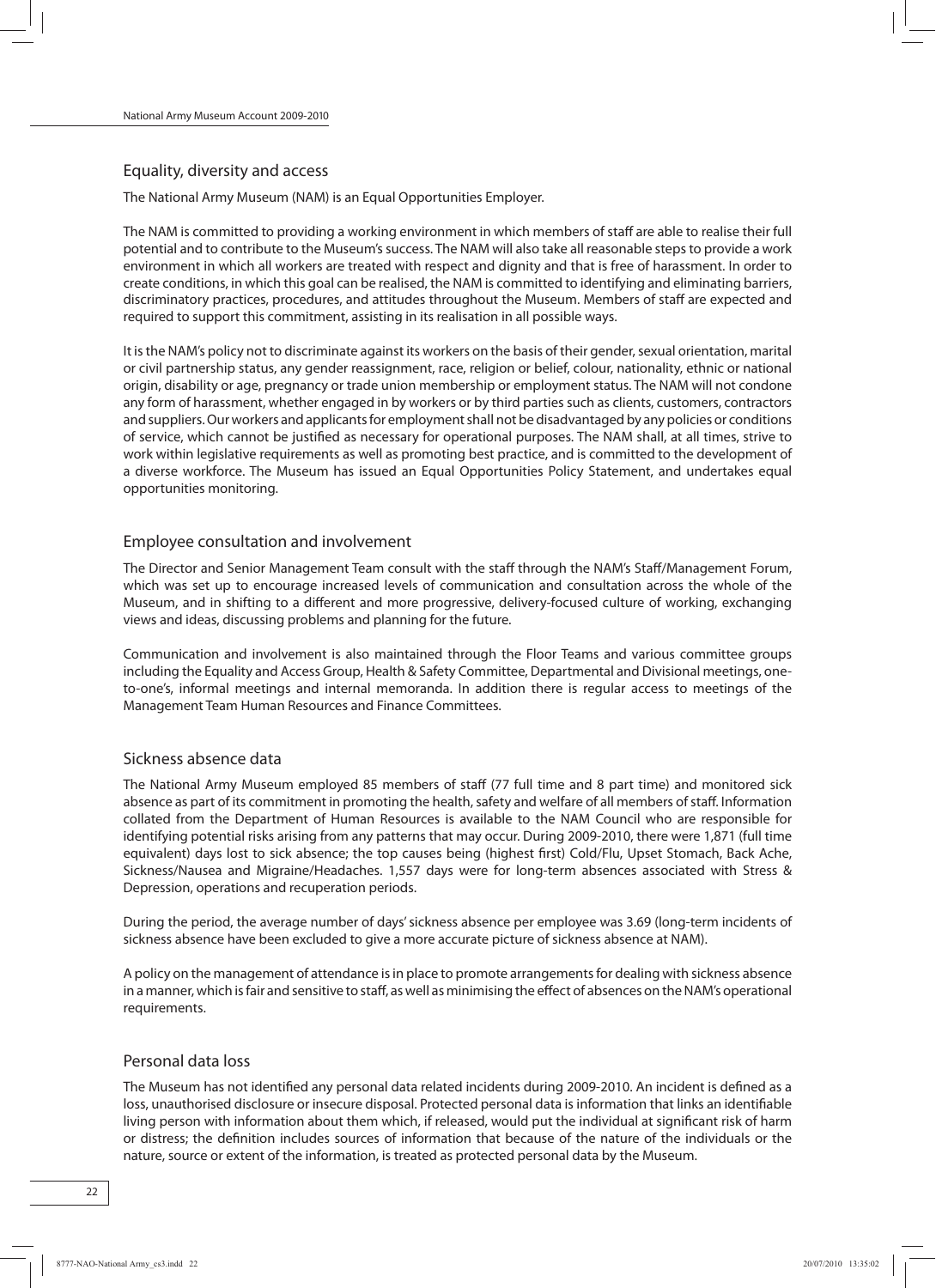### Post balance sheet events

There have been no post balance sheet events up to and including the date of signature of these accounts, which might affect the reader's understanding of the financial statements.

### Auditors

These accounts are audited by the Comptroller and Auditor General in accordance with the Museum's Royal Charter. No non-audit services are provided to the Museum by the auditor.

The cost of the audit of the Museum and its trading company for 2009-2010 is £11,650 (2008-2009: £8,650).

So far asthe Accounting Officer is aware, there is no relevant audit information of which the Museum's auditors are unaware. Furthermore, the Accounting Officer has taken all the steps that he ought to have taken to make himself aware of any relevant information and to establish that the Museum's auditors are aware of that information.

Dr Alan J Guy General SirJack Deverell Director Chairman, on behalf of Council 8 July 2010 **National Army Museum** National Army Museum 8 July 2010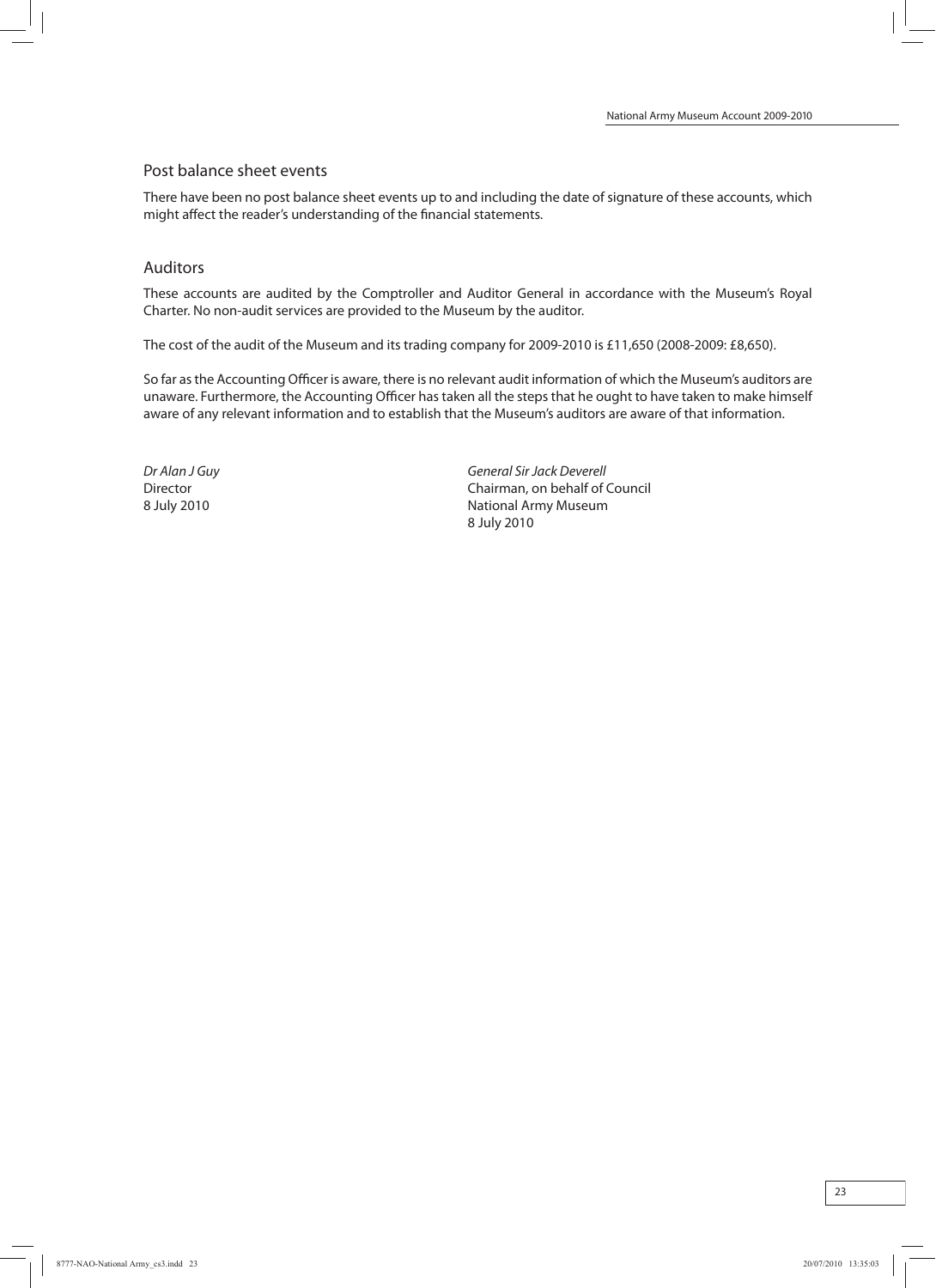## Remuneration Report

The Director of the National Army Museum is employed by the Council of the Museum on terms and conditions that are similar to MOD civil servants. He holds an open ended appointment and his salary is set on an annual basis by the Audit and Remuneration Committee of Council.

Other members of the Management Team are also employed on terms and conditions similar to MOD civil servants. Their salary levels are set by the Museum's Human Resources Committee and approved by the Director.

## Salary and pension entitlements

The salary and pension entitlements of the Management Team of the Museum were as follows (with comparative salary disclosures for 2008-2009).

|                                                                          | Dr A<br>Guy<br>£'000                      | Dr P<br><b>Boyden</b><br>£'000          | Mr M<br>O'Connor<br>£'000       | Miss <sub>T</sub><br><b>Scott</b><br>£'000 | Mrs D<br><b>Harris</b><br>£'000          |
|--------------------------------------------------------------------------|-------------------------------------------|-----------------------------------------|---------------------------------|--------------------------------------------|------------------------------------------|
| Salary including performance pay<br>2009-2010                            | 95-100                                    | $55 - 60$                               | $55 - 60$                       | 55-60                                      | 55-60                                    |
| Salary including performance pay<br>2008-2009                            | 95-100                                    | 55-60                                   | 55-60                           | 55-60                                      | 55-60                                    |
| Real increase/(decrease) in pension<br>and related lump sum at 60        | $2.5 - 5.0$ plus<br>10.0-12.5<br>lump sum | 2.5-5.0 plus<br>$2.5 - 5.0$<br>lump sum | $0-2.5$ plus<br>N/A<br>lump sum | $0-2.5$ plus<br>$5.0 - 7.5$<br>lump sum    | 2.5-5.0 plus<br>$7.5 - 10.0$<br>lump sum |
| Total accrued pension at 60 as at<br>31 March 2010 and related lump sum  | 45-50 plus<br>135-140<br>lump sum         | 25-30 plus<br>60-65<br>lump sum         | 5-10 plus<br>N/A<br>lump sum    | 10-15 plus<br>$30 - 35$<br>lump sum        | 10-15 plus<br>$30 - 35$<br>lump sum      |
| Cash equivalent transfer value<br>as at 31st March 2010                  | 1,085                                     | 638                                     | 138                             | 113                                        | 123                                      |
| Cash equivalent transfer value<br>as at 31st March 2009                  | 941                                       | 552                                     | 108                             | 88                                         | 89                                       |
| Real increase in cash equivalent<br>transfer value as funded by employer | 144                                       | 86                                      | 30                              | 25                                         | 34                                       |

The table above has been subject to audit.

The Opening CETV figures as at 31 March 2009 may be different from the closing figures in last year's accounts. This is due to the CETV factors being updated to comply with The Occupational Pension Schemes (Transfer Values) (Amendment) Regulations 2008.

None of the above received any benefits in kind during the year (2008-2009 £Nil).

No members of the Council received any remuneration during the year (2008-2009 £Nil). During the year reimbursements were made to four members of the Council totalling £500 (2008-2009 £477) for travel and subsistence and £1,018 (2008-2009 £530) for hospitality.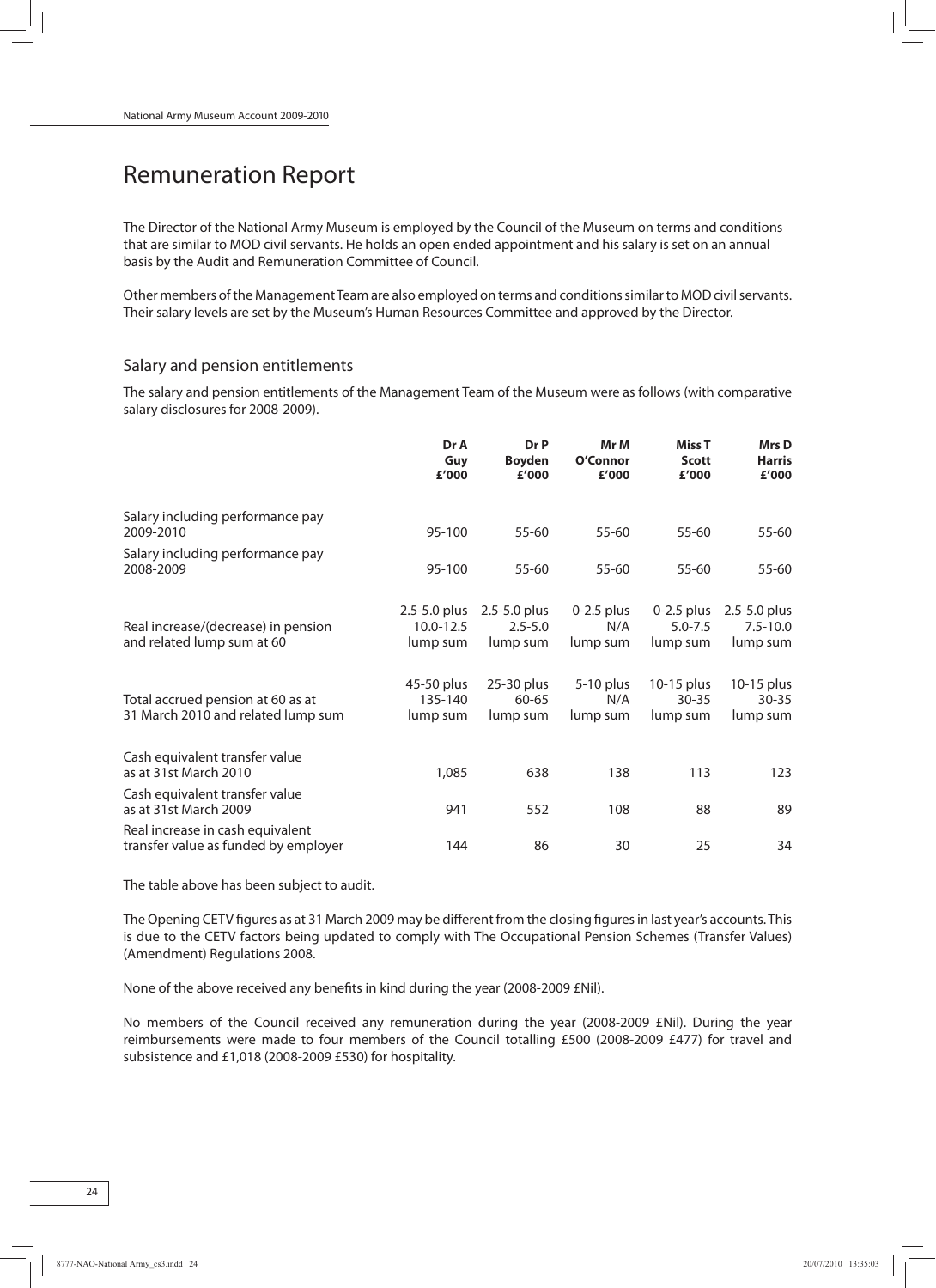For 2009-2010 employers' pension contributions for the Museum as a whole of £441,367 were payable to the PCSPS (2008-2009 £458,165) at rates based on salary bands as follows:

| Band one   | $-$                      | £19,500 and under | 16.7 per cent |
|------------|--------------------------|-------------------|---------------|
| Band two   | $\overline{\phantom{0}}$ | £19,501 - £40,500 | 18.8 per cent |
| Band three | $\overline{\phantom{0}}$ | £40,501 - £69,000 | 21.8 per cent |
| Band four  | $-$                      | £69,001 and over  | 24.3 per cent |

Rates will remain the same next year, subject to revalorisation of the salary bands. Employer contributions are to be reviewed every four years following a full scheme valuation by the Government Actuary. The contribution rates reflect benefits as they are accrued, not when the costs are actually incurred, and reflect past experience of the scheme.

## Salary

'Salary' includes gross salary, performance pay or bonuses, overtime, reserved rights to London weighting or London allowances, recruitment and retention allowances, private office allowances and any other allowance to the extent that it is subject to UK taxation.

## Benefits in kind

The monetary value of benefits in kind covers any benefits provided by the employer and treated by the HM Revenue and Customs as a taxable emolument.

## Pension benefits

Pension benefits are provided through the Principal Civil Service Pension Schemes (PCSPS). This scheme is an unfunded multi-employer defined benefits scheme but the National Army Museum is unable to identify its share of the underlying assets and liabilities. A full actuarial valuation was carried out as at 31 March 2007. Details can be found in the resource accounts for these schemes, which are published and laid before the House of Commons.

## **Principal civil service pension scheme (PCSPS)**

From 1 October 2002, civil servants may be in one of three statutory based 'final salary' defined benefit schemes (classic, premiumand classic plus). From30 July 2007 this also includes Nuvos. The schemes are unfunded with the cost of benefits met by monies voted by Parliament each year. Pensions payable under the classic, premium and classic plus are increased annually in line with the changes in the Retail Prices Index. New entrants after 30 July 2007 may choose between membership of Nuvos or joining a good quality 'money purchase' stakeholder based arrangement with a significant employer contribution (partnership pension account).

Employee contributions are set at the rate of 1.5 per cent of pensionable earnings for classic and 3.5 per cent for premium, classic plus and Nuvos. Benefits in classic accrue at the rate of 1/80th of pensionable salary for each year of service. In addition a lump sum equivalent to three years' pension is payable on retirement. For premium, benefits accrue at the rate of 1/60th of final pensionable earnings for each year of service. Unlike classic, there is no automatic lump sum (but members may give up or commute some of their pension to provide a lump sum). Classic plus is essentially a variation of premium, but with benefits in respect of service before 1 October 2002 calculated broadly as classic. For Nuvos pension builds up each scheme year, at the rate of 2.3 per cent of pensionable earnings, there is no automatic lump sum (but members have an option to take a tax free lump sum in exchange for part of their pension).

The partnership pension account is a stakeholder pension arrangement. The employermakes a basic contribution of between 3 per cent and 12.5 per cent (depending on the age of the member) into a stakeholder pension product chosen by the employee. The employee does not have to contribute but where they domake contributions, these will be matched by the employer up to a limit of 3 per cent of pensionable salary (in addition to the employer's basic contribution). Employers also contribute a further 0.8 per cent of pensionable salary to cover the cost of centrally-provided risk benefit cover (death in service and ill health retirement).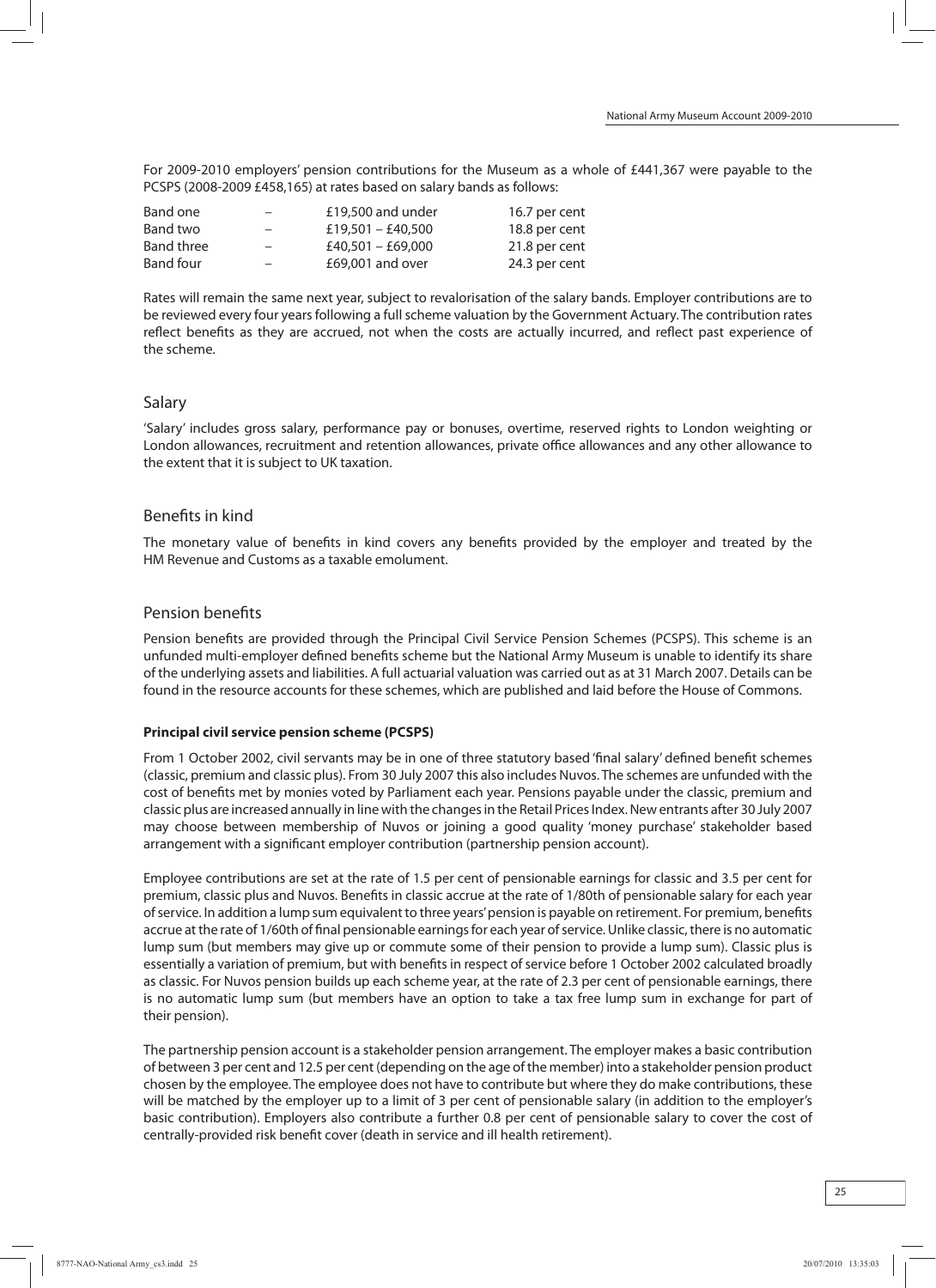Further details about Civil Service pension arrangements can be found at the website www.civilservice.gov.uk/pensions

The real increase in CETV is effectively funded by the employer. It takes account of the increase in accrued pension due to inflation, contributions paid by the employee (including the value of any benefits transferred from another pension scheme or arrangement) and uses common market valuation factors for the start and end of the period.

A CETV is the actuarially assessed capitalised value of the pension scheme benefits accrued by a member at a particular point in time. The benefits valued are the member's accrued benefits and any contingent spouse's pension payable from the scheme. A CETV is a payment made by a pension scheme or arrangement to secure pension benefits in another pension scheme or arrangement when the member leaves the scheme and chooses to transfer the benefits accrued in their former scheme. The pension figures shown relate to the benefits that the individual has accrued as a consequence of their total membership of the pension scheme, not just their service in a senior capacity to which the disclosure applies. The CETV figures, and from 2003-04 the other pension details, include the value of any pension benefit in another scheme or arrangement which the individual has transferred to the CSP arrangements and for which the CS Vote has received a transfer payment commensurate to the additional pension liabilities being assumed. They also include any additional pension benefit accrued to the member as a result of their purchasing additional years of pension service in the scheme at their own cost. CETVs are calculated within the guidelines and framework prescribed by the Institute and Faculty of Actuaries, and do take account of any actual or potential reduction to benefits resulting from Lifetime Allowance Tax which may be due when pension benefits are drawn.

Dr Alan J Guy General SirJack Deverell Director Chairman, on behalf of Council 8 July 2010 **National Army Museum** National Army Museum 8 July 2010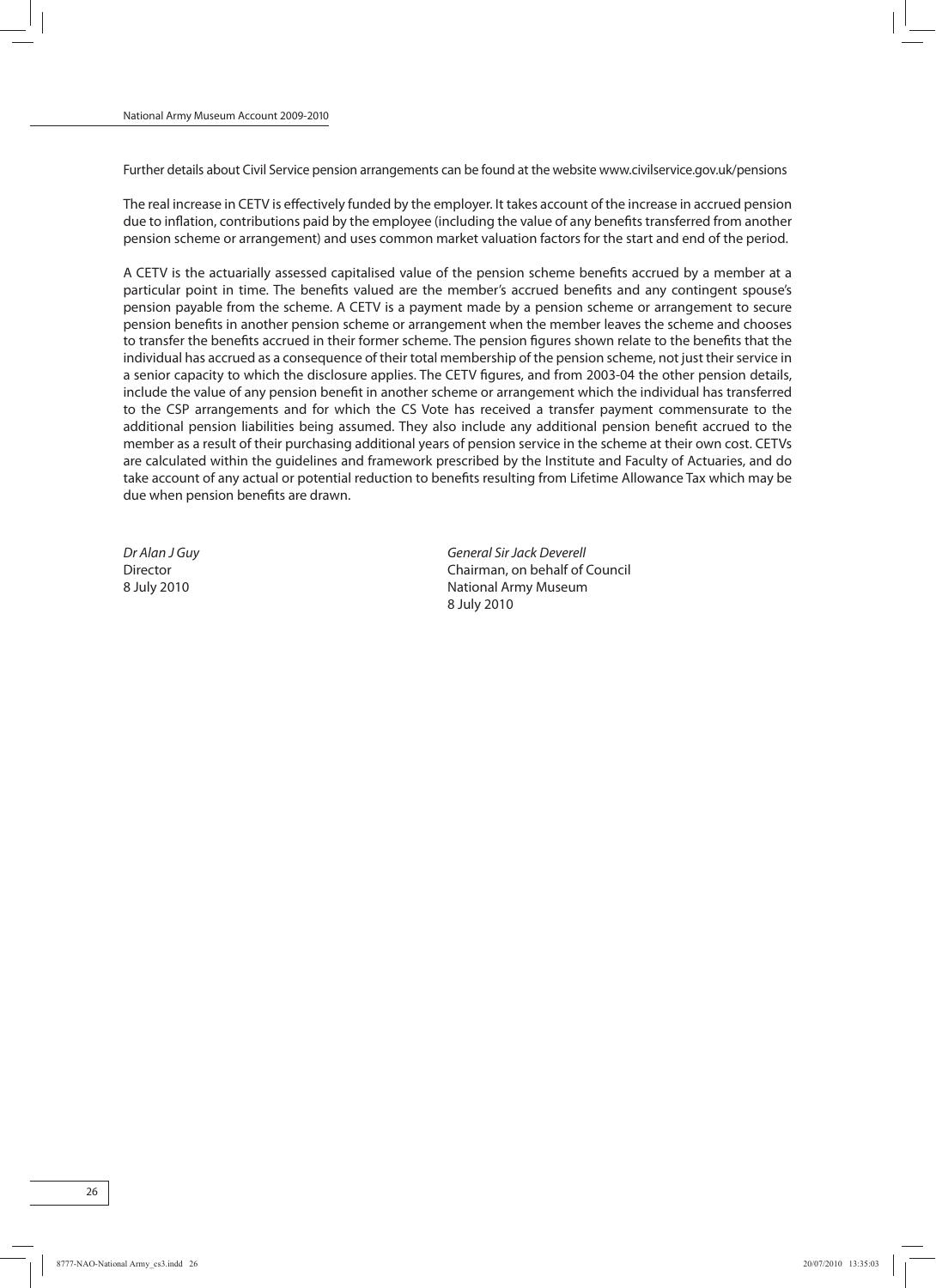## Statement of Council's and Director's responsibilities

Under Section 30(3) of the National Heritage Act 1983 and law applicable to charities in England and Wales, the Council is required to prepare financial statements for each financial year which give a true and fair view of the National Army Museum's financial activities and of its financial position at the end of the year.

In preparing financial statements, giving a true and fair view, the Council is required to

- Observe the accounts direction issued by the Secretary of State in compliance with Charity Law, including the relevant accounting and disclosure requirements, and apply suitable accounting policies on a consistent basis;
- Make judgements and estimates that are reasonable and prudent;
- State whether applicable accounting standards and statements of recommended practice have been followed, subject to any material departures disclosed and explained in the financial statements; and
- Prepare the financial statements on the going concern basis, unless it is inappropriate to presume that the charity will continue in operation.

Under law applicable to charities in England and Wales, the Council is responsible for keeping accounting records which disclose with reasonable accuracy the financial position of the charity and which enable the Council to ensure that the financial statements comply with the applicable law. The Council is also responsible for safeguarding the assets of the charity and hence for taking reasonable steps for the prevention and detection of fraud and other irregularities.

The Secretary of State has appointed the Director, the senior full time Museum official, as the Accounting Officer for the National Army Museum. His relevant responsibilities as Accounting Officer, including his responsibility for the propriety and regularity of Parliamentary funded (Grant in Aid) finances for which he is answerable and for the keeping of proper records, are set out in the Non-Departmental Bodies'Accounting Officer's Memorandumissued by the Treasury and published in'Managing Public Money'.

Dr Alan J Guy General SirJack Deverell Director Chairman, on behalf of Council 8 July 2010 **National Army Museum** 8 July 2010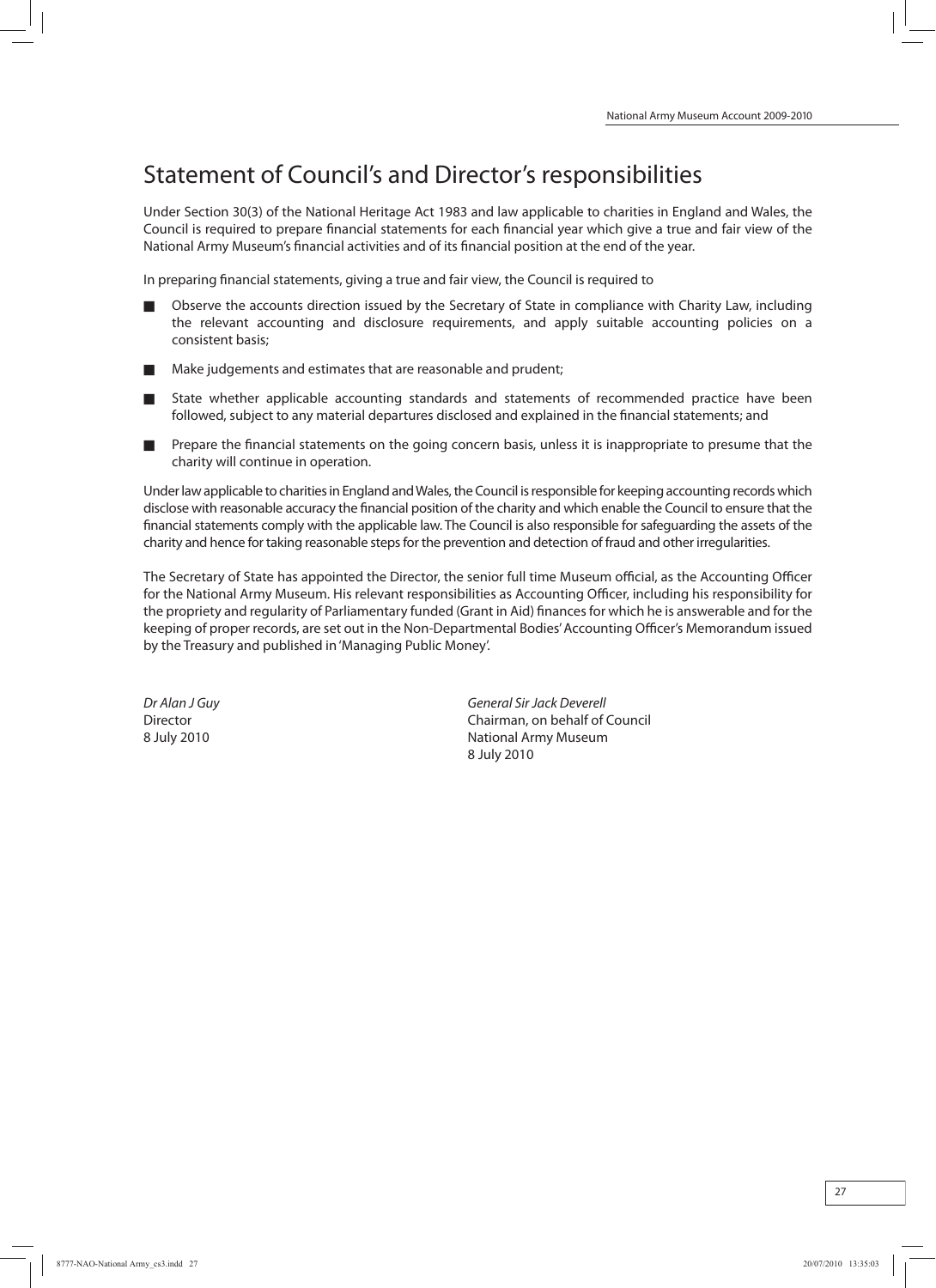## Statement on Internal Control

## Scope of responsibility

As Accounting Officer and members of Council we have joint responsibility for maintaining a sound system of internal control that supports the achievement of the policies, aims and objectives set by the Council of the National Army Museum in the Museum's Corporate Plan, while safeguarding the public funds and the Museum's assets for which the Accounting Officer is personally responsible in accordance with the responsibilities assigned in Managing Public Money.

## The purpose of the system of internal control

The system of internal control is designed to manage to a reasonable level, rather than eliminate all risk of failure to achieve the Council's policies, aims and objectives for the Museum; it can therefore only provide reasonable, and not absolute, assurance of effectiveness.

The system of internal control is based on an ongoing process of assessment and scrutiny, overseen by the Audit & Remuneration Committee oftheNational Army MuseumCouncil, designed to identify and prioritise the principal risks to the achievement of the Council's policies, aims and objectives; to evaluate the likelihood of those risks being realised and the impact should they be realised, and to manage them efficiently, effectively and economically. The system of internal control has been in place in the National Army Museum for the year ended 31 March 2010 and up to the date of approval of the annual report and accounts. The Museum believes its system of internal control accords with Treasury guidance.

## Capacity to handle risk

We have responsibility for reviewing the effectiveness of the system of internal control. The Museum has established the following process to achieve this.

- Management seeks to identify and evaluate any risks to the Museum's business in the context of their potential impact on the achievement of the objectives set by the Council of the National Army Museum;
- The identification, and evaluation, of risk is an integral part of the Museum's performance management, with the provision of appropriate risk awareness and risk management training;
- The Museum has in place a statement of Risk Appetite and Strategy supported by a Risk Register and Matrix;
- The Museum structures already in place, or which will be introduced progressively, to manage risk, in line with the provisions of the Museum's Corporate Plan, Managing Public Money, the NAM Financial Framework, Treasury guidance and other statements of best practice; and
- Meetings of the Museum Director and Senior Management Team, including sub-committees of the Management Team covering Finance, Human Resources, Health & Safety at Work, Security and Governance.

## The risk and control framework

The Council approved at its 120th Meeting on 30 March 2004 the Museum's Statement of Risk Appetite and Strategy and Risk Matrix. This identifies and controls risks across the whole range of its activities, including museological concerns, as well as building, security, finance, employment and governance issues. The risk matrix records and grades the key risks that the Museum faces, lists the controls that are in place to mitigate the risk, details any action required, assigns control of the risk to an individual and gives a review date and who they must report to. The Audit & Remuneration Committee of Council reviews the risk matrix annually at its Autumn meeting and reports its findings to the full Council.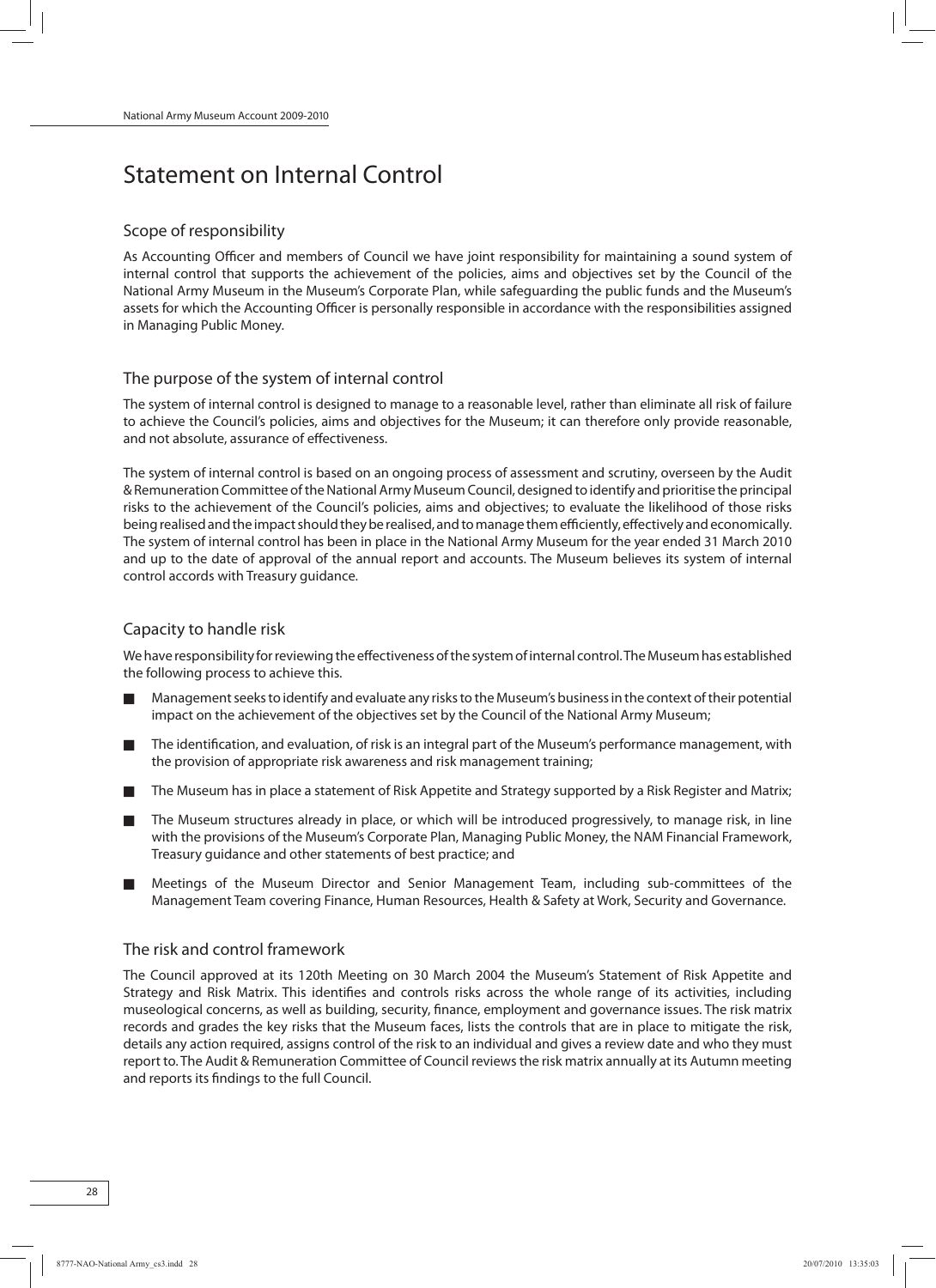The National Army Museumhas an externally provided Internal Audit facility. The work of the Internal Audit facility is informed by an analysis of the risk to which the Museum is exposed, and annual Internal Audit plans are based on this analysis. The analysis of risk and the Internal Audit plans are endorsed by the Audit & Remuneration Committee and approved by me. At least annually, the Head of Internal Audit (HIA) provides me with a report on Internal Audit activity in the Museum. The report includes the HIA's independent opinion on the adequacy and effectiveness of the Museum's system of internal control.

## Review of effectiveness

As Accounting Officer, I have responsibility for reviewing the effectiveness of the system of internal control. My review of the effectiveness of the system of internal control is informed by the work of the Internal Auditors, the Audit & Remuneration Committee of Council, which oversees the work of the Internal Auditor, the Senior Management Team within the Museum, which has responsibility for the development and maintenance of the control framework, and comments made by the External Auditors, the National Audit Office (NAO), in their management letters and other reports. I have been advised on the implications of the result of my review of the effectiveness of the systemof internal control by the Council, the Audit & Remuneration Committee of the Council and a plan to address weaknesses and ensure continuous improvement of the system is in place. Weaknesses identified fromthese reviews are fully considered, and agreed recommendations for improvements implemented at the first opportunity.

Dr Alan J Guy General SirJack Deverell Director Chairman, on behalf of Council 8 July 2010 **National Army Museum** 8 July 2010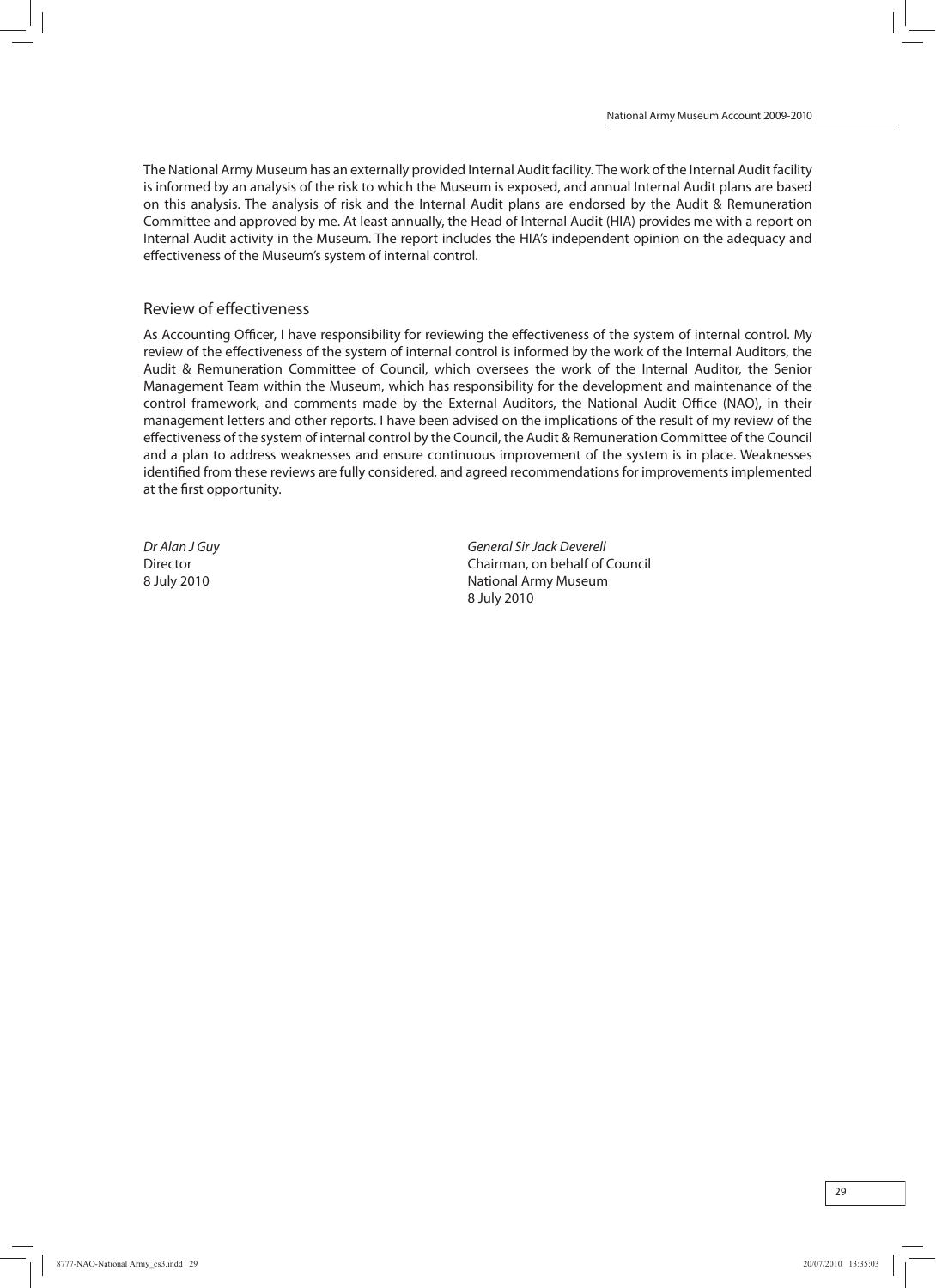## The Certificate and Report of the Comptroller and Auditor General to the Secretary of State for Defence

I have audited the financial statements of the National Army Museum and Group for the year ended 31 March 2010 under the Museum's Royal Charter of 1960 as amended in 1988. These comprise the Consolidated Statement of Financial Activities, the Museum and Group Balance Sheet, the Consolidated Cashflow Statement and the related notes. These financial statements have been prepared under the accounting policies set out within them. I have also audited the information in the Remuneration Report that is described in that report as having been audited.

#### Respective responsibilities of the council, the director, and the Auditor

The Council and Director as Accounting Officer are responsible for preparing the Foreword and Report of Council, the Remuneration Report and the financial statements in accordance with the Charities Act 1993, and directions made thereunder by the Secretary of State for Defence, and for ensuring the regularity of financial transactions funded by Parliamentary grant ('Grant in Aid'). These responsibilities are set out in the Statement of Council's and Director's responsibilities.

My responsibility is to audit the financial statements and the part of the Remuneration Report to be audited in accordance with relevant legal and regulatory requirements, and with International Standards on Auditing (UK and Ireland).

I report to you my opinion as to whether the financial statements give a true and fair view and whether the financial statements and the part of the Remuneration Report to be audited have been properly prepared in accordance with the Charities Act 1993 and directions made thereunder by the Secretary of State for Defence. I report to you whether, in my opinion, the information, which comprises the Financial Review, included in the Foreword and Report of Council is consistent with the financial statements. I also report whether in all material respects the expenditure, income and resources funded by grant-in-aid have been applied to the purposes intended by Parliament and the financial transactions conform to the authorities which govern them.

In addition, I report to you if the National Army Museum has not kept proper accounting records, if I have not received all the information and explanations I require for my audit, or if information specified by relevant authorities regarding remuneration and other transactions is not disclosed.

I review whether the Statement on Internal Control reflects the National Army Museum's compliance with HM Treasury's guidance, and I report if it does not. I amnot required to consider whether thisstatement covers all risks and controls, or form an opinion on the effectiveness of the National Army Museum's corporate governance procedures or its risk and control procedures.

I read the other information contained in the Foreword and Report of Council and consider whether it is consistent with the audited financial statements. This information comprises the Financial Review. I consider the implications for my report if I become aware of any apparent misstatements or material inconsistencies with the financial statements. My responsibilities do not extend to any other information.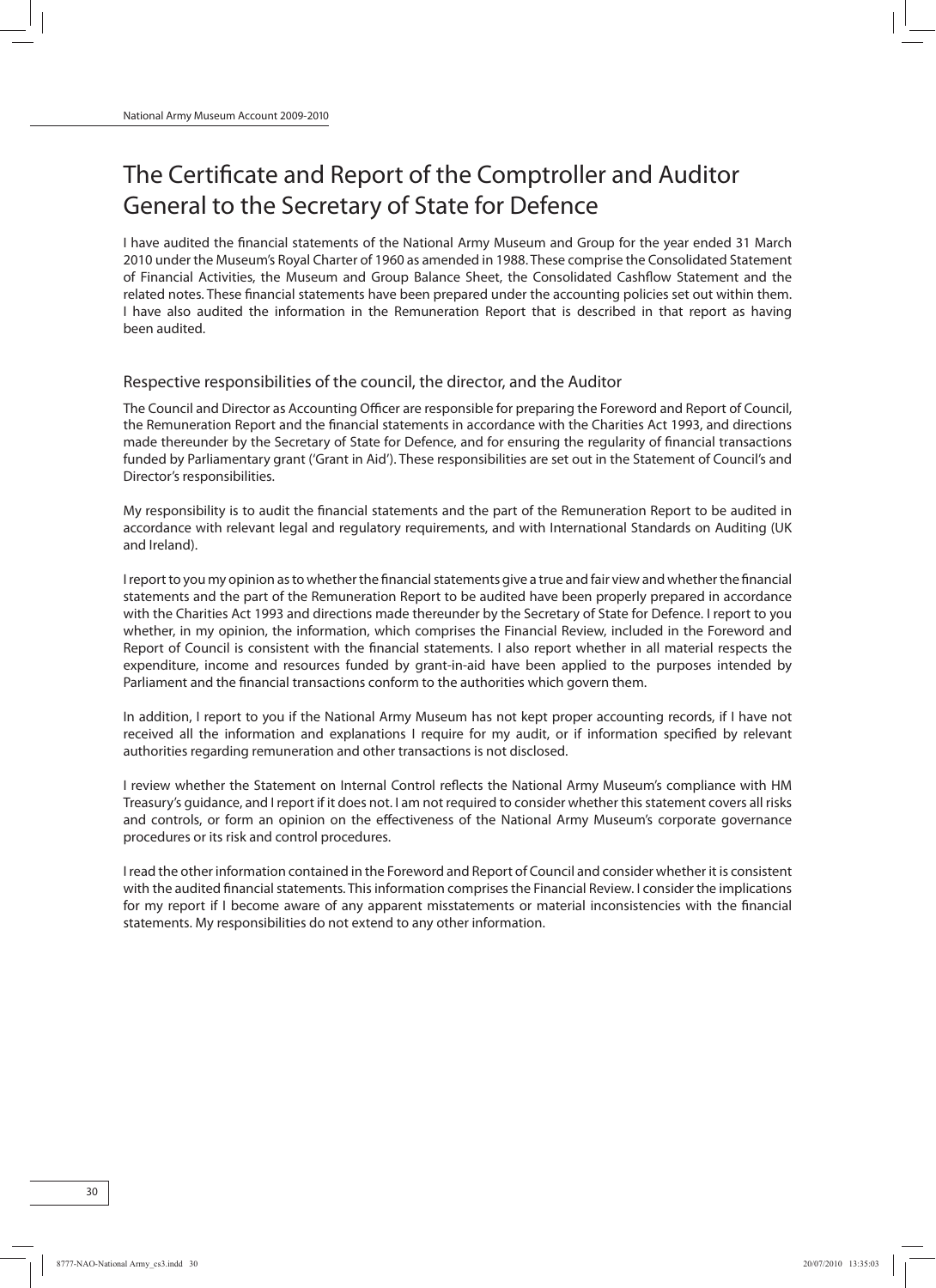## Basis of audit opinions

I conducted my audit in accordance with International Standards on Auditing (UK and Ireland) issued by the Auditing Practices Board. My audit includes examination, on a test basis, of evidence relevant to the amounts, disclosures and regularity of financial transactions included in the financial statements and the part of the Remuneration Report to be audited. It also includes an assessment of the significant estimates and judgments made by the Council and Director in the preparation of the financial statements, and of whether the accounting policies are most appropriate to the National Army Museum's circumstances, consistently applied and adequately disclosed.

I planned and performed my audit so as to obtain all the information and explanations which I considered necessary in order to provide me with sufficient evidence to give reasonable assurance that the financial statements and the part of the Remuneration Report to be audited are free from material misstatement, whether caused by fraud or error, and that in all material respects the expenditure, income and resources funded by Grant in Aid have been applied to the purposes intended by Parliament and the financial transactions conform to the authorities which govern them. In forming my opinion I also evaluated the overall adequacy of the presentation of information in the financial statements and the part of the Remuneration Report to be audited.

## **Opinions**

In my opinion

- the financial statements give a true and fair view, in accordance with the Charities Act 1993 and directions made thereunder by the Secretary of State for Defence, of the state of the National Army Museum and Group's affairs as at 31 March 2010 and of its incoming resources and application of resources for the year then ended;
- the financial statements and the part of the Remuneration Report to be audited have been properly prepared in accordance with the Charities Act 1993 and directions made thereunder by the Secretary of State for Defence; and
- information, which comprises the Financial Review, included within the Foreword and Report of Council is consistent with the financial statements.

## **Opinion on regularity**

Inmy opinion, in allmaterial respects, the expenditure and income funded by Parliament have been applied to the purposes intended by Parliament and the financial transactions conform to the authorities which govern them.

## **Report**

I have no observations to make on these financial statements.

Amyas C E Morse National Audit Office Comptroller and Auditor General 157-197 Buckingham Place Road

14 July 2010 SW1W 9SP

Victoria, London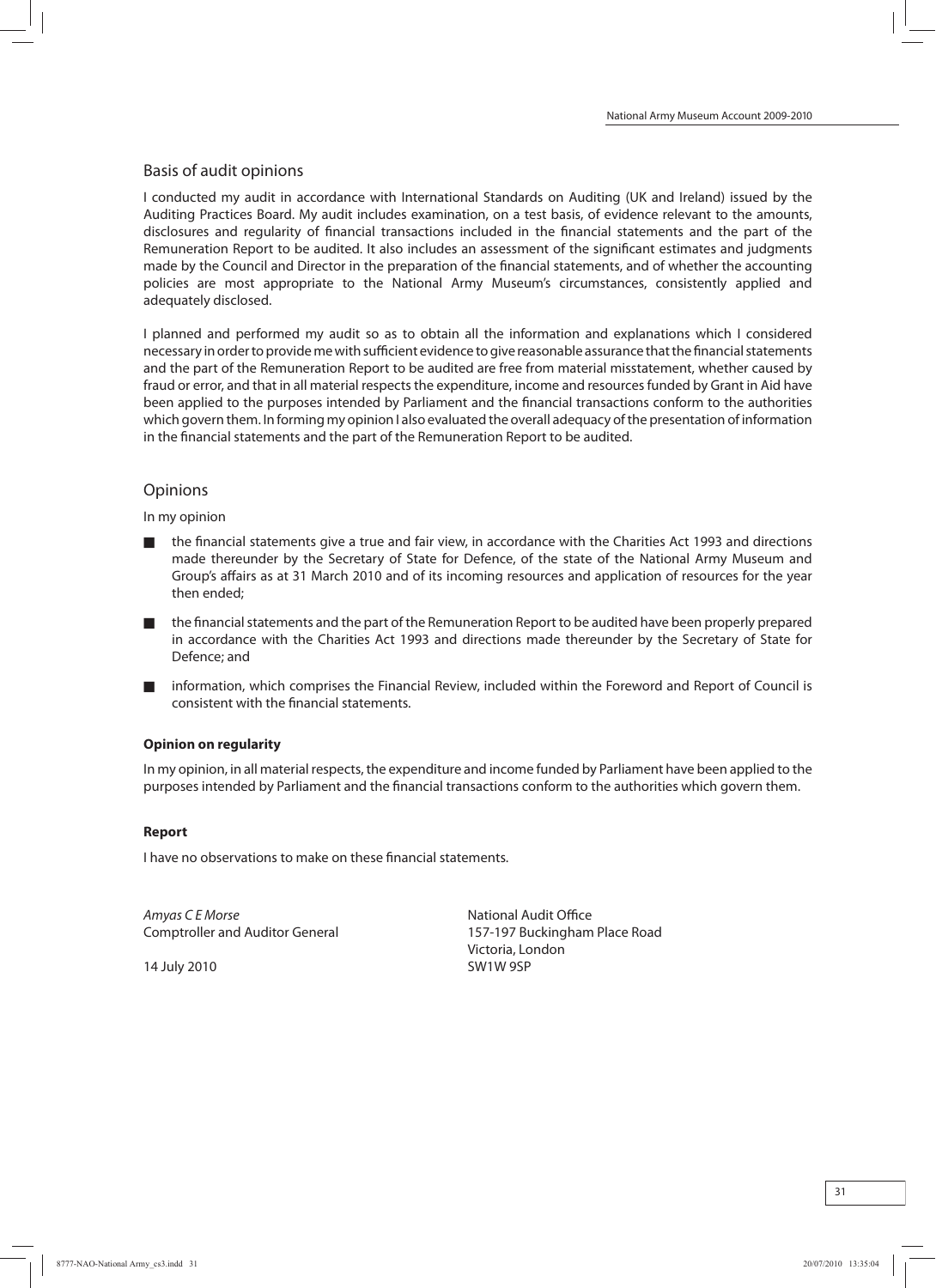## Consolidated Statement of Financial Activities year ended 31 March 2010

|                                                       | Note           | <b>Unrestricted</b><br><b>Funds</b> | <b>Restricted</b><br><b>Funds</b> | <b>Restricted</b><br><b>Grant in Aid</b><br><b>Funds</b> | <b>Total</b><br><b>Funds</b><br>2009-2010 | Total<br><b>Funds</b><br>2008-2009 |
|-------------------------------------------------------|----------------|-------------------------------------|-----------------------------------|----------------------------------------------------------|-------------------------------------------|------------------------------------|
|                                                       |                | £                                   | £                                 | £                                                        | £                                         | £                                  |
| <b>Incoming resources</b>                             |                |                                     |                                   |                                                          |                                           |                                    |
| Incoming resources from generated funds:              |                |                                     |                                   |                                                          |                                           |                                    |
| Voluntary income                                      |                |                                     |                                   |                                                          |                                           |                                    |
| Grants and donations                                  |                | 68,988                              | 831,540                           | 60,000                                                   | 960,528                                   | 232,203                            |
| Activities for generating funds                       |                |                                     |                                   |                                                          |                                           |                                    |
| Commercial trading operation                          | 5              | 365,809                             | $\Omega$                          | $\mathbf 0$                                              | 365,809                                   | 385,797                            |
| Investment income                                     | $\overline{2}$ | 1,498                               | 5,990                             | 13                                                       | 7,501                                     | 55,156                             |
|                                                       |                | 436,295                             | 837,530                           | 60,013                                                   | 1,333,838                                 | 673,156                            |
| Other incoming Resources                              |                |                                     |                                   |                                                          |                                           |                                    |
| Grant-in-aid (operating)                              |                | $\boldsymbol{0}$                    | 0                                 | 5,399,371                                                | 5,399,371                                 | 5,619,886                          |
| Grant-in-aid (purchases)                              |                | $\mathbf{0}$                        | $\boldsymbol{0}$                  | 115,000                                                  | 115,000                                   | 115,000                            |
| Sundry income                                         |                | 28,463                              | 0                                 | 3,427                                                    | 31,890                                    | 55,914                             |
| <b>Total incoming resources</b>                       |                | 464,758                             | 837,530                           | 5,577,811                                                | 6,880,099                                 | 6,463,956                          |
| <b>Resources expended</b><br>cost of generating funds |                |                                     |                                   |                                                          |                                           |                                    |
| Fundraising costs of grants<br>and donations          | $\overline{4}$ | $\mathbf 0$                         | $\boldsymbol{0}$                  | 13,659                                                   | 13,659                                    | 13,417                             |
| Commercial trading operations                         | 4 & 5          | 249,841                             | 5,696                             | 61,133                                                   | 316,670                                   | 346,059                            |
|                                                       |                | 249,841                             | 5,696                             | 74,792                                                   |                                           | 359,476                            |
|                                                       |                |                                     |                                   |                                                          | 330,329                                   |                                    |
| <b>Cost of charitable activities</b>                  |                |                                     |                                   |                                                          |                                           |                                    |
| Collections and exhibitions                           | 4              | 351,340                             | 355,936                           | 3,836,089                                                | 4,543,365                                 | 4,298,398                          |
| Curatorial                                            | 4              | 16,162                              | 142,393                           | 915,868                                                  | 1,074,423                                 | 1,089,022                          |
| Education                                             | $\overline{4}$ | 9,697                               | 85,436                            | 231,507                                                  | 326,640                                   | 297,912                            |
| Publicity                                             | 4              | 74,058                              | 28,479                            | 402,045                                                  | 504,582                                   | 441,902                            |
|                                                       |                | 451,257                             | 612,244                           | 5,385,509                                                | 6,449,010                                 | 6,127,234                          |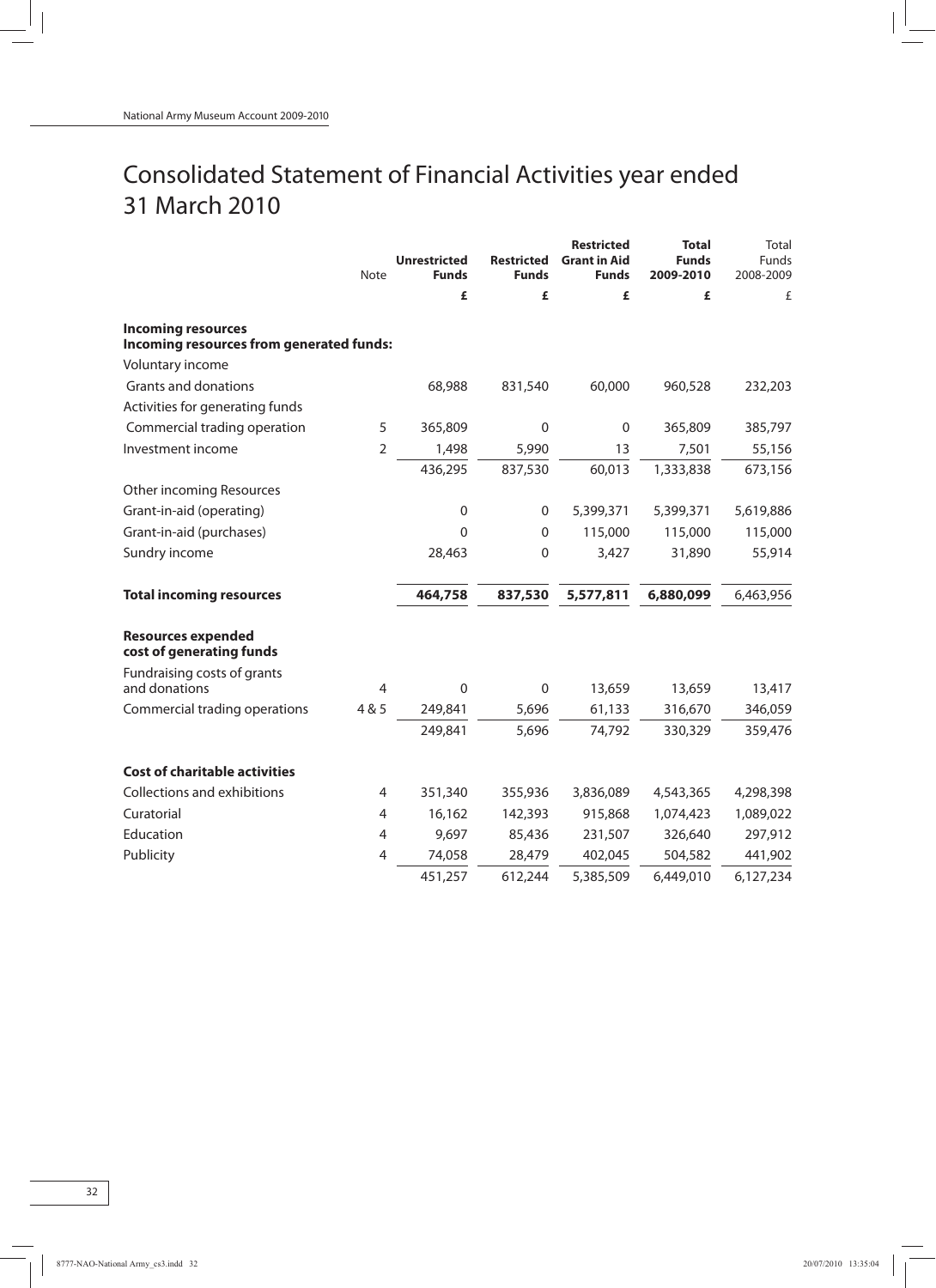|                                                                | <b>Note</b>    | <b>Unrestricted</b><br><b>Funds</b> | <b>Restricted</b><br><b>Funds</b> | <b>Restricted</b><br><b>Grant in Aid</b><br><b>Funds</b> | <b>Total</b><br><b>Funds</b><br>2009-2010   | Total<br><b>Funds</b><br>2008-2009 |
|----------------------------------------------------------------|----------------|-------------------------------------|-----------------------------------|----------------------------------------------------------|---------------------------------------------|------------------------------------|
|                                                                |                | £                                   | £                                 | £                                                        | £                                           | £                                  |
| <b>Governance costs</b>                                        | $\overline{4}$ | 3,000                               | $\boldsymbol{0}$                  | 77,946                                                   | 80,946                                      | 60,728                             |
| <b>Notional charges</b>                                        | 6              | $\boldsymbol{0}$                    | $\boldsymbol{0}$                  | 45,660                                                   | 45,660                                      | 45,060                             |
| <b>Total resources expended</b>                                | 7              | 704,098                             | 617,940                           | 5,583,907                                                | 6,905,945                                   | 6,592,498                          |
| <b>Net incoming/(outgoing)</b><br>resources before transfers   |                | (239, 340)                          | 219,590                           | (6,096)                                                  | (25, 846)                                   | (128, 542)                         |
| Reversal of notional charges                                   | 6              | $\mathbf 0$                         | 0                                 | 45,660                                                   | 45,660                                      | 45,060                             |
| <b>Net incoming/(outgoing)</b><br>resources for the year       |                | (239, 340)                          | 219,590                           | 39,564                                                   | 19,814                                      | (83, 482)                          |
| Other recognised gains and losses<br>Unrealised gains/(losses) |                |                                     |                                   |                                                          |                                             |                                    |
| Investments                                                    | 10             | $\mathbf 0$                         | 49,032                            | $\mathbf 0$                                              | 49,032                                      | (48, 162)                          |
| Revaluation of assets                                          | 8              | (66, 224)                           | (3,029,213)                       |                                                          | $(40, 105)$ $(3, 135, 542)$ $(1, 439, 835)$ |                                    |
| <b>Net movement in funds</b>                                   |                |                                     | $(305, 564)$ $(2, 760, 591)$      |                                                          | $(541)$ $(3,066,696)$ $(1,571,479)$         |                                    |
| Balances brought forward<br>at 1 April 2009                    |                | 1,631,058                           | 19,923,055                        | 2,263,169                                                | 23,817,282                                  | 25,388,761                         |
| <b>Balances carried forward</b><br>at 31 March 2010            |                | 1,325,494                           | 17,162,464                        | 2,262,628                                                | 20,750,586                                  | 23,817,282                         |

None of the Museum's activities were acquired or discontinued during the year. All of the Museum's recognised gains and losses for the year are included above.

The notes on pages 36 to 50 form a fundamental part of the these financial statements

.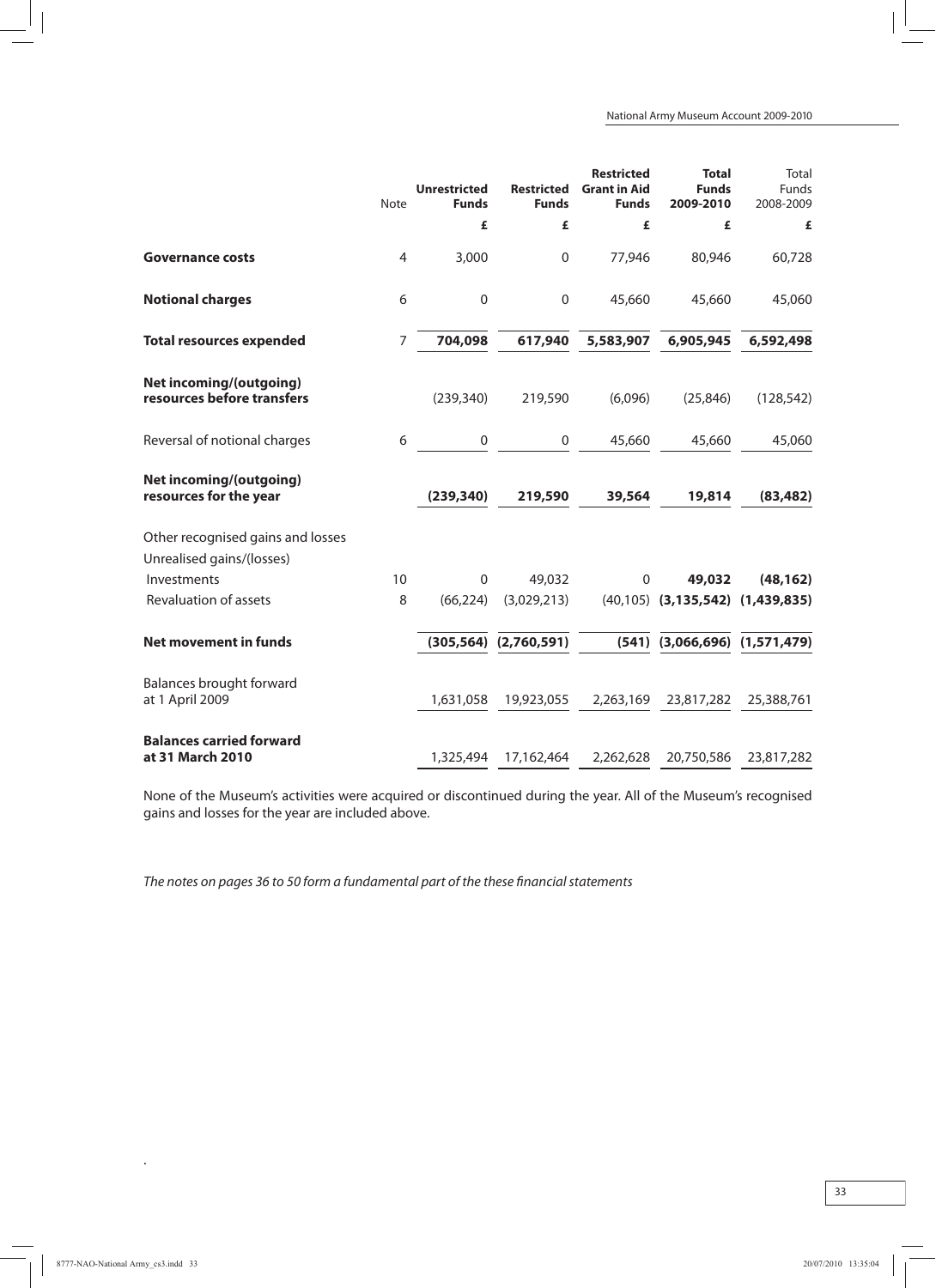| Consolidated and Charity Balance               |                | Sheet      |            |            |            |            |            |            |                |
|------------------------------------------------|----------------|------------|------------|------------|------------|------------|------------|------------|----------------|
|                                                | Note           |            |            |            | 2010       |            |            |            | 2009           |
|                                                |                |            | Group      |            | Charity    |            | Group      |            | Charity        |
|                                                |                | щ          | щ          | щ          | щ          | щ          | H          | £          | $\overline{f}$ |
| <b>Fixed assets</b>                            |                |            |            |            |            |            |            |            |                |
| Tangible assets                                | $^{\circ}$     | 17,061,684 |            | 17,061,684 |            | 19,642,336 |            | 19,642,336 |                |
| Heritage assets                                | $\sigma$       | 2,307,875  |            | 2,307,875  |            | 2,066,103  |            | 2,066,103  |                |
| Investments                                    | $\overline{0}$ | 182,981    |            | 182,982    |            | 133,949    |            | 133,950    |                |
|                                                |                |            | 19,552,540 |            | 19,552,541 |            | 21,842,388 |            | 21,842,389     |
| Current assets                                 |                |            |            |            |            |            |            |            |                |
| Stock of finished goods                        |                | 44,925     |            | $\circ$    |            | 42,013     |            | $\circ$    |                |
| Debtors                                        |                | 265,142    |            | 444,716    |            | 418,007    |            | 479,707    |                |
| Cash                                           | $\overline{C}$ | 1,025,087  |            | 880,515    |            | 1,636,512  |            | 1,611,868  |                |
|                                                |                | 1,335,154  |            | 1,325,231  |            | 2,096,532  |            | 2,091,575  |                |
| <b>Current liabilities</b>                     |                |            |            |            |            |            |            |            |                |
| Creditors: amounts falling due within one year | $\tilde{1}$    | 137,108    |            | 127,186    |            | 121,638    |            | 114,489    |                |
| Net current assets                             |                |            | 1,198,046  |            | 1,198,045  |            | 1,974,894  |            | 1,977,086      |
| Total assets less current liabilities          |                |            | 20,750,586 |            | 20,750,586 |            | 23,817,282 |            | 23,819,475     |
| Reserves                                       |                |            |            |            |            |            |            |            |                |
| Unrestricted funds                             |                |            | 1,325,494  |            | 1,325,494  |            | 1,631,058  |            | 1,615,624      |
| Restricted funds                               | $\overline{4}$ |            | 17,162,464 |            | 17,162,464 |            | 19,923,055 |            | 19,923,055     |
| Restricted grant-in-aid funds                  |                |            | 2,262,628  |            | 2,262,628  |            | 2,263,169  |            | 2,280,796      |
|                                                | $\overline{1}$ |            | 20,750,586 |            | 20,750,586 |            | 23,817,282 |            | 23,819,475     |
|                                                |                |            |            |            |            |            |            |            |                |

The financial statements were approved by the Council on 8 July 2010 and signed on its behalf by The financial statements were approved by the Council on 8 July 2010 and signed on its behalf by

Dr Alan J Guy General SirJack Deverell  $\frac{1010N \times 1000}{N}$  8 July 2010 8  $\frac{1010N \times 10000}{N}$ Director Chairman Dr Alan J Guy Director<br>8 July 2010

General Sir Jack Deverell Chairman<br>8 July 2010 The notes on pages 36 to 50 form a fundamental part of these financial statements. The notes on pages 36 to 50 form a fundamental part of these financialstatements.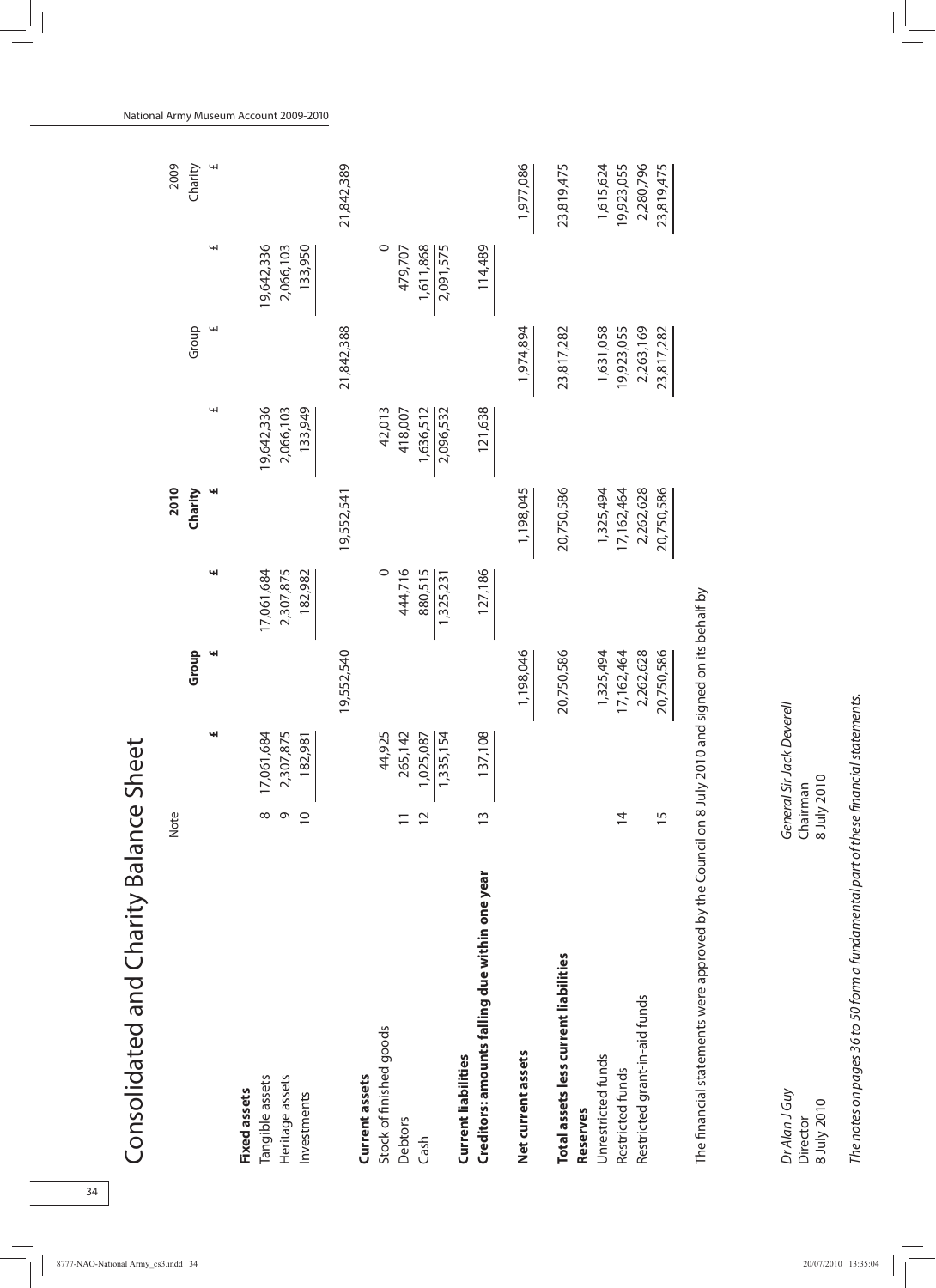## Consolidated Cash flow statement for the year ended 31 March 2010

|                                                          | <b>Unrestricted</b><br><b>Funds</b> | <b>Restricted</b><br><b>Funds</b> | <b>Restricted</b><br><b>Grant in Aid</b><br><b>Funds</b> | <b>Total</b><br><b>Funds</b><br>2009-2010 | Total<br><b>Funds</b><br>2008-2009 |
|----------------------------------------------------------|-------------------------------------|-----------------------------------|----------------------------------------------------------|-------------------------------------------|------------------------------------|
|                                                          | £                                   | £                                 | £                                                        | £                                         | £                                  |
| Net cash inflow from operating<br>activities (see below) | (73,986)                            | 798,622                           | 316,530                                                  | 1,041,166                                 | 590,007                            |
| <b>Return on investments</b><br>and servicing of finance |                                     |                                   |                                                          |                                           |                                    |
| Interest received                                        | 1,498                               | 336                               | 13                                                       | 1,847                                     | 48,335                             |
| Investment income                                        | 0                                   | 5,654                             | $\mathbf 0$                                              | 5,654                                     | 6,821                              |
|                                                          | 1,498                               | 5,990                             | 13                                                       | 7,501                                     | 55,156                             |
| <b>Capital expenditure</b>                               |                                     |                                   |                                                          |                                           |                                    |
| Payments to acquire                                      |                                     |                                   |                                                          |                                           |                                    |
| Tangible fixed assets                                    | (39, 214)                           | (1,042,727)                       | (336, 379)                                               | (1,418,320)                               | (215,786)                          |
| Heritage assets                                          | (122,500)                           | 0                                 | (119,272)                                                | (241, 772)                                | (491, 231)                         |
|                                                          | (161, 714)                          | (1,042,727)                       | (455, 651)                                               | (1,660,092)                               | (707, 017)                         |
| (Decrease)/increase in cash                              | (234, 202)                          | (238, 115)                        | (139, 108)                                               | (611, 425)                                | (61, 854)                          |

### **Reconciliation of changes in resources to net cash inflow/(outflow) from operating activities**

| Changes in resources<br>before revaluations  |            |         |         |           |           |
|----------------------------------------------|------------|---------|---------|-----------|-----------|
|                                              | (239, 340) | 219,590 | 39,564  | 19,814    | (83, 482) |
| Investment income                            | (1,498)    | (5,990) | (13)    | (7,501)   | (55, 156) |
| Depreciation                                 | 74,858     | 583,262 | 156,787 | 814,907   | 779,805   |
| Loss on disposal of fixed assets             | 0          | 1,760   | 46,763  | 48,523    | 14,292    |
| Increase/(decrease) in creditors             | 17,795     | 0       | (2,325) | 15,470    | 21,448    |
| (Increase)/decrease in stocks                | (2, 912)   | 0       | 0       | (2,912)   | 10,944    |
| Decrease/(increase) in debtors               | 77,111     | 0       | 75,754  | 152,865   | (97, 844) |
| Net cash inflow from<br>operating activities | (73,986)   | 798,622 | 316,530 | 1,041,166 | 590,007   |

The notes on pages 36 to 50 form a fundamental part of the these financial statements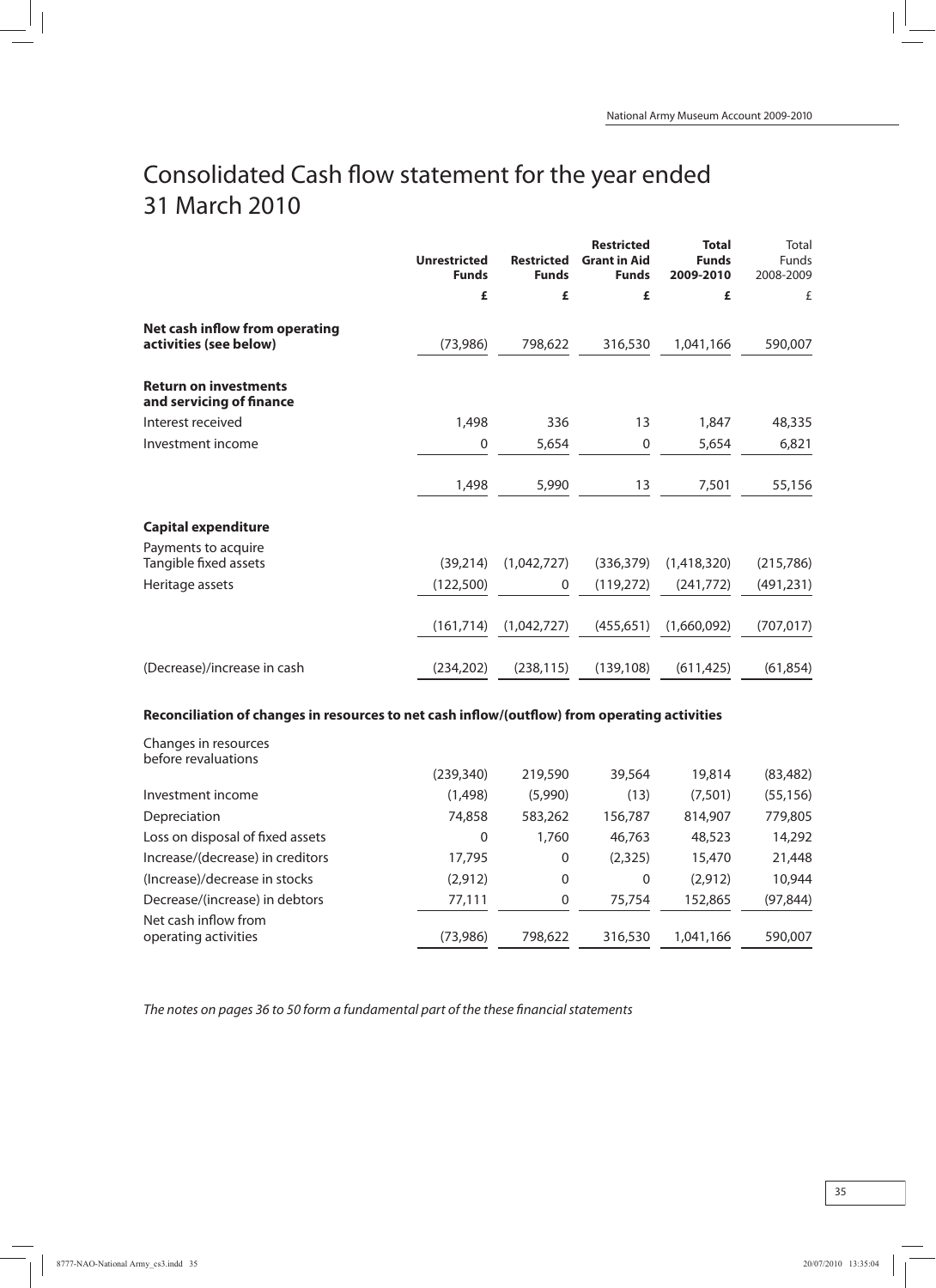## Notes to the Financial Statements for the year ended 31 March 2010

### **1 Accounting policies**

### a Basis of accounting

The financial statements have been prepared in accordance with applicable United Kingdom accounting standards, the Statement of Recommended Practice: Accounting and reporting by Charities issued in 2005 and guidance issued by HM Treasury.

The accounts have been prepared under the historical cost convention modified by the revaluation of tangible fixed assets and investments and by the inclusion of notional costs.

#### b Basis of consolidation

Consolidated financial statements have been prepared in respect of the charity and its wholly owned subsidiary, National Army MuseumTrading Limited which was incorporated on 25 September 2008 and commenced trading on 1st February 2009.

The Consolidated Statement of Financial Activities includes the result of National Army MuseumTrading Limited on a line by line basis. A separate Statement of Financial Activities for the charity itself is not presented as the charity has taken advantage of the exemptions afforded by paragraph 304 of SORP 2005.

The Consolidated Balance Sheet includes the net assets of National Army Museum Trading Limited on a line by line basis.

The financial statements of National Army Museum Trading Limited used in consolidation are those for the period ended 31 March 2010.

#### c Grantsreceivable

Grant in Aid isrecorded on a received basis. Other revenue grants are credited to incoming resources on the earlier of the date of receipt or when they are receivable, unlessthey relate to a grant for expenditure in future accounting periods, in which case they are deferred.

Grants for the purchase of fixed assets are credited to a restricted fund within incoming resources when receivable.

#### d Voluntary income

The Museum derives voluntary income from monies placed in donation boxes in the Museum. This income is recognised in the statement of financial activities when received and is used for the purchase of artefacts.

#### e Tangible fixed assets and depreciation

Fixed assets are stated at their estimated current cost. For land and buildings this estimate is based on independent professional valuationsobtainedeveryfiveyears,updatedintheinterveningyearsby theapplicationof appropriate indices. For other assets, the estimate is based on historic cost updated thereafter by the application of appropriate indices. Fixed assets with a cost of less than £1,000 are not capitalised.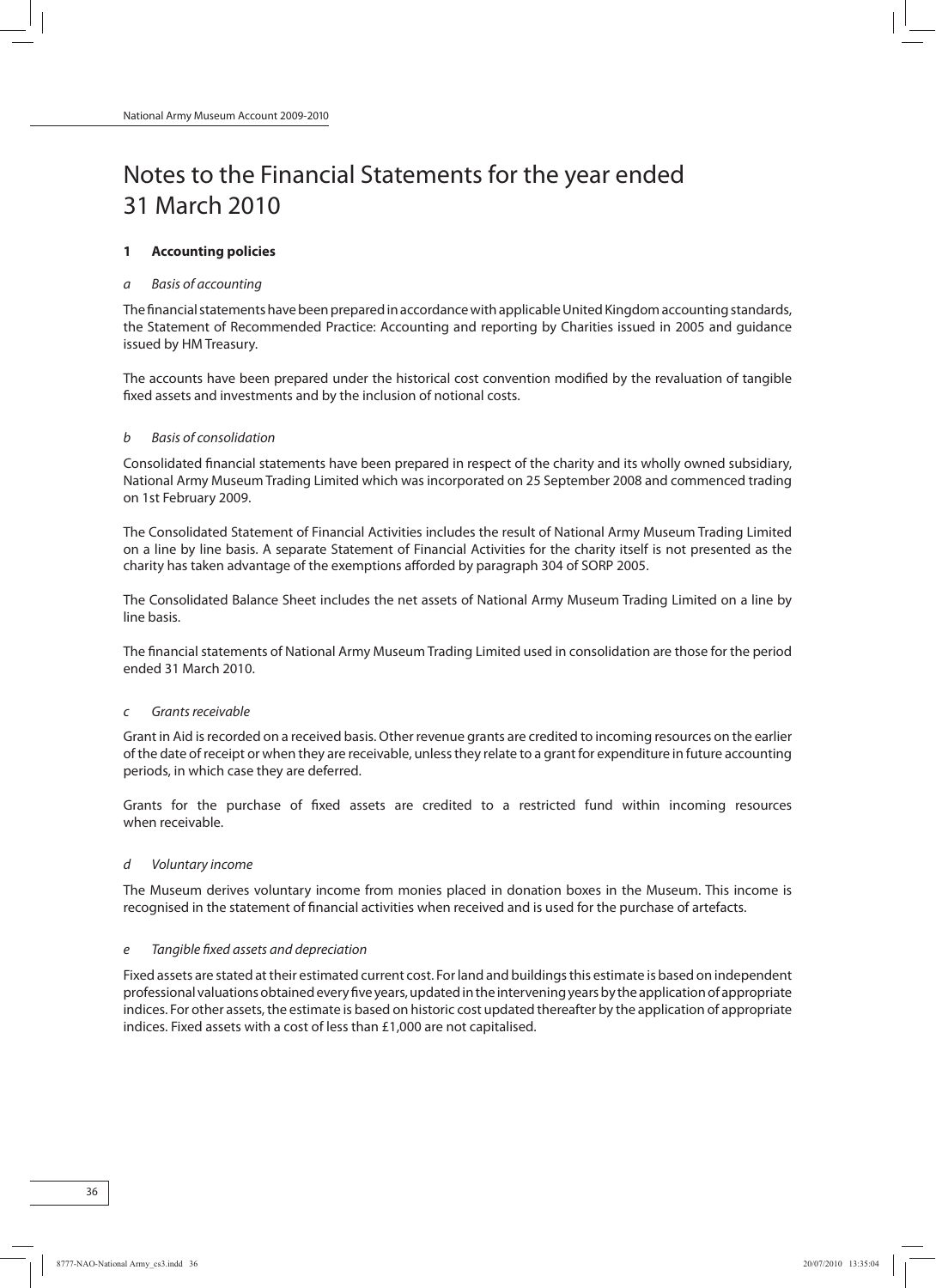Depreciation is provided on all tangible fixed assets on a straight-line basis over their estimated useful lives. These are principally

| Leasehold Buildings          | 50 years |
|------------------------------|----------|
| Fit-out of Buildings         | 15 years |
| <b>Plant and Machinery</b>   | 10 years |
| Computer Equipment           | 5 years  |
| <b>Fixtures and Fittings</b> | 10 years |

#### f Heritage assets

Prior to 1st April 2001 the National Army Museum's collection items were not valued or capitalised in the Accounts. In accordance with the requirements of FRS 15 and SORP 2005 additionsto the collection from1st April 2001 with a cost greater than £1,000 have been capitalised where reliable cost information is known. These assets are not depreciated. The Museum does not include donated heritage assets in the accounts due to the costs of valuation.

Prior to 1st April 2001 expenditure on exhibits was written off in the year it wasincurred. The Museum's collections at 31st March 2001 have not been valued and capitalised due to the significant costs involved in obtaining a reliable valuation.

Depreciation is not provided on inalienable and historic assets due to their high residual value. The carrying value of individual items is reviewed annually and written down where required.

The Museum's collecting activities are subject to the availability of objects and financial resources for collections management with every effort made to achieve a balanced collection in terms of both geography and chronology. The acquisitions policy also takes into account the needs of other museums.

By definition, the Museum has a long-term purpose and should possess permanent Collections in relation to its stated objectives. The Council accepts the principle that, except for sound curatorial reasons, there is a strong presumption against the disposal of any items of the Museum's Collections.

The Museum maintains full details of its collection on a computerised database, access to which is available to the general public on request.

#### g Investments

Investments are included at their market value as at the year-end. Gains or losses arising from disposals of fixed asset investments, together with unrealised gains and losses are included in the statement of financial activities.

#### h Stocks

Stocks are stated at the lower of cost or net realisable value.

#### i Taxation

As a Registered Charity, the National Army Museum's charitable status has been recognised by HM Revenue & Customs. Non-recoverableValue AddedTax (VAT) arising fromexpenditure is charged to the statement of financial activities. All expenditure is stated net of any recoverable VAT.

All of the income is applied for charitable purposes and therefore the charity is exempt from Corporation Tax. All the taxable profits of the trading subsidiary are distributed to the Charity under Gift Aid. The Corporation Tax liability of the trading subsidiary for the period ending 31st March 2010 was £Nil.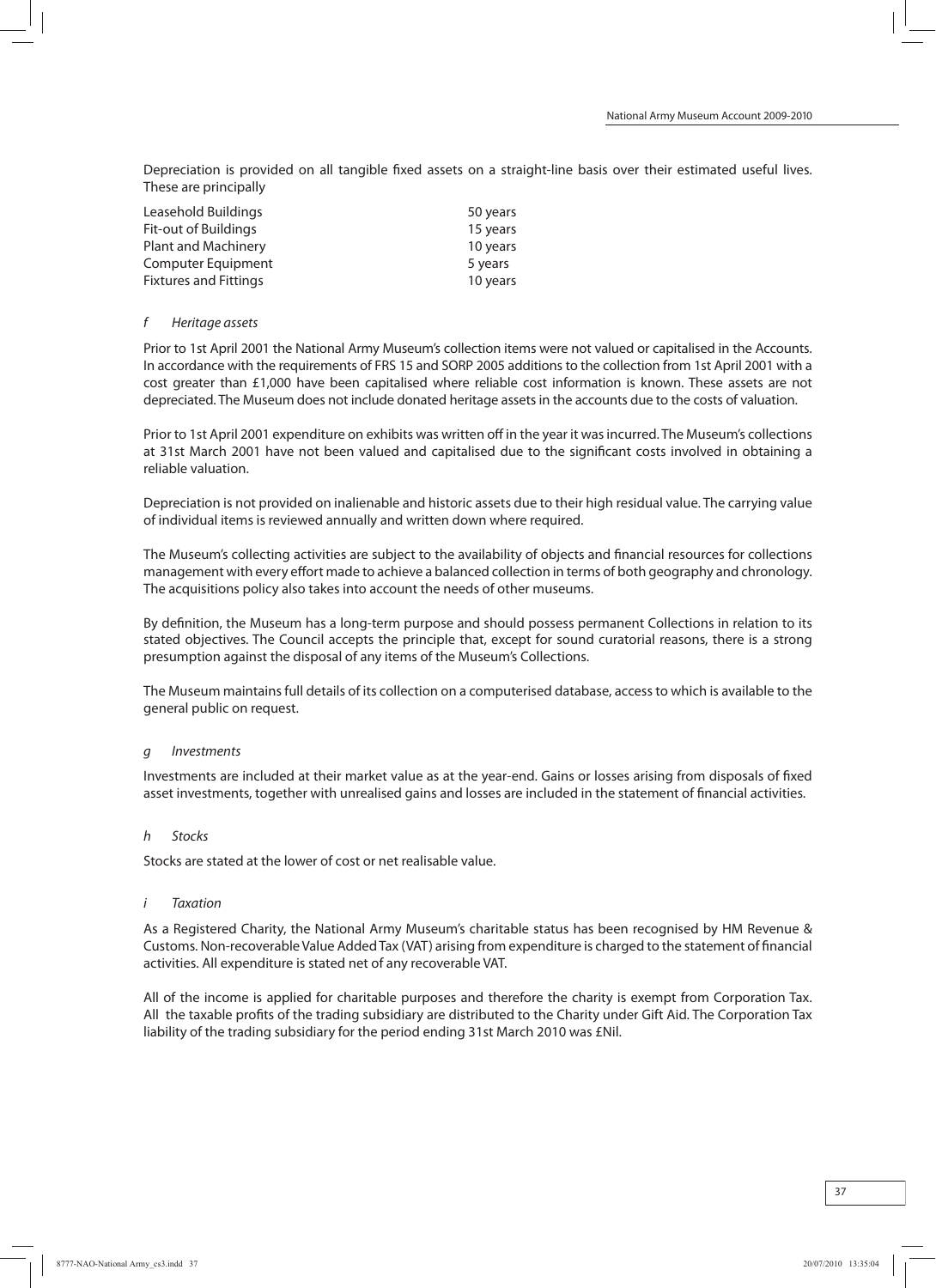#### j Financial instruments

The Museum's financial assets and liabilities consist of cash and cash equivalents, trade debtors, trade creditors, and accrued expenses. The fair value of these items approximates their carrying value due to their short term value. Unless otherwise noted, the Museum is not exposed to significant interest, foreign exchange or credit risks arising from these instruments.

#### k Restricted and unrestricted funds

Restricted funds are to be used for specified purposes as laid down by the donor. Expenditure which meets these criteria is identified to the fund, together with a fair allocation of overhead costs.

Unrestricted funds are donations and other incoming resourcesreceived or generated for the Museum's charitable purposes.

#### l Basis of cost allocation

Collections and exhibitions costs are those incurred in acquiring and preserving objects and records relating to the British Army for the education, inspiration and enjoyment of the present generation and its successors, together with the presentation of the Museum's collections to its users.

Curatorial costs are those incurred in the research and interpretation of the Museum's collections to its users, including dealing with enquiries from the general public.

Education costs are those incurred in engaging and educating the general public, including children, in historic and contemporary issues relating to the British Army.

Publicity costs are those incurred in promoting the Museum to its users and also the branding and development of the Museum's image and marketing.

Governance costsinclude those incurred in the governance ofthe charity and its assets and are primarily associated with constitutional and statutory requirements.

Costs, including support costs, that are shared by more than one function have been apportioned on a basis consistent with the estimated use of resources.

#### m Pensions cost

Museum staff, except shop personnel, are covered by the provisions of the Principal Civil Service Pension Scheme, which provides benefits based on final pensionable pay. The pensions cost charged to the Statement of Financial Activities is represented by the contributions payable under the PCSPS to the Paymaster General at rates determined from time to time by the Government Actuary.

#### n Notional costs

In accordance with accounting requirements laid down by HM Treasury, the statement of financial activities include notional costs to reflect the full costs of the National Army Museum's activities.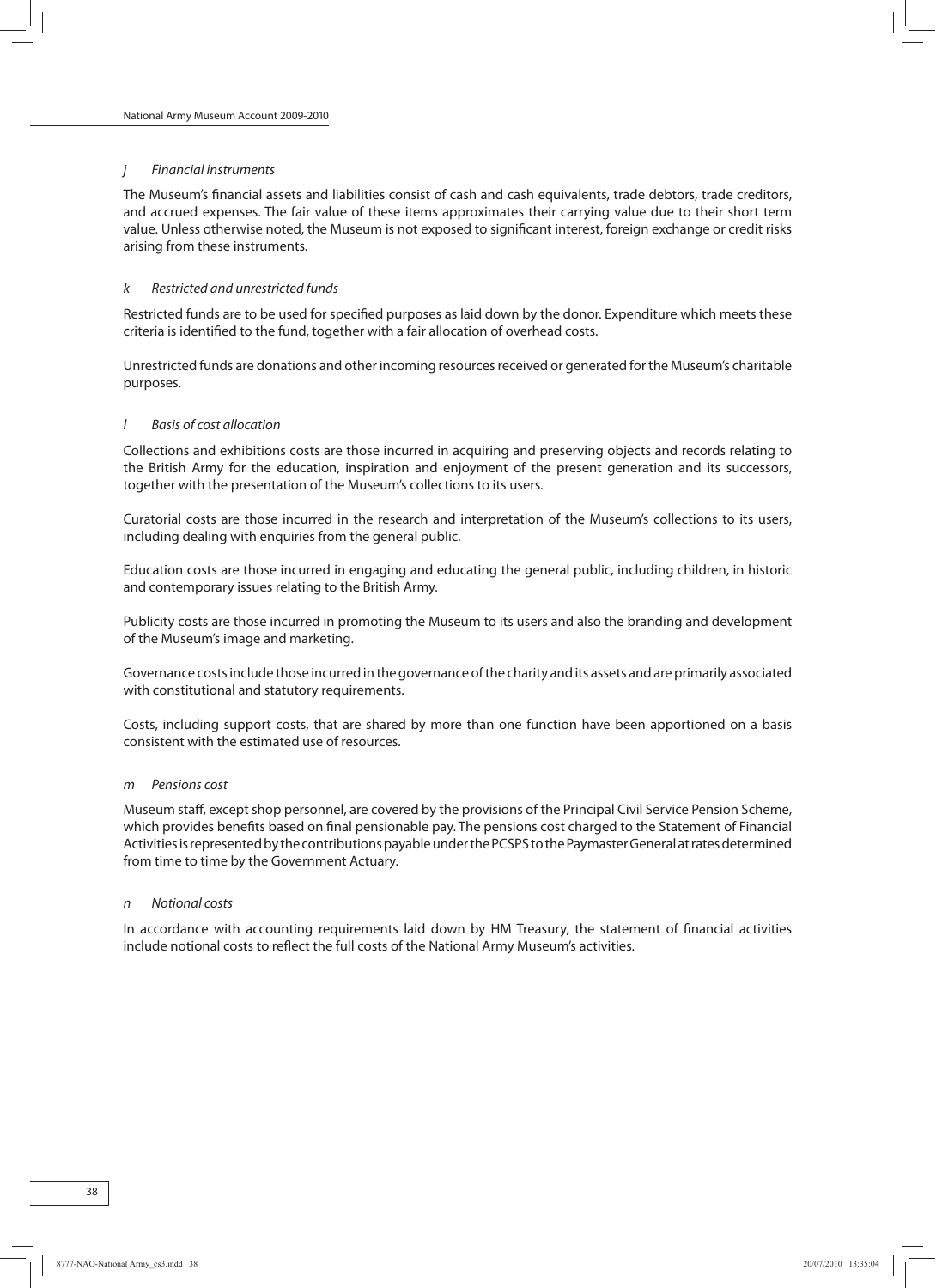### **2 Investment Income**

|                         | <b>Unrestricted</b><br><b>Funds</b> | <b>Restricted</b><br><b>Funds</b> | <b>Restricted</b><br><b>Grant in Aid</b><br><b>Funds</b> | <b>Total</b><br><b>Funds</b><br>2009-2010 | Total<br><b>Funds</b><br>2008-2009 |
|-------------------------|-------------------------------------|-----------------------------------|----------------------------------------------------------|-------------------------------------------|------------------------------------|
|                         | £                                   |                                   |                                                          |                                           |                                    |
| Interest receivable     | 1,498                               | 336                               | 13                                                       | 1,847                                     | 48,335                             |
| Other investment income | 0                                   | 5,654                             | 0                                                        | 5,654                                     | 6,821                              |
|                         | 1,498                               | 5,990                             | 13                                                       | 7.501                                     | 55,156                             |

## **3 Allocation of support costs**

The Museum allocates its support costs as shown in the table below and then further apportions those costs between the charitable activities undertaken. Support costs are allocated on a basis consistent with the use of resources.

|                                   | <b>Allocated to</b><br>Charitable<br><b>Activities</b> | <b>Allocated</b><br>to Costs of<br>generating<br>funds | Governance   | <b>Total</b> |
|-----------------------------------|--------------------------------------------------------|--------------------------------------------------------|--------------|--------------|
| <b>Support costs</b>              | £                                                      | £                                                      | £            | £            |
| General administration            | 102,355                                                | 1,149                                                  | $\mathbf{0}$ | 103,504      |
| Information technology            | 76,101                                                 | 0                                                      | $\Omega$     | 76,101       |
| External audit                    | 0                                                      | $\mathbf 0$                                            | 11,650       | 11,650       |
| Internal audit                    | 0                                                      | $\Omega$                                               | 6,110        | 6,110        |
| Accountancy services              | 15,742                                                 | 0                                                      | 0            | 15,742       |
| Legal and other professional fees | 44,507                                                 | 0                                                      | $\mathbf{0}$ | 44,507       |
| Trustees expenses                 | 0                                                      | 0                                                      | 1,518        | 1,518        |
| <b>Total 2009-2010</b>            | 238,705                                                | 1,149                                                  | 19,278       | 259,132      |
| Total 2008-2009                   | 300,182                                                | 2,434                                                  | 12,545       | 315,161      |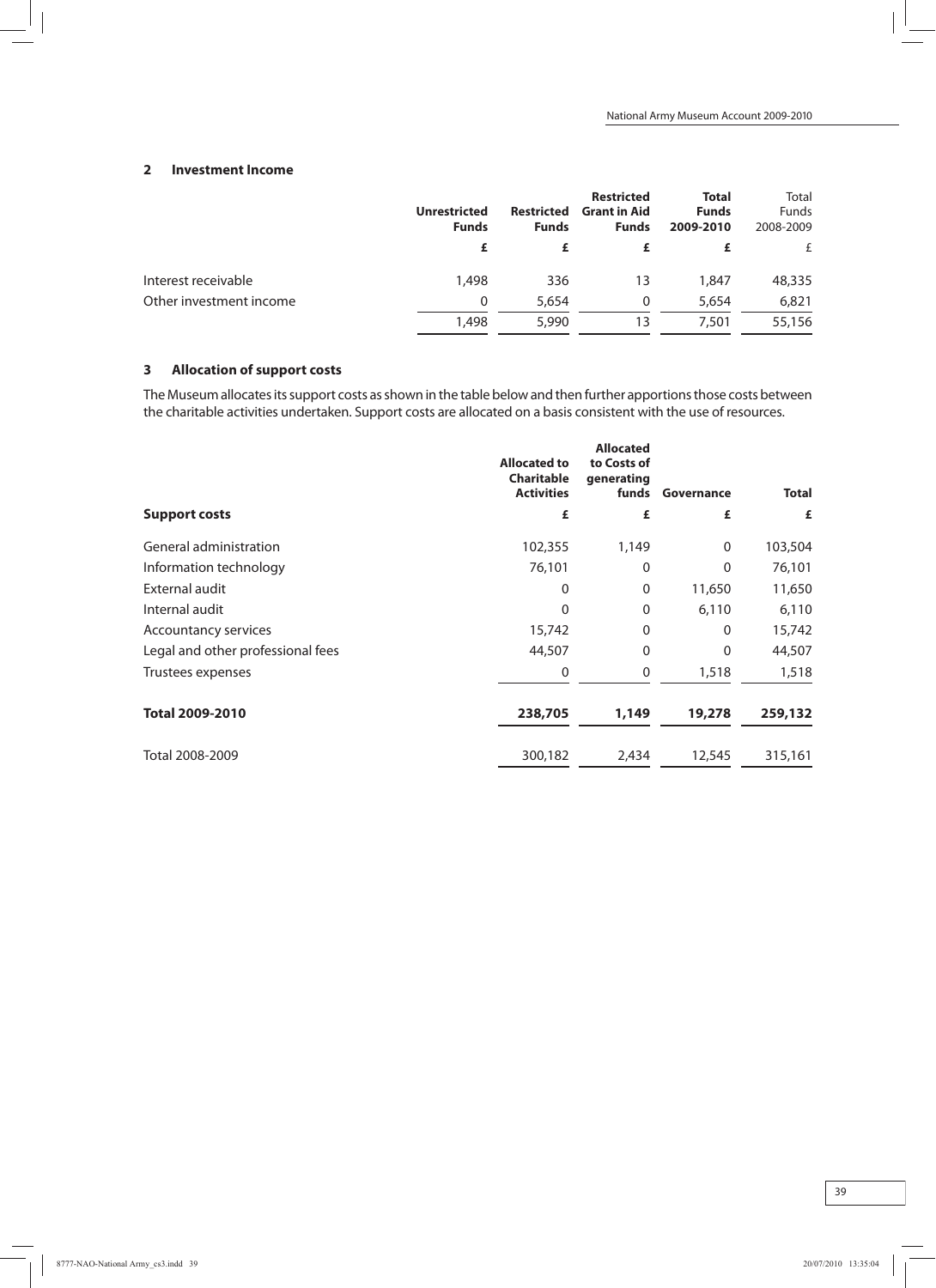|                           |                      | Cost of generating funds expenditure | Direct charitable  |            |           |           |                     |              |
|---------------------------|----------------------|--------------------------------------|--------------------|------------|-----------|-----------|---------------------|--------------|
|                           |                      |                                      | Collections        |            |           |           |                     |              |
|                           | Costs<br>Fundraising | Operations<br>Trading                | Exhibitions<br>and | Curatorial | Education | Publicity | Governance<br>Costs | <b>Total</b> |
|                           | щ                    | w                                    | щ                  | щ          |           | ч         | щ                   | щ            |
| Staff costs               | 13,659               | 113,247                              | 2,092,880          | 912,420    | 208,067   | 150,107   | 61,668              | 3,552,048    |
| Premises costs            |                      | 5,944                                | 732,734            |            |           |           |                     | 738,678      |
| Collections maintenance   |                      |                                      | 552,133            |            |           |           |                     | 552,133      |
| Educational events        |                      |                                      |                    |            | 22,291    |           |                     | 22,291       |
| Advertising and promotion |                      |                                      |                    |            |           | 319,317   |                     | 319,317      |
| Purchase of artefacts     |                      |                                      | 1,483              |            |           |           |                     | 1,483        |
| Other costs               | 0                    | 189,988                              | 350,308            |            |           |           |                     | 540,296      |
| Depreciation              |                      | 6,342                                | 523,165            | 158,556    | 95,133    | 31,711    |                     | 814,907      |
| Notional rent             |                      |                                      | 60,000             |            |           |           |                     | 60,000       |
| Support costs (note 3)    | 0                    | 1,149                                | 230,662            | 3,447      | 1,149     | 3,447     | 19,278              | 259,132      |
| Total 2009-2010           | 13,659               | 316,670                              | 4,543,365          | 1,074,423  | 326,640   | 504,582   | 80,946              | 6,860,285    |
| Total 2008-2009           | 13,417               | 346,059                              | 4,298,398          | 1,089,022  | 297,912   | 441,902   | 60,728              | 6,547,438    |
|                           |                      |                                      |                    |            |           |           |                     |              |

Rent relates to the estimated cost for the use of a donated facility at RMA Sandhurst based on the Museum renting similar premises on a commercial basis. The Museum is Rent relates to the estimated cost for the use of a donated facility at RMA Sandhurst based on the Museum renting similar premises on a commercial basis. The Museum is responsible for meeting some costs of cleaning, maintenance, and electricity relating to the items accommodated there. responsible for meeting some costs of cleaning, maintenance, and electricity relating to the items accommodated there.

**4**

**Resources expended**

Resources expended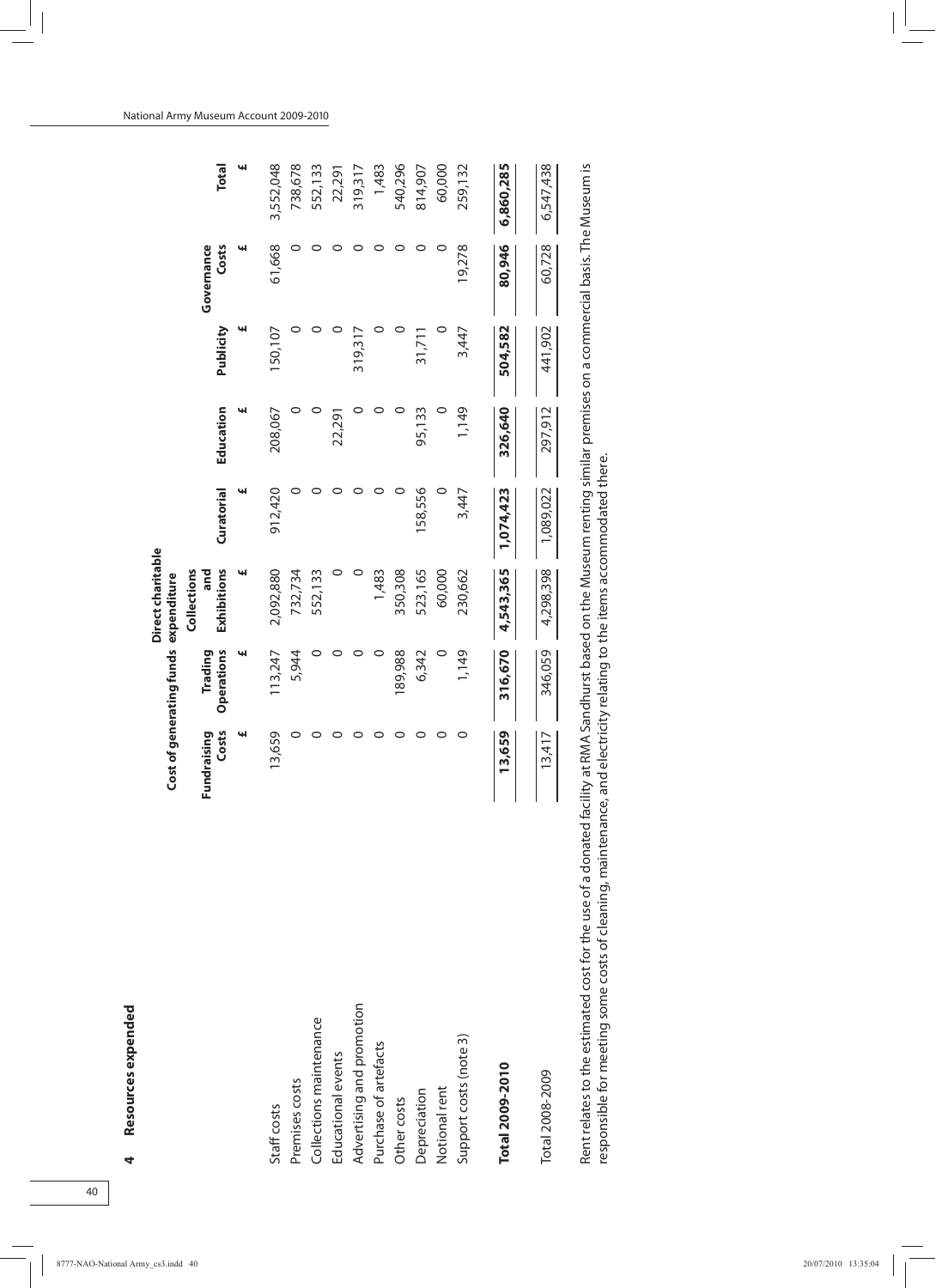## **5 Commercial trading operations**

|                           |                                                            |                          | 2009-2010                                        |           |
|---------------------------|------------------------------------------------------------|--------------------------|--------------------------------------------------|-----------|
|                           | <b>Trading</b><br><b>Profit and</b><br><b>Loss Account</b> | <b>Trading</b><br>Income | <b>Trading</b><br><b>Expenditure</b><br>(Note 4) | 2008-2009 |
|                           | £                                                          | £                        | £                                                | £         |
| Museum shop sales         | 229,615                                                    | 229,615                  |                                                  | 228,068   |
| Less: cost of sales       |                                                            |                          |                                                  |           |
| Opening stock             | 42,013                                                     |                          |                                                  | 52,957    |
| Purchases                 | 131,451                                                    |                          |                                                  | 115,112   |
| Closing stock             | (44, 925)                                                  |                          |                                                  | (42, 013) |
|                           | 128,539                                                    |                          | 128,539                                          | 126,056   |
| Shop gross profit         | 101,076                                                    |                          |                                                  | 102,012   |
| Other trading income      | 136,194                                                    | 136,194                  |                                                  | 157,729   |
| Other trading expenditure | 188,131                                                    |                          | 188,131                                          | 220,003   |
| <b>Totals</b>             |                                                            | 365,809                  | 316,670                                          | 39,738    |
|                           |                                                            |                          |                                                  |           |
| Trading profit 2009-2010  | 49,139                                                     |                          |                                                  |           |
| Trading profit 2008-2009  | 39,738                                                     |                          |                                                  |           |

## **6 Notional charges**

In accordance with requirements laid down by HM Treasury, the surplus for the year is stated after including certain notional costs in reported expenditure.

Notional charges comprise

|                                                          | 2009-2010 | 2008-2009 |
|----------------------------------------------------------|-----------|-----------|
|                                                          |           | f         |
| Notional cost of capital on public funds at 3.5 per cent | 45.660    | 45,060    |

These notional charges are reversed before arriving at the net outgoing resources for the year.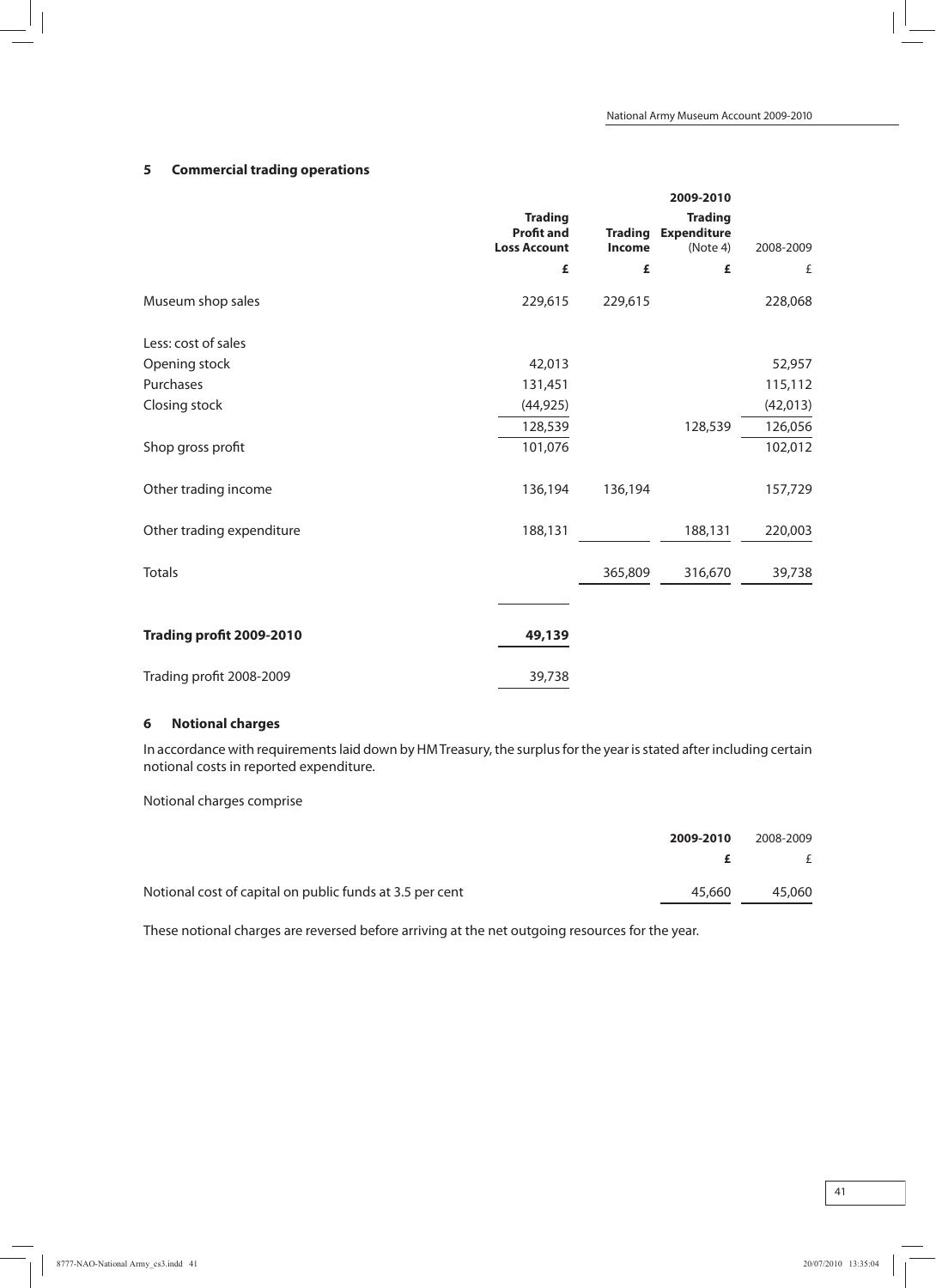## **7 Total resources expended**

|                                                                           | <b>Unrestricted</b><br><b>Funds</b><br>£ | <b>Restricted</b><br><b>Funds</b><br>£ | <b>Restricted</b><br><b>Grant In Aid</b><br><b>Funds</b><br>£ | <b>Total</b><br>2009-2010<br>£ | Total<br>2008-2009<br>£ |
|---------------------------------------------------------------------------|------------------------------------------|----------------------------------------|---------------------------------------------------------------|--------------------------------|-------------------------|
| Total resources expended is stated<br>after charging the following items: |                                          |                                        |                                                               |                                |                         |
| Auditors' remuneration                                                    |                                          |                                        |                                                               |                                |                         |
| – audit services                                                          | 3,000                                    | 0                                      | 8,650                                                         | 11,650                         | 8,650                   |
| - non audit services                                                      | 0                                        | 0                                      | 0                                                             | 0                              | $\Omega$                |
| Staff costs                                                               |                                          |                                        |                                                               |                                |                         |
| - wages and salaries                                                      | 49,603                                   | 0                                      | 2,394,439                                                     | 2,444,042                      | 2,438,200               |
| - social security costs                                                   | 3,660                                    | $\Omega$                               | 185,409                                                       | 189,069                        | 192,663                 |
| - pension costs                                                           | 0                                        | $\Omega$                               | 441,367                                                       | 441,367                        | 458,165                 |
| - temporary staff and recruitment costs                                   | 1,180                                    | 0                                      | 510,558                                                       | 511,738                        | 487,990                 |
|                                                                           | 54,443                                   |                                        | 3,531,773                                                     | 3,586,216                      | 3,577,018               |

Excluding the Director, no employees received remuneration for 2009-2010 excluding pension contributions, greater than £60,000 (2008-2009 no employees).

The average number of senior management and staff was

|                             | 2009-2010   | 2008-2009      |
|-----------------------------|-------------|----------------|
| Collections and exhibitions | 42          | 42             |
| Curatorial                  | 22          | 25             |
| Education                   | 6           | 5              |
| Publicity                   | 3           | $\overline{4}$ |
| Trading                     | 5           | 5              |
| Fundraising                 | $\mathbf 0$ | $\mathbf{0}$   |
|                             | 78          | 81             |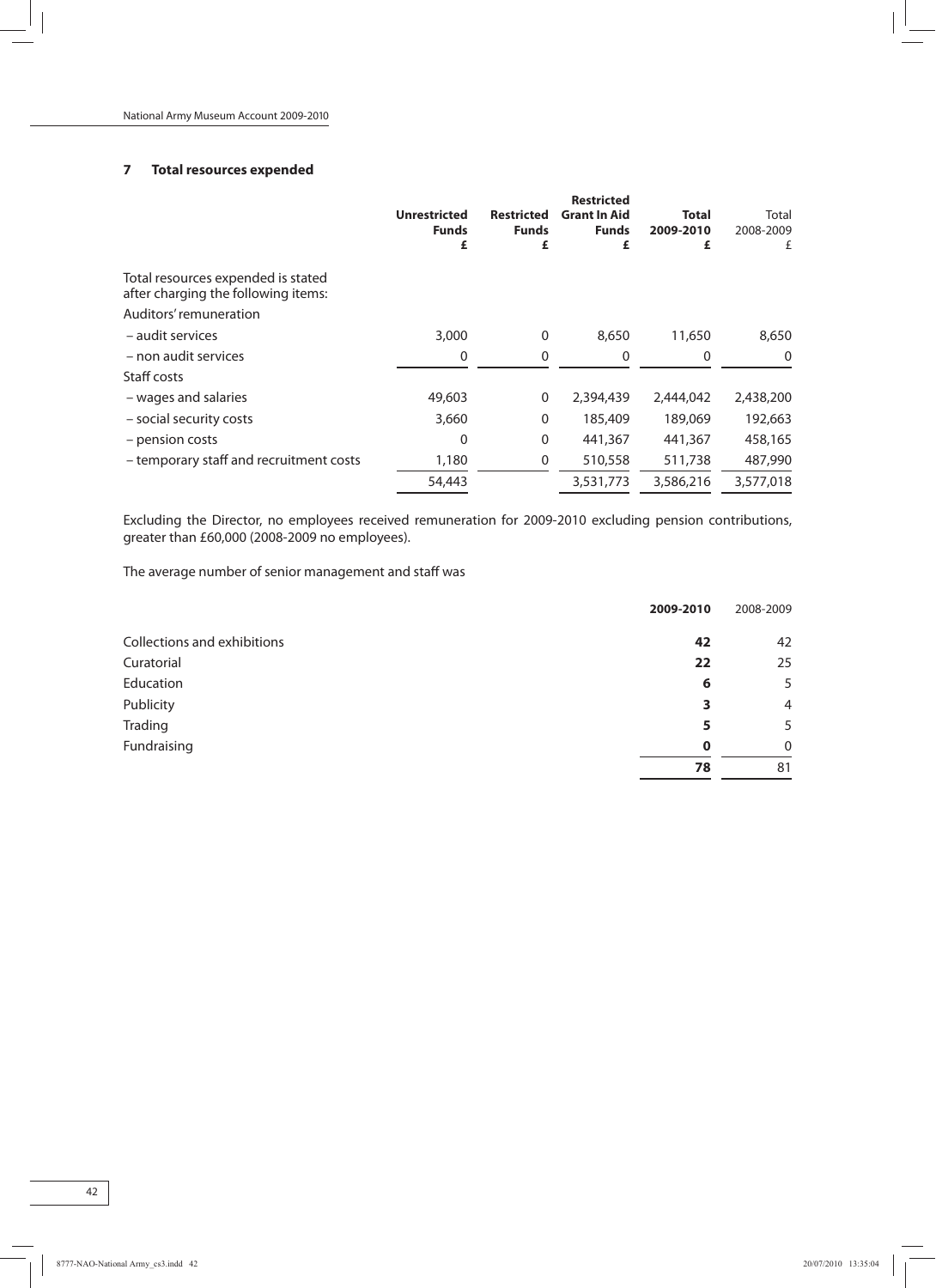#### **8 Tangible fixed assets**

|                         | Long<br>Leasehold<br><b>Land and</b><br><b>Buildings</b><br>£ | <b>Computer</b><br><b>Equipment</b><br>£ | <b>Fixtures &amp;</b><br><b>Fittings</b><br>£ | <b>Total</b><br>£ |
|-------------------------|---------------------------------------------------------------|------------------------------------------|-----------------------------------------------|-------------------|
| <b>Valuation</b>        |                                                               |                                          |                                               |                   |
| At commencement of year | 20,193,396                                                    | 312,933                                  | 2,208,625                                     | 22,714,954        |
| Additions at cost       | 1,341,915                                                     | 11,061                                   | 65,344                                        | 1,418,320         |
| On revaluation          | (3, 166, 927)                                                 | (7,661)                                  | 29,254                                        | (3, 145, 334)     |
| <b>Disposals</b>        | 0                                                             | (15, 278)                                | (141, 256)                                    | (156, 534)        |
| At end of year          | 18,368,384                                                    | 301,055                                  | 2,161,967                                     | 20,831,406        |
| <b>Depreciation</b>     |                                                               |                                          |                                               |                   |
| At commencement of year | 1,187,171                                                     | 245,550                                  | 1,639,897                                     | 3,072,618         |
| Charge for year         | 646,692                                                       | 23,585                                   | 144,630                                       | 814,907           |
| On revaluation          | (22, 730)                                                     | (2,963)                                  | 15,901                                        | (9,792)           |
| <b>Disposals</b>        | 0                                                             | (13,846)                                 | (94, 165)                                     | (108, 011)        |
| At end of year          | 1,811,133                                                     | 252,326                                  | 1,706,263                                     | 3,769,722         |
| <b>Net book value</b>   |                                                               |                                          |                                               |                   |
| At 31 March 2010        | 16,557,251                                                    | 48,729                                   | 455,704                                       | 17,061,684        |
| At 31 March 2009        | 19,006,225                                                    | 67,383                                   | 568,728                                       | 19,642,336        |

Included in land and buildings is a sum of £2,410,709 (2008-2009 £4,635,978) for land, which has not been depreciated.

The land and buildings were externally valued at 31 March 2007 by Gerald Eve, Chartered Surveyors. The valuation was undertaken in accordance with the RICS Appraisal and Valuation Manual and valued on the Depreciated Replacement Cost basis given the specialist nature of the property.

The valuation apportioned the total land and buildings as follows

|                        | £          |
|------------------------|------------|
| Land                   | 5,730,000  |
| Structure of buildings | 11,080,000 |
| Fit-out of buildings   | 1,580,000  |
| Plant and machinery    | 2,450,000  |
|                        | 20,840,000 |

The Museum is housed in a purpose built property in Chelsea on land owned by the Royal Hospital Chelsea, the lease is for 999 years at a peppercorn rent of one guinea per annum. The lease restricts the use of the building to that of a Museum for the collection, preservation and exhibition of objects and records relating the history of the Military Forces of Her Majesty and her predecessors etc. All material tangible fixed assets are used in Direct Charitable Activities.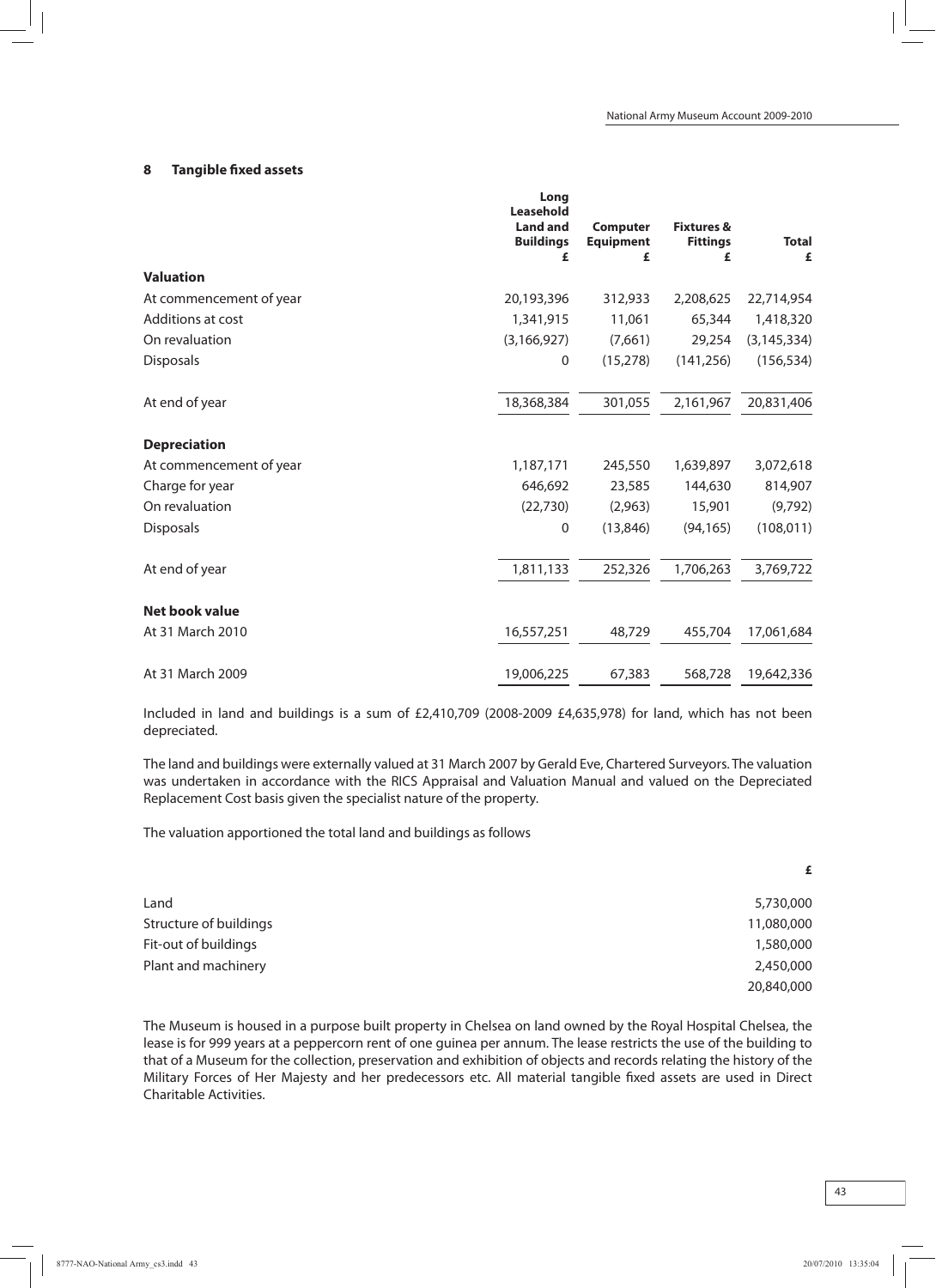## **9 Heritage assets**

|                              | <b>Museum</b><br><b>Collection</b> |
|------------------------------|------------------------------------|
| Cost                         | £                                  |
| At commencement of year      | 2,066,103                          |
| Additions                    | 241,772                            |
| At end of year               | 2,307,875                          |
| Net Book Value 31 March 2010 | 2,307,875                          |
| Net Book Value 31 March 2009 | 2,066,103                          |

During the year the Museum received grants towards the purchase of items for its collection of £115,000.

## **10 Unlisted investments**

|                                                 | <b>Group</b><br>2010 | <b>Charity</b><br>2010 | Group<br>2009 | Charity<br>2009 |
|-------------------------------------------------|----------------------|------------------------|---------------|-----------------|
|                                                 | £                    | £                      | £             | £               |
| Investment in subsidiary undertaking (note 10a) | $\mathbf 0$          |                        | $\mathbf 0$   |                 |
| Other investments                               |                      |                        |               |                 |
| Market value at beginning of year               | 133,949              | 133,949                | 182,111       | 182,111         |
| Add: acquisitions at cost                       | $\bf{0}$             | $\bf{0}$               | $\Omega$      | $\mathbf 0$     |
| Less: disposals                                 | 0                    | $\Omega$               |               | 0               |
| Net unrealised investment gains/(loss)          | 49,032               | 49,032                 | (48, 162)     | (48, 162)       |
| Market value at end of year                     | 182,981              | 182,981                | 133,949       | 133,949         |
| Total unlisted investments                      | 182,981              | 182,982                | 133,949       | 133,950         |

The historic cost of these other investments was £111,114 (2009 £111,114).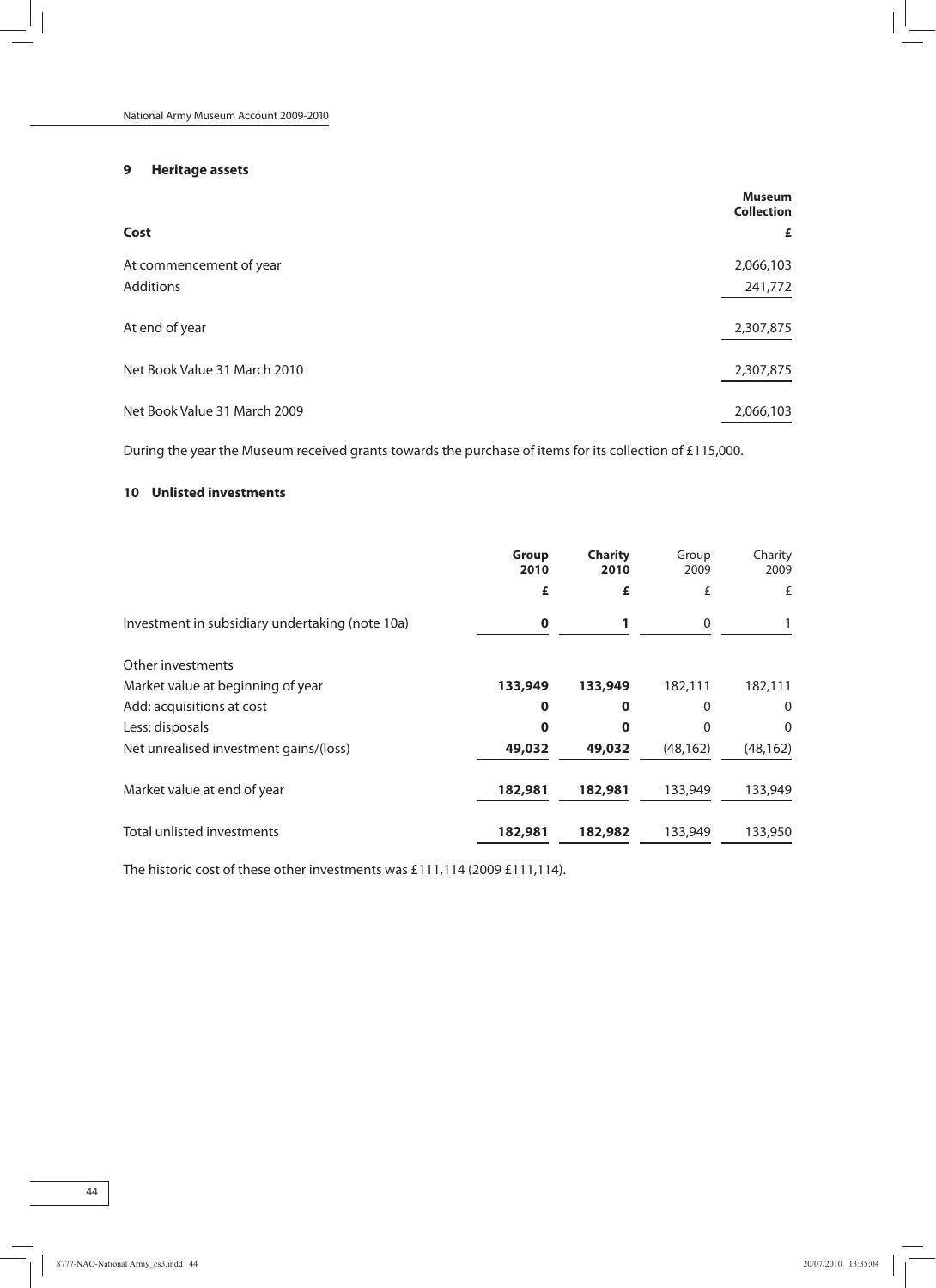#### 10a Investment in subsidiary undertaking

Investment in subsidiary undertakings represents the charity's interest in 100 per cent of the issued share capital of National Army Museum Trading Limited which is incorporated in England and Wales and operates a souvenir shop and other trading activities for the Museum. The company's aggregate capital and reserves were as follows

|                                                   | 2010        | 2009      |
|---------------------------------------------------|-------------|-----------|
| The assets and liabilities of the subsidiary were | £           | £         |
| Current assets                                    | 192,933     | 74,725    |
| Creditors: amounts falling due within one year    | (192, 932)  | (76, 917) |
|                                                   |             | (2, 192)  |
|                                                   |             |           |
|                                                   | 2010        | 2009      |
|                                                   | £           | £         |
| Share capital                                     |             |           |
| Loss retained in subsidiary                       | $\mathbf 0$ | (2, 193)  |
|                                                   |             | (2, 192)  |

A summary of the Company'strading resultsisshown in note 10b. Audited accounts will be filed with the Registrar of Companies.

10b Income from trading company

The subsidiary commenced operations on 1 February 2009.

The Consolidated Statement of Financial Activities includes the result of the trading subsidiary as follows

| 2009<br>2010            |
|-------------------------|
| f                       |
| 362,264<br>49,635       |
| (310, 929)<br>(51, 828) |
| $\Omega$<br>31          |
| (49, 173)<br>$\Omega$   |
| (2, 193)<br>2,193       |
|                         |

#### **11 Debtors**

|                                                    | <b>Group</b><br>2010 | <b>Charity</b><br>2010 | Group<br>2009 | Charity<br>2009 |
|----------------------------------------------------|----------------------|------------------------|---------------|-----------------|
|                                                    | £                    | £                      | £             | £               |
| Trade debtors                                      | 2,078                | 277                    | 8,890         | 2,033           |
| VAT debtor                                         | 80,075               | 87,432                 | 98,843        | 103,264         |
| Prepayments                                        | 182,559              | 181,354                | 309,063       | 309,063         |
| Amounts due from subsidiary undertaking            | $\mathbf 0$          | 126,480                | 0             | 65,347          |
| Covenanted payment due from subsidiary undertaking | $\mathbf 0$          | 49,173                 | 0             | 0               |
| Other debtors                                      | 430                  | $\mathbf 0$            | 1,211         | $\mathbf{0}$    |
|                                                    | 265,142              | 444,716                | 418,007       | 479,707         |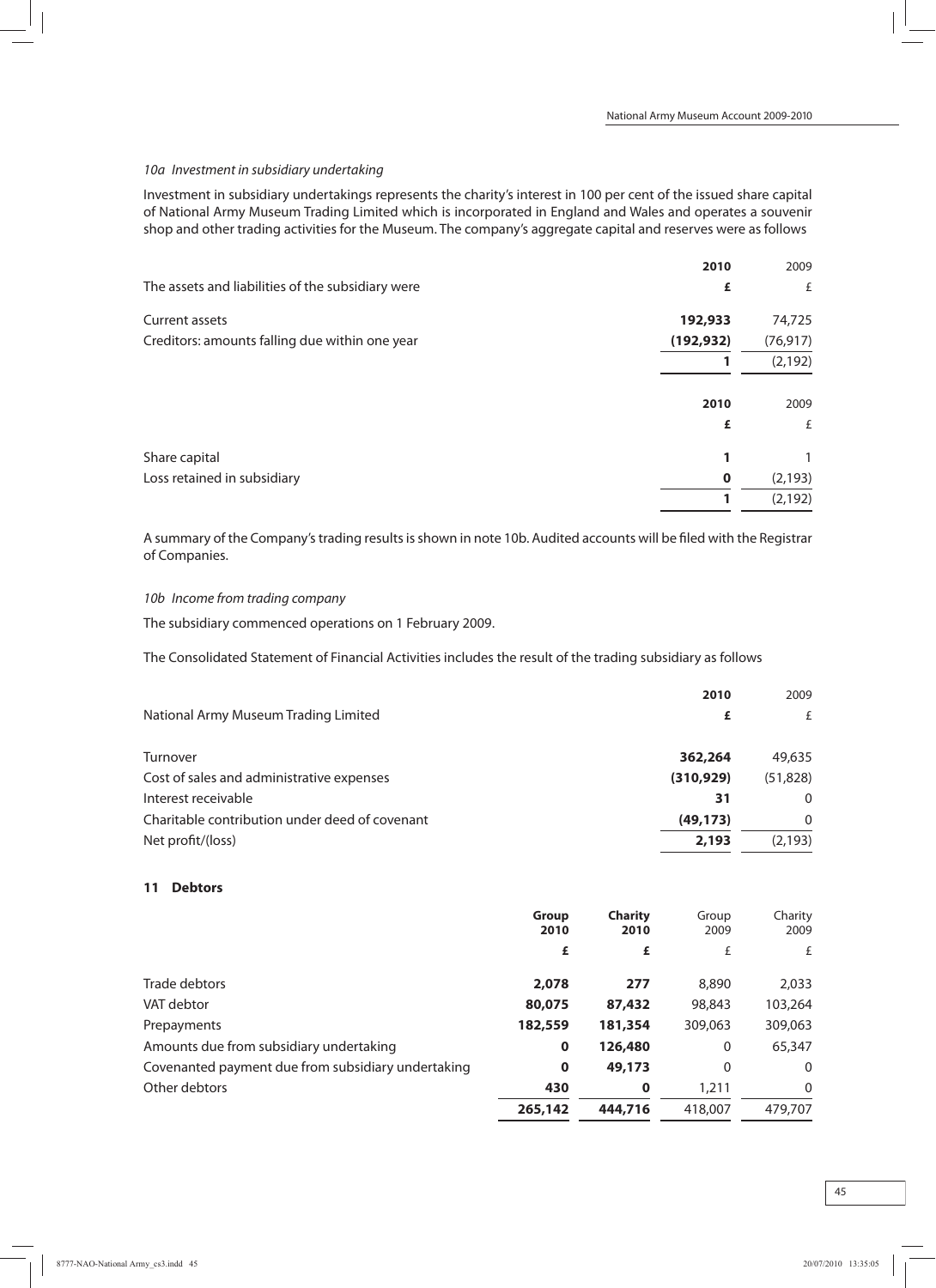## **12 Cash**

|                                | Group<br>2010 | <b>Charity</b><br>2010 | Group<br>2009 | Charity<br>2009 |
|--------------------------------|---------------|------------------------|---------------|-----------------|
|                                | £             | £                      | f             | £               |
| Unrestricted funds             | 867,497       | 722,925                | 1,101,699     | 1,077,055       |
| Restricted funds               | 59,955        | 59,955                 | 298,070       | 298,070         |
| Grant-in-aid operating account | 95,202        | 95,202                 | 228,569       | 228,569         |
| Grant-in-aid exhibits reserve  | 2,433         | 2,433                  | 8.174         | 8.174           |
|                                | 1,025,087     | 880,515                | 1,636,512     | 1,611,868       |

## **13 Creditors: amounts falling due within one year**

|                 | Group<br>2010 | <b>Charity</b><br>2010 | Group<br>2009 | Charity<br>2009 |
|-----------------|---------------|------------------------|---------------|-----------------|
|                 | £             | £                      | £             | £               |
| Trade creditors | 51,419        | 50,952                 | 25,472        | 23,023          |
| Other creditors | 2,352         | 2,352                  | 10,160        | 10,160          |
| Accruals        | 83,337        | 73,882                 | 86,006        | 81,306          |
|                 | 137,108       | 127,186                | 121,638       | 114,489         |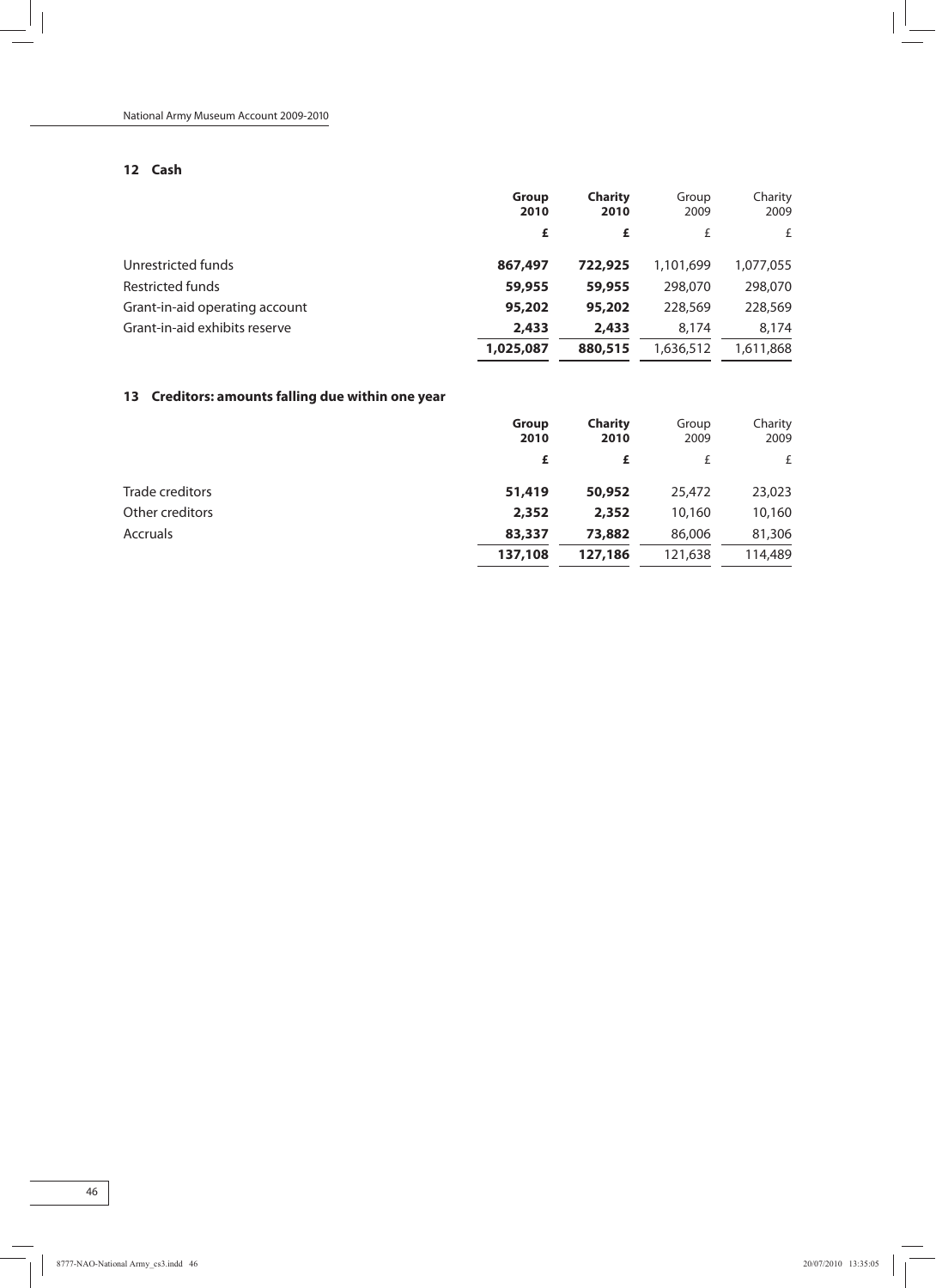### **14 Restricted funds**

|                                             | <b>Balance</b> | <b>Movement in Resources</b> |                  | <b>Balance</b>       |  |
|---------------------------------------------|----------------|------------------------------|------------------|----------------------|--|
|                                             | 1 April        |                              |                  | 31 March             |  |
|                                             | 2009           | Incoming                     | <b>Outgoing</b>  | 2010                 |  |
|                                             | £              | £                            | £                | £                    |  |
| NAM land and buildings                      | 18,649,015     | 0                            |                  | 3,599,640 15,049,375 |  |
| Leinster regiment museum fund               | 5,732          | $\Omega$                     | $\Omega$         | 5,732                |  |
| Indian divisions memorial fund              | 14,977         | 420                          | 0                | 15,397               |  |
| Middlesex regiment account                  | 118,108        | 21,013                       | $\mathbf 0$      | 139,121              |  |
| CCP lawson bequest                          | 72,714         | 32,537                       | 0                | 105,251              |  |
| <b>WRAC</b> association account             | 13,791         | 716                          | $\mathbf 0$      | 14,507               |  |
| Exhibition - Crete                          | 43,884         | 77                           | $\mathbf 0$      | 43,961               |  |
| Exhibition - Veterans of No 1 Commando      | 1,455          | 3                            | $\boldsymbol{0}$ | 1,458                |  |
| Exhibition - Korean War                     | 26,728         | 46                           | 23,578           | 3,196                |  |
| Exhibition - Falklands                      | 399            | 1                            | $\Omega$         | 400                  |  |
| Exhibition - Teenagers War                  | 1,690          | 3                            | $\Omega$         | 1,693                |  |
| Exhibition - 1st Battalion Malaysia Rangers | 737            | 41                           | $\Omega$         | 778                  |  |
| Exhibition - British Army in Berlin         | 207            | $\mathbf 0$                  | $\Omega$         | 207                  |  |
| Exhibition - Soldiers of the Raj            | 3,576          | 3                            | 2,850            | 729                  |  |
| Exhibition - British Army in South Africa   | 6,485          | 3                            | 6,488            | 0                    |  |
| NAM Building Appeal Fund                    | 7,988          | 14                           | $\Omega$         | 8,002                |  |
| <b>Buffs' Collection Fund</b>               | 111,779        | 168                          | 1,944            | 110,003              |  |
| War Memorial Fund                           | 29,192         | 16                           | $\Omega$         | 29,208               |  |
| <b>Restricted Grants and Donations</b>      | 814,598        | 831,501                      | 12,653           | 1,633,446            |  |
|                                             | 19,923,055     | 886,562                      | 3,647,153        | 17,162,464           |  |
|                                             |                |                              |                  |                      |  |

The NAM Land and Buildings Fund represents the net book value of land and buildings. These assets were funded entirely by public donations in the period leading up to and after the acquisition of the lease and the building of the Museum in 1967.

The Leinster Regiment Museum Fund was established with the object of the maintenance of the memorial and chattels for the former Prince of Wales's Leinster Regiment (Royal Canadians).

The Indian Division Memorial Fund was gifted to the Museum in 1988 for the purchase and maintenance of military exhibits connected with the pre-partition Indian Army and the Indian Division of World War Two.

The Middlesex Regiment Account is for the upkeep and maintenance of Middlesex Regiment Memorabilia.

The CCP Lawson Bequest is for the upkeep of the articles forming the bequest. Any surplus income to be used for the purchase of exhibits.

The WRAC Association Account was transferred to the National Army Museum along with the regimental collection in 1993 when the WRAC Museum was closed and is for the general upkeep of this collection.

All Exhibition amounts are held for future displays.

The NAM Building Appeal Fund has been set up to assist with the cost of future building work at the Museum.

The Buffs'Collection Fund is to be used for the Buffs Museum and Collection (NAM Canterbury).

The War Memorial Fund represents amounts received towards the ongoing upkeep and maintenance of the memorial, which was donated to NAM by the Consignia Heritage Board.

Other restricted grants and donations include amounts received from the National Army Museum Development Trust in connection with the development of the computerised collections management system.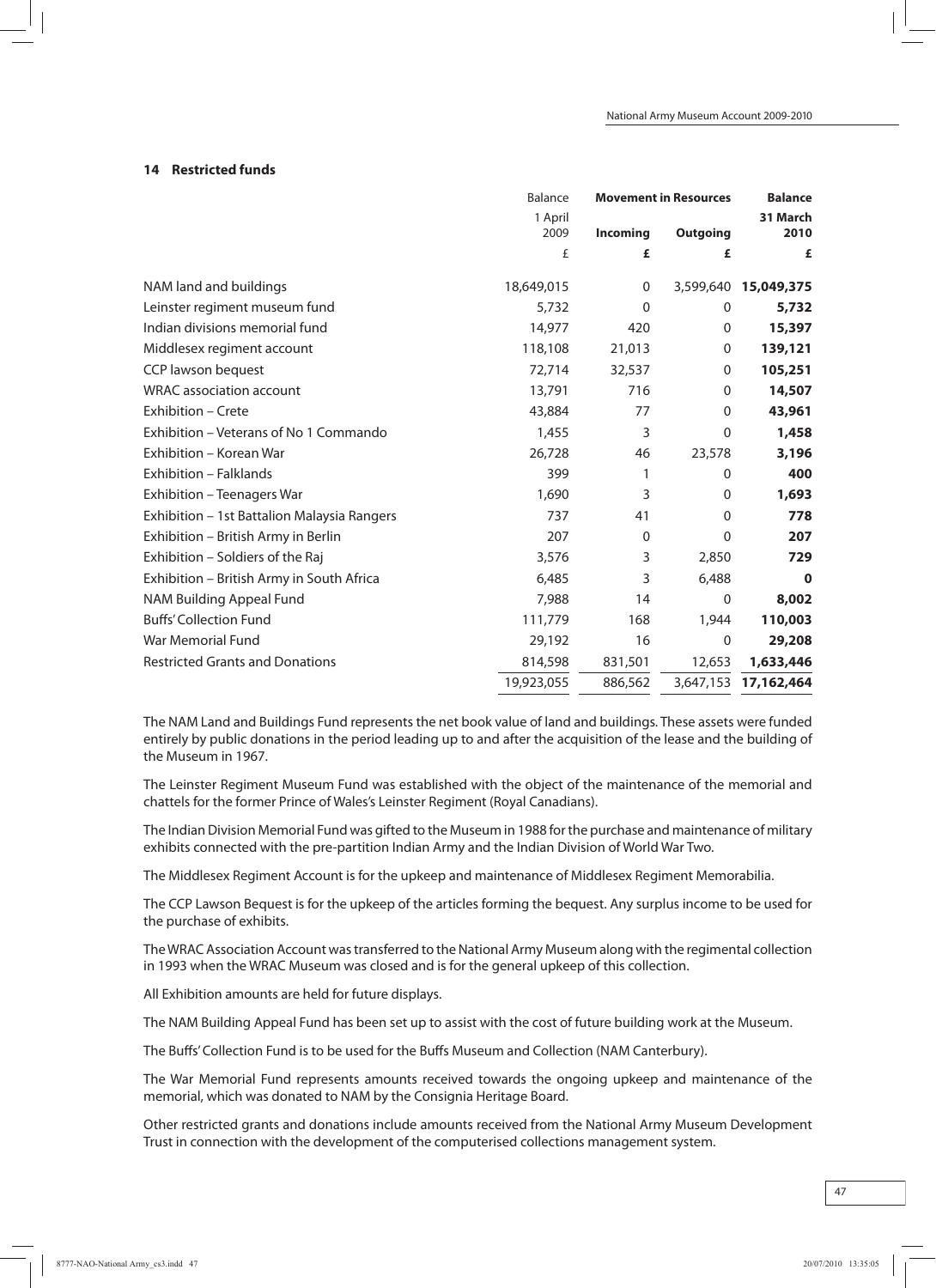## **15 Analysis of net assets between funds**

|                                             | <b>Tangible and</b><br><b>Heritage</b><br><b>Fixed Assets</b> | <b>Investments</b> | <b>Other Net</b><br><b>Assets</b> | <b>Total</b><br>2010 | Total<br>2009 |
|---------------------------------------------|---------------------------------------------------------------|--------------------|-----------------------------------|----------------------|---------------|
| <b>Group</b>                                | £                                                             | £                  | £                                 | £                    | £             |
| <b>Restricted Funds</b>                     |                                                               |                    |                                   |                      |               |
| <b>NAM Land and Buildings</b>               | 15,049,375                                                    | 0                  | 0                                 | 15,049,375           | 18,649,015    |
| Leinster Regiment Museum Fund               | $\mathbf 0$                                                   | $\Omega$           | 5,732                             | 5,732                | 5,732         |
| Indian Divisions Memorial Fund              | 1,882                                                         | 4,326              | 9,189                             | 15,397               | 14,977        |
| Middlesex Regiment Account                  | 16,544                                                        | 83,433             | 39,144                            | 139,121              | 118,108       |
| <b>CCP Lawson Bequest</b>                   | $\mathbf 0$                                                   | 87,849             | 17,402                            | 105,251              | 72,714        |
| <b>WRAC Association Account</b>             | $\mathbf 0$                                                   | 7,373              | 7,134                             | 14,507               | 13,791        |
| Exhibition - Crete                          | $\mathbf 0$                                                   | $\mathbf 0$        | 43,961                            | 43,961               | 43,884        |
| Exhibition - Veterans of No 1 Commando      | $\mathbf 0$                                                   | $\mathbf 0$        | 1,458                             | 1,458                | 1,455         |
| Exhibition - Korean War                     | $\mathbf 0$                                                   | $\mathbf 0$        | 3,196                             | 3,196                | 26,728        |
| Exhibition - Falklands                      | $\mathbf 0$                                                   | $\mathbf 0$        | 400                               | 400                  | 399           |
| Exhibition - Teenagers War                  | $\Omega$                                                      | $\mathbf{0}$       | 1,693                             | 1,693                | 1,690         |
| Exhibition - 1st Battalion Malaysia Rangers | 0                                                             | $\Omega$           | 778                               | 778                  | 737           |
| Exhibition - British Army in Berlin         | 0                                                             | $\mathbf{0}$       | 207                               | 207                  | 207           |
| Exhibition - Soldiers of the Raj            | 0                                                             | 0                  | 729                               | 729                  | 3,576         |
| Exhibition - British Army in South Africa   | 0                                                             | $\Omega$           | $\Omega$                          | $\mathbf 0$          | 6,485         |
| NAM Building Appeal Fund                    | 0                                                             | $\mathbf{0}$       | 8,002                             | 8,002                | 7,988         |
| <b>Buffs' Collection Fund</b>               | 18,203                                                        | $\Omega$           | 91,800                            | 110,003              | 111,779       |
| War Memorial Fund                           | 0                                                             | $\mathbf{0}$       | 29,208                            | 29,208               | 29,192        |
| <b>Restricted Grants and Donations</b>      | 1,615,756                                                     | $\mathbf 0$        | 17,690                            | 1,633,446            | 814,598       |
|                                             | 16,701,760                                                    | 182,981            | 277,723                           | 17,162,464           | 19,923,055    |
| <b>Unrestricted Funds</b>                   | 666,326                                                       | $\mathbf 0$        | 659,168                           | 1,325,494            | 1,631,058     |
| <b>Restricted Grant-In-Aid Funds</b>        | 2,001,473                                                     | 0                  | 261,155                           | 2,262,628            | 2,263,169     |
|                                             | 19,369,559                                                    | 182,981            | 1,198,046                         | 20,750,586           | 23,817,282    |

### **Charity**

For the Charity the analysis of restricted funds is as for the group above. Unrestricted funds comprises:

|                                    | £         |
|------------------------------------|-----------|
| Tangible and heritage fixed assets | 666,326   |
| Other net assets                   | 659,168   |
|                                    | 1,325,494 |

Included in the above figures is the revaluation reserve, the movements on which were as follows

| 2009                     |
|--------------------------|
|                          |
| 20,540,483               |
| 53,829                   |
| (1, 548)                 |
| 20,592,764               |
| 20,592,764<br>20,606,117 |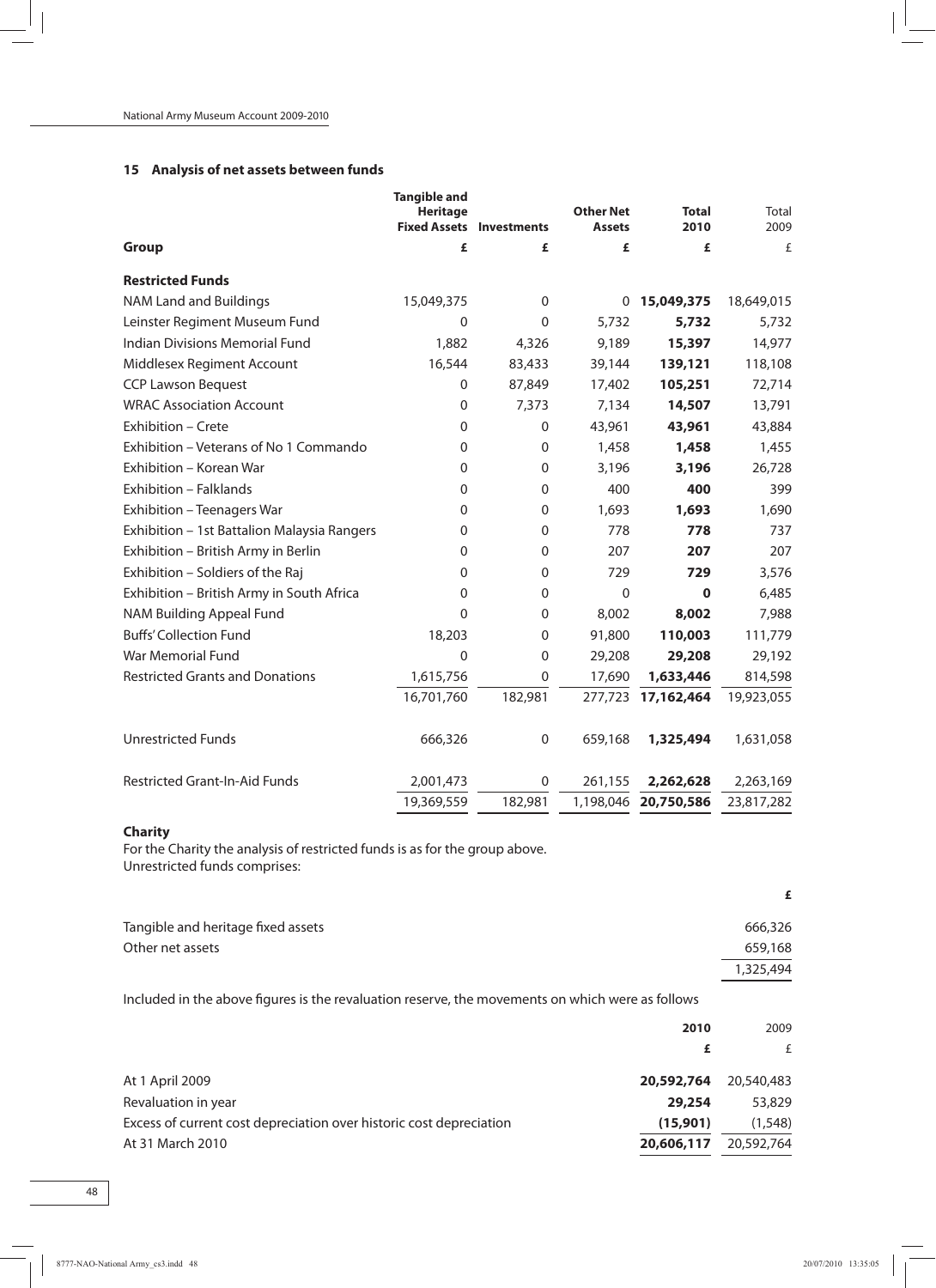#### **16 Operating lease commitments**

At 31 March 2010, the Museum had annual commitments under non-cancellable operating leases as follows

| 2010                                      | 2009    |
|-------------------------------------------|---------|
| £                                         | £       |
| Operating leases expiring                 |         |
| Land and buildings                        |         |
| over five years<br>163,856                | 163,856 |
| Other                                     |         |
| within one year<br>15,138                 | 11,846  |
| between one and five years<br>$\mathbf 0$ | 12,224  |

#### **17 Related party transactions**

#### National Army Museum Trading Limited

The relationship of the Museum to the Company is disclosed in note 10a, and the balances due from the company at the year end are disclosed in note 11.

#### National Army Museum Development Trust

The National Army Museum Development Trust ('the Trust') is a registered charity, number 278939, connected with the Museum. The principal address of the Trust is care of the National Army Museum Royal Hospital Road, London SW3 4HT.

The funds of the Trust may be applied, at the discretion of the Trust's trustees, to further the charitable purposes of the Museum or other charitable purposes or institutions. The trustees may not, unless they see special reason, make a payment to the Museum without specifying the particular purpose for which it is to be used, being a purpose for which public funds are not expected to be available. The National Army Museumreceived a grant from the Trust during 2009-2010 of £830,000 (2008-2009 £Nil).

The balance of funds held by the Trust at 31 December 2009 was £1,135,577 (31 December 2008 £1,750,002). The control and administration of these funds remains, at all times, the full responsibility of the Trust's trustees.

#### Friends of the National Army Museum

During the year the National Army Museum received a grant of £Nil (2008-2009 £25,000) from the Friends of the National Army Museum, a registered charity number 234325.

#### Ministry of Defence

The National Army Museum is classified for administrative purposes by the Ministry of Defence ('the MoD') as an Executive Non-Departmental Public Body which it sponsors. The MoD is regarded as a related party. Grant-in-Aid funding from the MoD is separately disclosed in the Statement of Financial Activities.

#### **18 Contingent liabilities**

The Museum has a contingent liability in the event of the uninsured loss of exhibit assets loaned to it by third parties. As at 31 March 2010 the aggregate replacement value of inward loans was estimated to be approximately £265,000 (2008-2009 £270,000).The Museum's policy isto reduce this contingentliability by the agreed conversion of loans to gifts or the return of the assets as appropriate and where possible.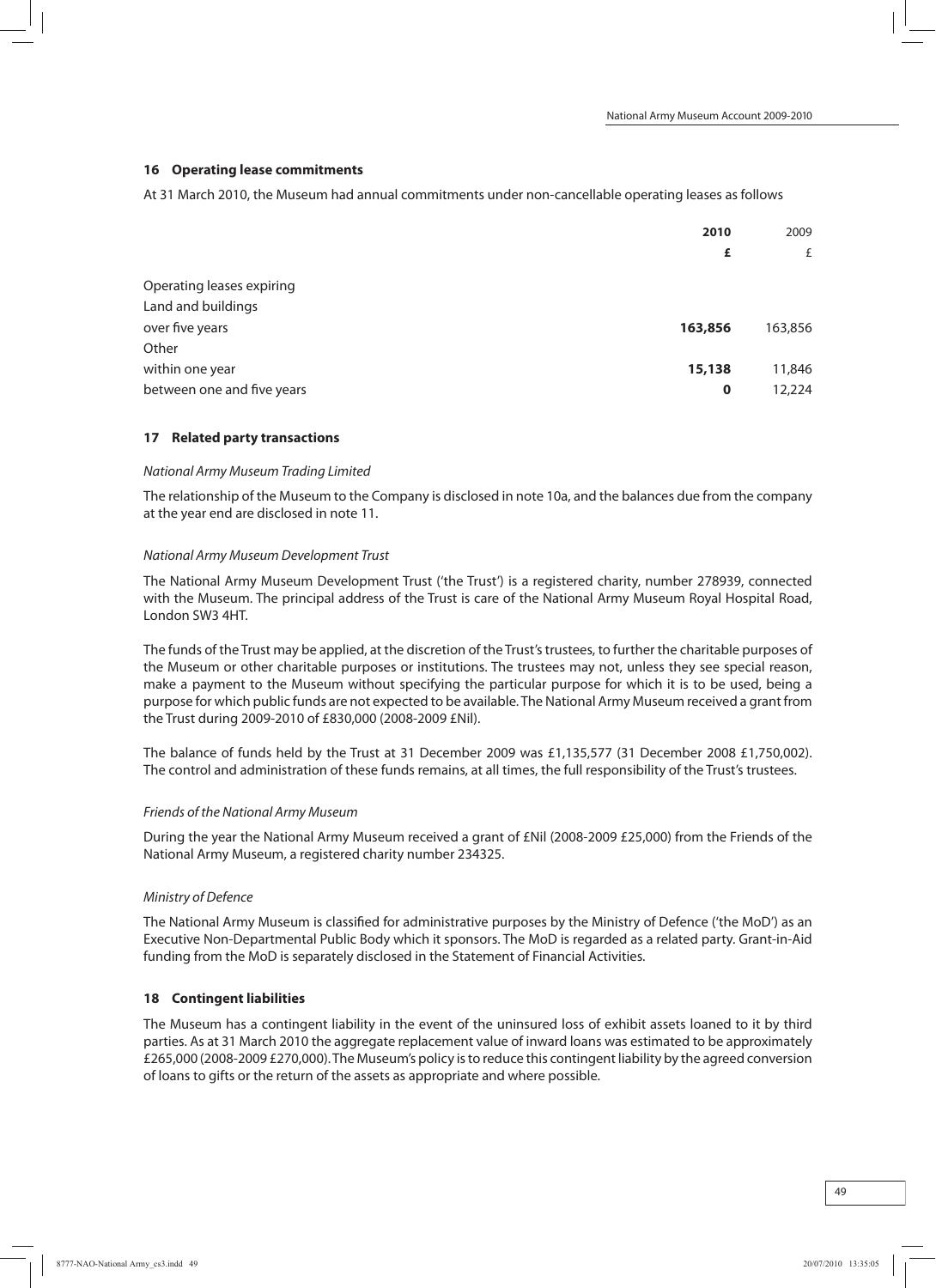### **19 Capital commitments**

| 2010                                               |          | 2009    |
|----------------------------------------------------|----------|---------|
|                                                    | ÷F.      | E       |
| Authorised at 31 March 2010 but not contracted for | $\Omega$ | 818,039 |

## **20 Post balance sheet events**

The annual report and financial statements were authorised for issue by the accounting officer on 8 July 2010.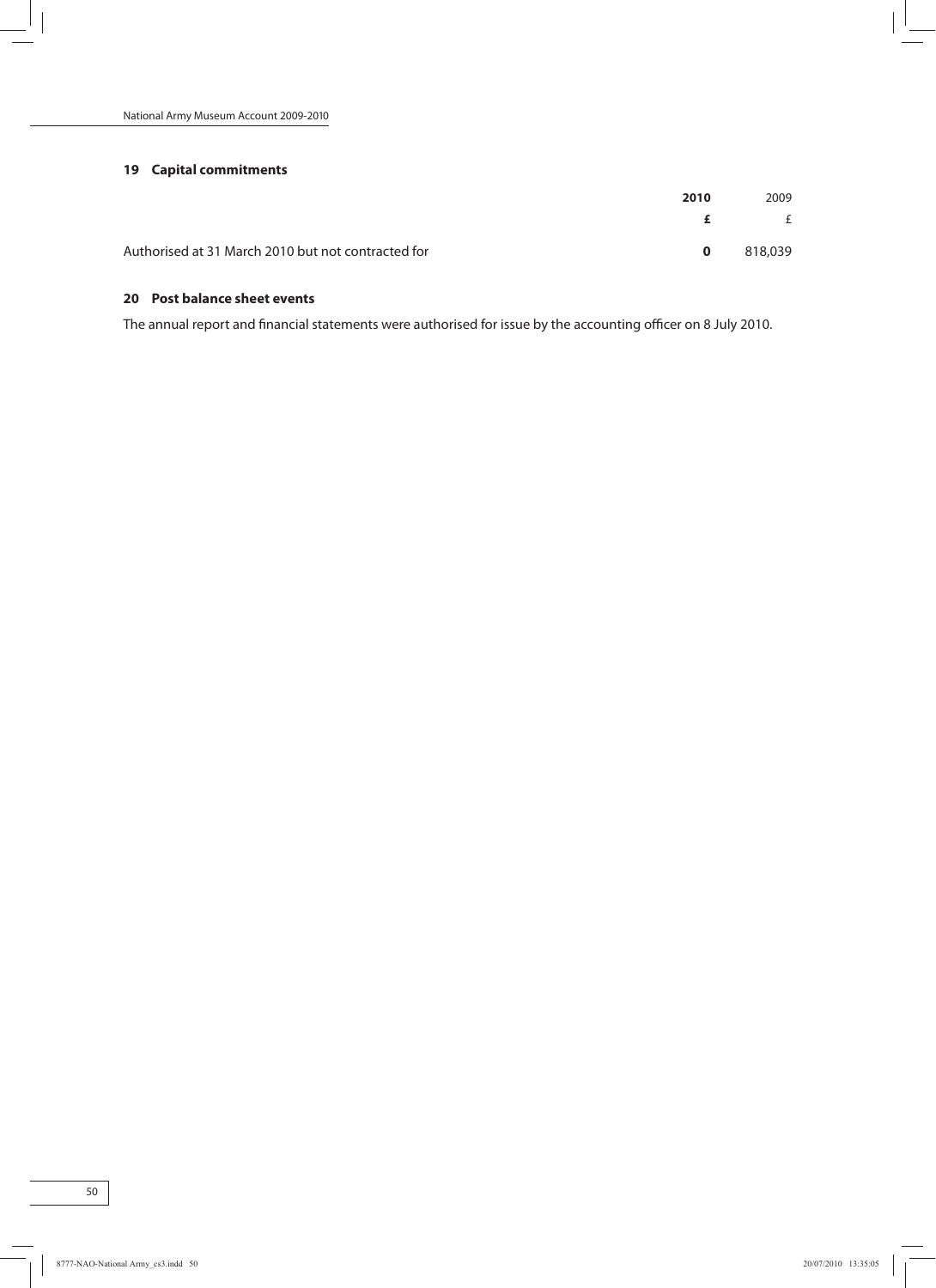For further information about the National Audit Office please contact:

National Audit Office Press Office 157-197 Buckingham Palace Road Victoria London SW1W 9SP Tel: 020 7798 7400 Email: enquiries@nao.gsi.gov.uk

DG Ref: 009399